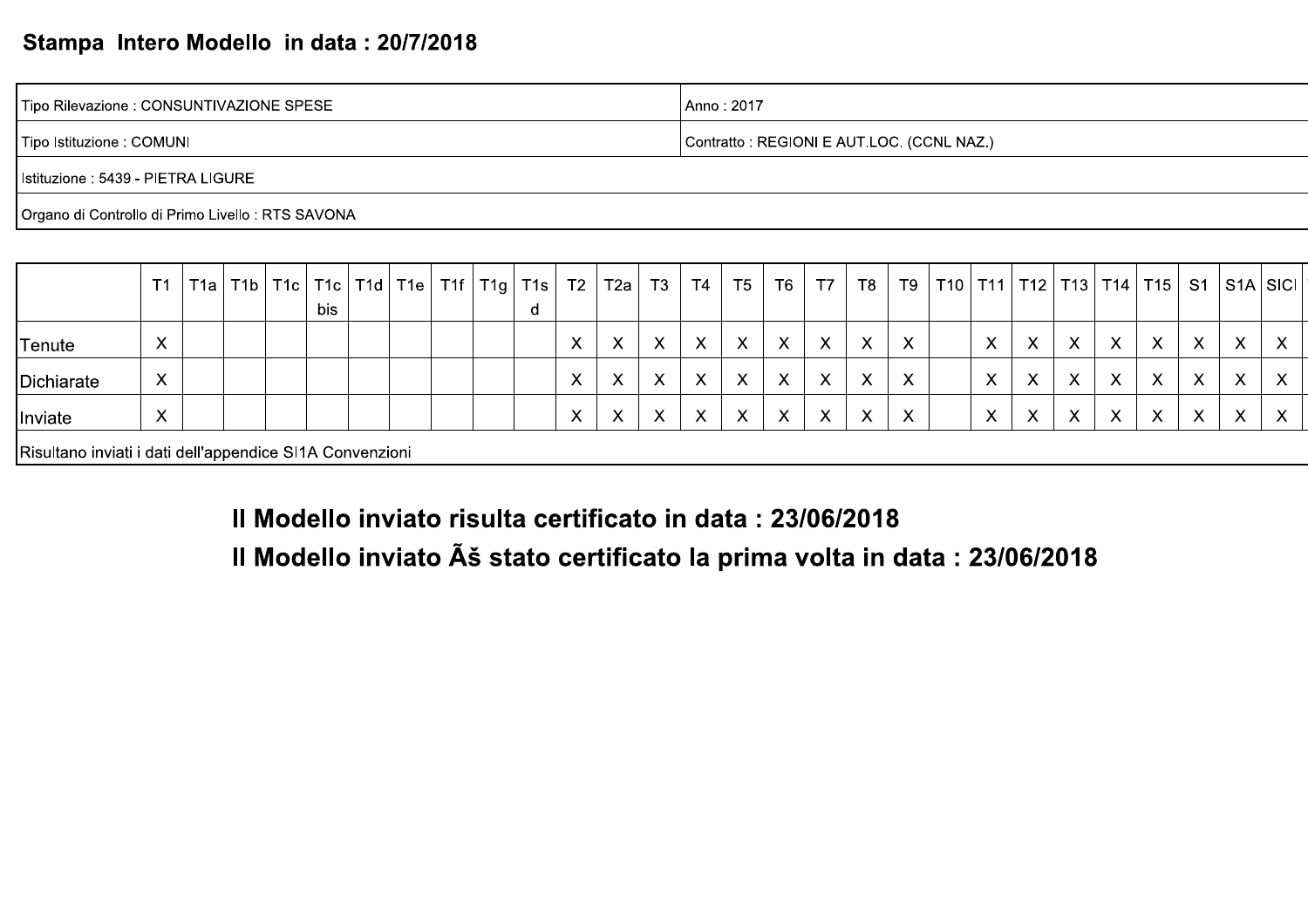# **Riepilogo Anomalie**

|              | SQ <sub>1</sub> |                 | SQ <sub>2</sub> |           | SQ <sub>3</sub> | SQ4             |     | SQ <sub>5</sub> | SQ <sub>6</sub> |             | SQ7         |             | SQ <sub>8</sub> | SQ <sub>9</sub> |             | SQ <sub>1</sub> d |
|--------------|-----------------|-----------------|-----------------|-----------|-----------------|-----------------|-----|-----------------|-----------------|-------------|-------------|-------------|-----------------|-----------------|-------------|-------------------|
| Stato        | <b>NO</b>       |                 | <b>NO</b>       |           | <b>NO</b>       | <b>NO</b>       |     | <b>NO</b>       | <b>NO</b>       |             | <b>NO</b>   |             | <b>NO</b>       | <b>NO</b>       |             | <b>NO</b>         |
|              |                 |                 |                 |           |                 |                 |     |                 |                 |             |             |             |                 |                 |             |                   |
|              | IN <sub>1</sub> | IN <sub>2</sub> | IN <sub>3</sub> | IN4       | IN <sub>5</sub> | IN <sub>6</sub> | IN7 | IN <sub>8</sub> | IN <sub>9</sub> | <b>IN10</b> | <b>IN11</b> | <b>IN12</b> | <b>IN13</b>     | <b>IN14</b>     | <b>IN15</b> | IN                |
| <b>Stato</b> | <b>NO</b>       | <b>GA</b>       | <b>NO</b>       | <b>NO</b> | <b>GA</b>       | <b>NO</b>       | GA  | GA              | GA              | <b>NO</b>   | <b>NO</b>   | <b>NO</b>   | <b>NO</b>       | <b>NO</b>       | <b>NO</b>   | N                 |

Qualora presenti, il dettaglio delle anomalie e delle giustificazioni addotte dall'amministrazione alle incongruenze š riportato nel "PDF delle anomalie" che dovr esse presentato all'Organo di controllo contestualmente al presente modello del Conto annuale

"Giustificazione presente" se lo stato ha valore GP;

"Accettata con riserva" se lo stato ha valore GR;

"Accettata" se lo stato ha valore GA;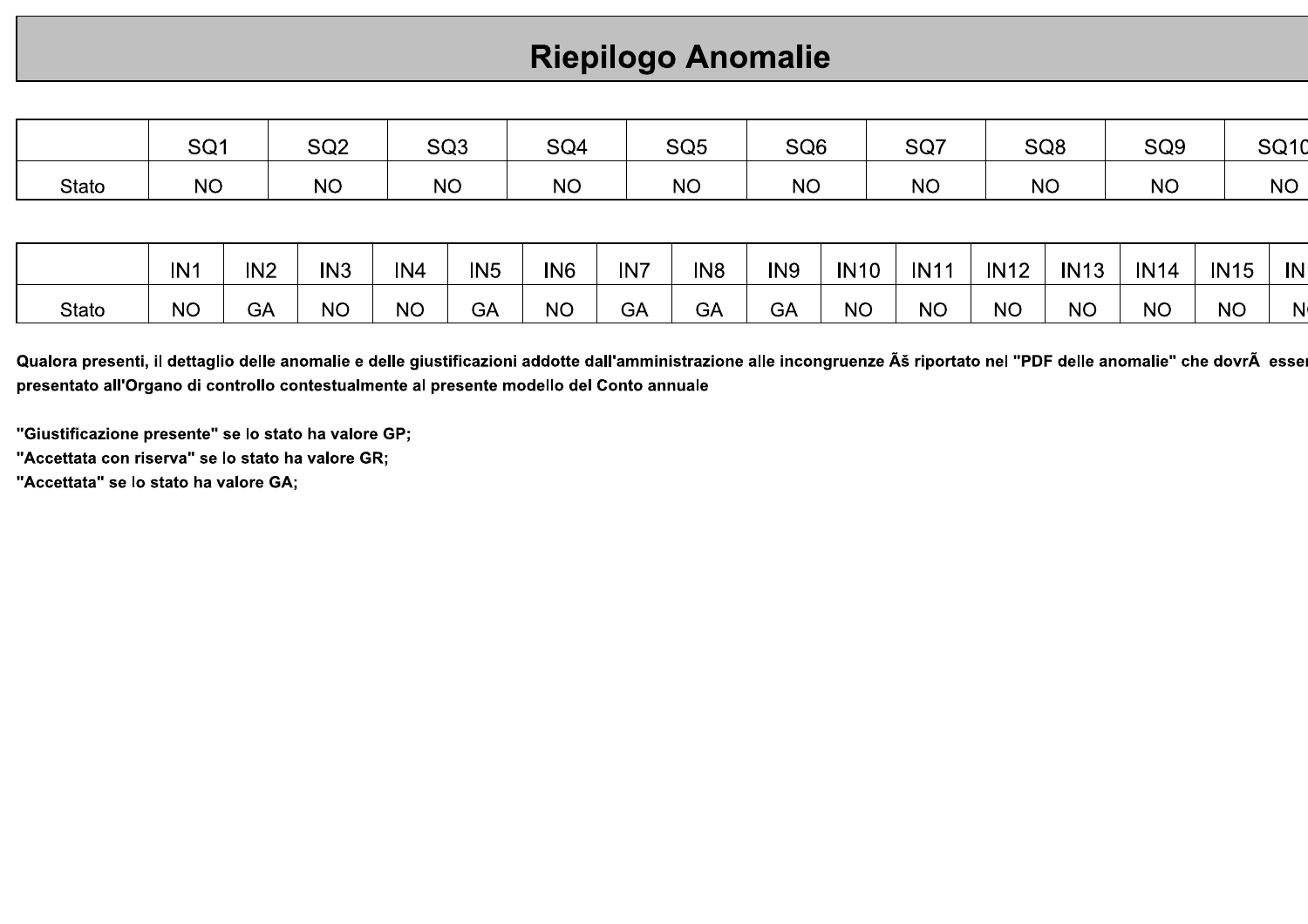## Personale a tempo indeterminato (Tab.1) - Dati riepilogativi dell'ultimo triennio

Gli aggiornamenti dei prospetti del riepilogo triennale saranno visibili dal giorno successivo a quello di salvataggio delle tabelle. Data ultimo aggiornamento dei valori calcolati: 20/07/2018 01:31:24G aggiornamenti dei prospetti del riepilogo triennale vengono effettuati solo per gli ultimi 3 anni di rilevazione

|                                                  | Personale a tempo indeterminato al 31.12 (Tab. 1) |                |                | Numero Mensilità / 12 (Tab. 12) |                                             |                |           | Spese per retribuzioni lorde (Tab. 12+13) |           |                | di cui arretrati anni precedenti (Tab. 12+1) |                |
|--------------------------------------------------|---------------------------------------------------|----------------|----------------|---------------------------------|---------------------------------------------|----------------|-----------|-------------------------------------------|-----------|----------------|----------------------------------------------|----------------|
|                                                  | 2015                                              | 2016           | 2017           | 2015                            | 2016                                        | 2017           | 2015      | 2016                                      | 2017      | 2015           | 2016                                         | 201            |
| SEGRETARI COMUNALI E PROVINCIALI                 |                                                   |                |                |                                 |                                             |                | 96.728    | 101.096                                   | 101.711   | $\overline{0}$ | $\bf{0}$                                     | $\mathbf{0}$   |
| DIRIGENTI E ALTE SPECIALIZ. FUORI DOTAZIONE ORG. |                                                   |                |                | 0,5                             | 0,5                                         | 0,33           | 46.378    | 54.954                                    | 34.383    | $\mathbf{0}$   | 4.913                                        | $\overline{0}$ |
| <b>DIRIGENTI</b>                                 | $\overline{2}$                                    | $\overline{2}$ | $\overline{2}$ | $\overline{2}$                  | $\overline{2}$                              | $\overline{2}$ | 159.945   | 170.599                                   | 165.769   | 196            | 13.101                                       | $\mathbf 0$    |
| CATEGORIA D                                      | 21                                                | 21             | 21             | 21,08                           | 20,5                                        | 20,08          | 671.396   | 653.506                                   | 647.243   | 0              | 0                                            | $\mathbf{0}$   |
| <b>CATEGORIA C</b>                               | 42                                                | 41             | 43             | 41,23                           | 40,56                                       | 40,08          | 1.001.177 | 991.800                                   | 990.714   | $\mathbf 0$    | $\mathbf 0$                                  | $\mathbf 0$    |
| <b>CATEGORIA B</b>                               | 42                                                | 42             | 38             | 40,62                           | 40,85                                       | 38,64          | 885.846   | 864.972                                   | 839.245   | $\mathbf 0$    | 60                                           | $\overline{0}$ |
| <b>RESTANTE PERSONALE</b>                        | 4                                                 | 3              | 3              | 3,46                            | 3,21                                        | 2,62           | 70.769    | 64.529                                    | 58.016    | 0              | $\mathbf 0$                                  | $\mathbf 0$    |
| Totale                                           | 113                                               | 111            | 109            | 109,89                          | 108,62                                      | 104,76         | 2.932.239 | 2.901.456                                 | 2.837.081 | 196            | 18.074                                       | $\overline{0}$ |
|                                                  |                                                   |                |                |                                 | Tabella 14                                  |                | 1.279.756 | 1.322.862                                 | 1.271.263 |                |                                              |                |
|                                                  |                                                   |                |                |                                 | Totale costo annuo del lavoro(Tab.12+13+14) |                | 4.211.995 | 4.224.318                                 | 4.108.344 |                |                                              |                |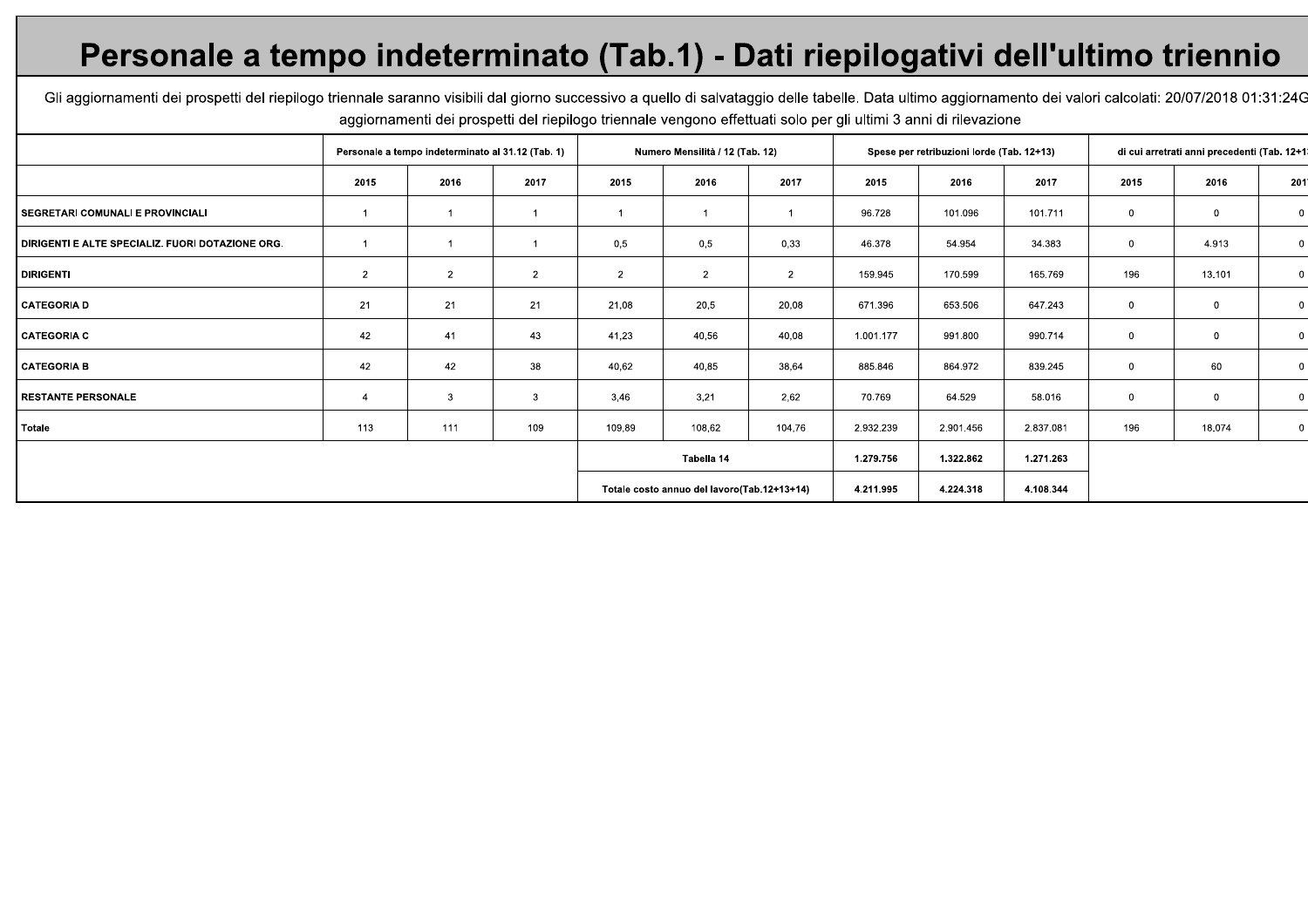# Personale a tempo indeterminato (Tab.1) - Spese medie pro-capite annue in euro dell'ultimo triennio

Gli aggiornamenti dei prospetti del riepilogo triennale saranno visibili dal giorno successivo a quello di salvataggio delle tabelle. Data ultimo aggiornamento dei valori calcolati: 20/07/2018 01:31:24G aggiornamenti dei prospetti del riepilogo triennale vengono effettuati solo per gli ultimi 3 anni di rilevazione

|                                                                             | Mensilità/12   |                | Spese medie escluso arretrati<br>a.p. (Tab. 12+13) |        | Spese medie per competenze<br>fisse escluso arretrati a.p.<br>(Tab.12) |         | Spese medie per competenze<br>accessorie escluso arretrati<br>a.p. (Tab.13) |        | Valori medi per arretrati a.p. di<br>Tab.12 |        |        | Valori medi per arretrati a<br>Tab.13 |                |             |              |                |              |                |
|-----------------------------------------------------------------------------|----------------|----------------|----------------------------------------------------|--------|------------------------------------------------------------------------|---------|-----------------------------------------------------------------------------|--------|---------------------------------------------|--------|--------|---------------------------------------|----------------|-------------|--------------|----------------|--------------|----------------|
|                                                                             | 2015           | 2016           | 2017                                               | 2015   | 2016                                                                   | 2017    | 2015                                                                        | 2016   | 2017                                        | 2015   | 2016   | 2017                                  | 2015           | 2016        | 2017         | 2015           | 2016         | $\overline{2}$ |
| <b>SEGRETARI</b><br><b>COMUNALIE</b><br><b>PROVINCIALI</b>                  | $\overline{1}$ |                | $\overline{1}$                                     | 96.728 | 101.096                                                                | 101.711 | 48.530                                                                      | 48.530 | 48.530                                      | 48.198 | 52.566 | 53.181                                | $\overline{0}$ | $\mathbf 0$ | $\mathbf 0$  | $\mathbf 0$    | $\mathbf{0}$ |                |
| <b>DIRIGENTI E ALTE</b><br><b>SPECIALIZ. FUORI</b><br><b>DOTAZIONE ORG.</b> | 0.5            | 0,5            | 0,33                                               | 92.756 | 100.082                                                                | 103.928 | 47.116                                                                      | 47.094 | 47.187                                      | 45.640 | 52.988 | 56.742                                | $\overline{0}$ | $\mathbf 0$ | $\mathbf 0$  | $\mathbf 0$    | 9.826        |                |
| <b>DIRIGENTI</b>                                                            | 2              | $\overline{2}$ | $\overline{2}$                                     | 79.875 | 78.749                                                                 | 82.885  | 45.854                                                                      | 45.854 | 45.851                                      | 34.021 | 32.895 | 37.034                                | 98             | $\mathbf 0$ | $\mathbf{0}$ | $\mathbf 0$    | 6.551        |                |
| <b>CATEGORIA D</b>                                                          | 21,08          | 20,5           | 20,08                                              | 31.845 | 31.878                                                                 | 32.228  | 26.125                                                                      | 26.014 | 26.090                                      | 5.719  | 5.864  | 6.138                                 | $\overline{0}$ | $\mathbf 0$ | $\mathbf 0$  | $\mathbf 0$    | $\mathbf 0$  |                |
| <b>CATEGORIA C</b>                                                          | 41,23          | 40,56          | 40,08                                              | 24.285 | 24.454                                                                 | 24.717  | 21.844                                                                      | 21.830 | 21.858                                      | 2.440  | 2.624  | 2.859                                 | $\mathbf 0$    | $\mathbf 0$ | $\mathbf{0}$ | $\mathbf 0$    | $\mathbf 0$  |                |
| <b>CATEGORIA B</b>                                                          | 40.62          | 40,85          | 38,64                                              | 21.805 | 21.171                                                                 | 21.720  | 19.483                                                                      | 19.455 | 19.495                                      | 2.323  | 1.715  | 2.225                                 | $\mathbf 0$    | $\mathbf 0$ | $\mathbf{0}$ | $\overline{0}$ |              |                |
| <b>RESTANTE</b><br>PERSONALE                                                | 3,46           | 3,21           | 2,62                                               | 20.463 | 20.113                                                                 | 22.101  | 19.746                                                                      | 19.338 | 19.853                                      | 717    | 775    | 2.249                                 | $\mathbf{0}$   | $\mathbf 0$ | $\mathbf 0$  | $\overline{0}$ | $\Omega$     |                |
| Totale per Istituzione                                                      | 109,89         | 108,62         | 104,76                                             | 26.681 | 26.546                                                                 | 27.078  | 22.521                                                                      | 22.457 | 22.538                                      | 4.159  | 4.088  | 4.541                                 | $\mathbf{2}$   | $\mathbf 0$ | 0            | $\mathbf{0}$   | 166          |                |

1. Le Spese medie annue per ciascuna Categoria sono calcolate dividendo il totale delle spese delle qualifiche appartenenti alla categoria per le unità di riferimento (mensilità della tabella 12 / 12) della stessa categori

2. Le Spese medie annue per Istituzione sono calcolate come la somma su tutte le categorie del prodotto di ciascun valore medio \* mensilità/12 divisa per il totale delle mensilità/12 sommate su tutte le categorie dell'Isti

n.c: non calcolabile per mancanza di mensilità attribuite alla categoria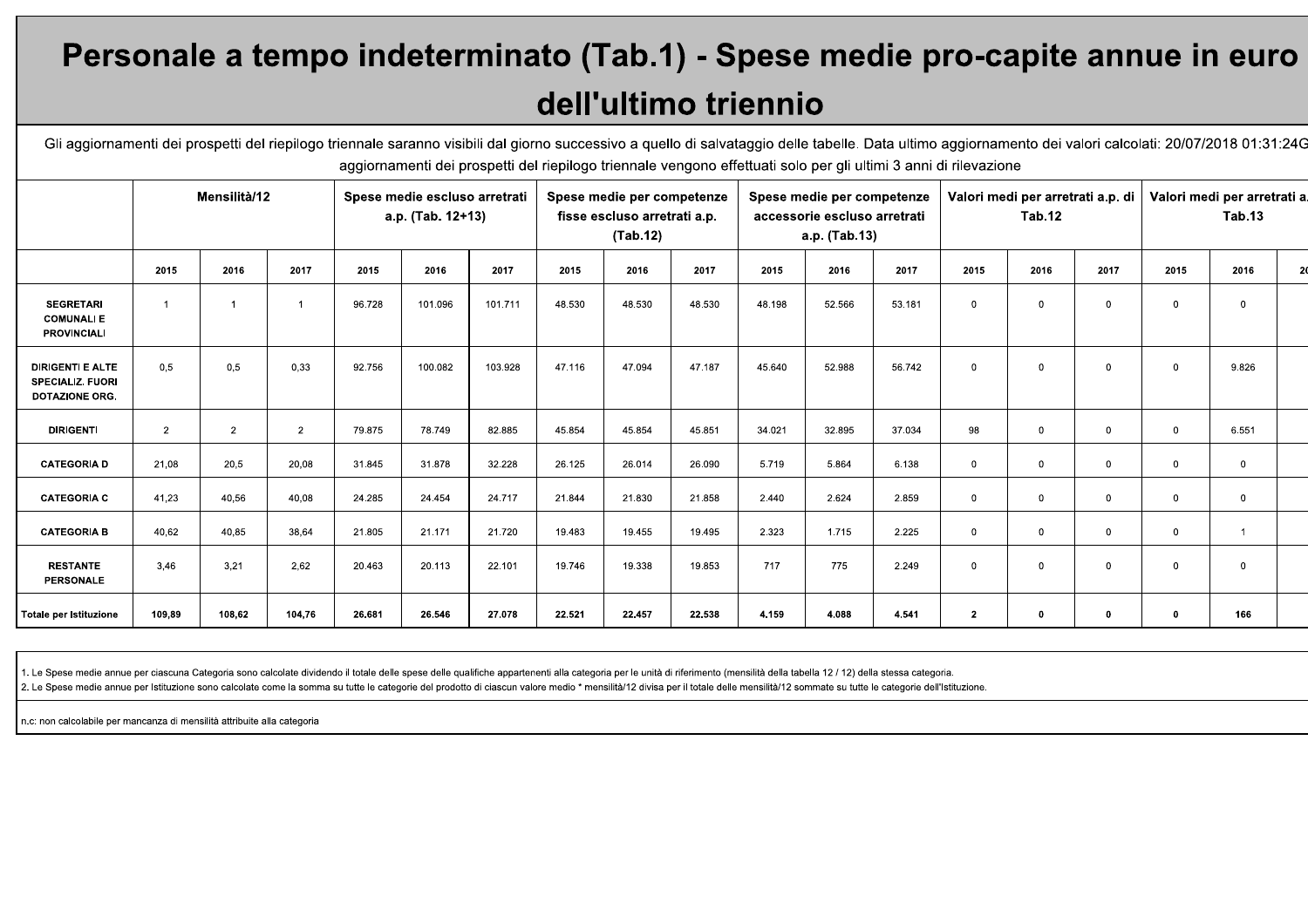### Giorni medi assenza - Dati riepilogativi dell'ultimo triennio

Gli aggiornamenti dei prospetti del riepilogo triennale saranno visibili dal giorno successivo a quello di salvataggio delle tabelle. Data ultimo aggiornamento dei valori calcolati: 20/07/2018 01:31:24G aggiornamenti dei prospetti del riepilogo triennale vengono effettuati solo per gli ultimi 3 anni di rilevazione

| <b>PERSONALE</b>                                                            | <b>GIORNI ASSENZA MEDI ANNUI</b> |                |                |       |        |                             |              |                                 |             |                |       |      |
|-----------------------------------------------------------------------------|----------------------------------|----------------|----------------|-------|--------|-----------------------------|--------------|---------------------------------|-------------|----------------|-------|------|
| Presenti di riferimento                                                     |                                  |                | Ferie          |       |        | Assenza malattia retribuita |              | Altre assenze (meno formazione) |             |                |       |      |
|                                                                             | 2015                             | 2016           | 2017           | 2015  | 2016   | 2017                        | 2015         | 2016                            | 2017        | 2015           | 2016  | 201  |
| SEGRETARI COMUNALI E PROVINCIALI                                            |                                  |                | 0              | 20    | 25     | n.c.                        | $\mathbf{0}$ | $\overline{0}$                  | n.c.        | $\mathbf{0}$   | 0     | n.c  |
| DIRIGENTI E ALTE SPECIALIZ. FUORI DOTAZIONE ORG.                            |                                  |                |                | 33    | 23     | 36                          | $\mathbf 0$  | $\overline{\mathbf{0}}$         | $\mathbf 0$ | $\mathbf 0$    | 31    | 54   |
| <b>DIRIGENTI</b>                                                            | $\overline{2}$                   | $\overline{2}$ | $\overline{2}$ | 21,5  | 23     | 30 <sup>°</sup>             | 9,5          | 30                              | 0,5         | $\overline{4}$ | 4,5   | 3,5  |
| <b>CATEGORIA D</b>                                                          | 21                               | 21             | 21             | 33,05 | 32,71  | 27,29                       | 6,24         | 4,43                            | 6,29        | 5,1            | 5,24  | 11,2 |
| <b>CATEGORIA C</b>                                                          | 42                               | 42             | 43             | 34,6  | 34,57  | 30,02                       | 10           | 11,4                            | 10,79       | 5,02           | 12,52 | 9,9  |
| <b>CATEGORIA B</b>                                                          | 42                               | 36             | 32             | 32,67 | 34, 11 | 34,34                       | 15,67        | 28,42                           | 15,94       | 16,83          | 13,56 | 9    |
| <b>RESTANTE PERSONALE</b>                                                   | $\overline{4}$                   | 3              | 3              | 22,25 | 32,67  | 34,67                       | 19,5         | $\mathbf{3}$                    | 42,33       | 7,25           | 9,67  | 24   |
| Totale personale a t. indeterminato al 31.12 (Tab. 1) o Valore<br>Medio (1) | 113                              | 106            | 102            | 32,78 | 33,58  | 31,18                       | 11,56        | 15,7                            | 12,1        | 9,4            | 11,25 | 10,6 |

(1) Presenti di riferimento per determinare i gg di assenza: personale presente al 31.12 di tabella 1 - personale comandato/distaccato fuori ruolo, in esonero e in convenzione dell'amministrazione di tabella 3 + personale

n.c: non calcolabile per mancanza di presenti di riferimento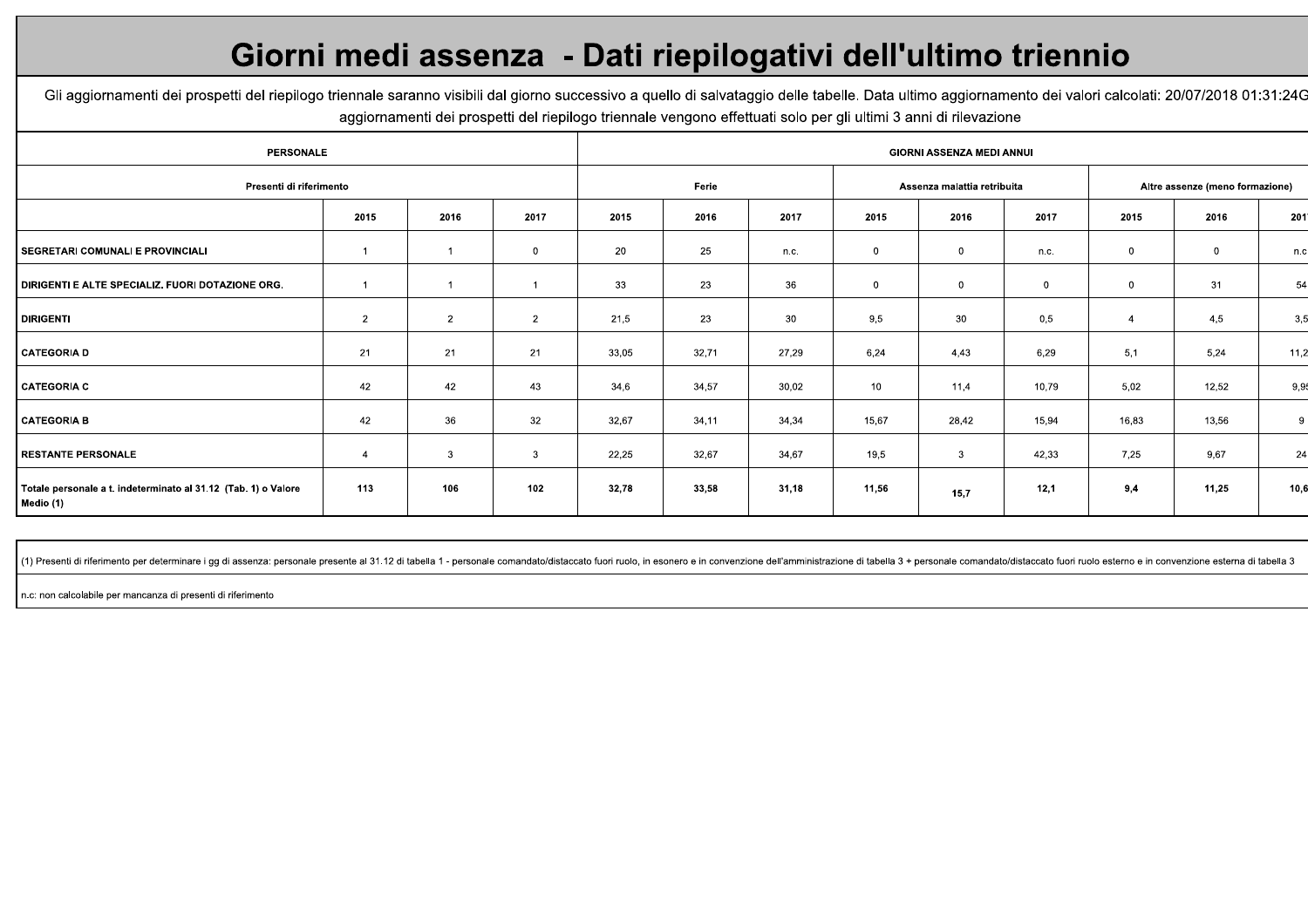# Personale Flessibile (Tab.2 e SI1) - Dati riepilogativi dell'ultimo triennio

Gli aggiornamenti dei prospetti del riepilogo triennale saranno visibili dal giorno successivo a quello di salvataggio delle tabelle. Data ultimo aggiornamento dei valori calcolati: 20/07/2018 01:31:24G aggiornamenti dei prospetti del riepilogo triennale vengono effettuati solo per gli ultimi 3 anni di rilevazione

|                                                                                                                                    | PERSONALE (Tab.2 e SI1) |                |              |                                                                                             | Costo del lavoro (in euro)(Tab.14) |              |             |                                                                     | Spese/costi medi pro-capite(in euro) |        |                          |  |  |  |  |
|------------------------------------------------------------------------------------------------------------------------------------|-------------------------|----------------|--------------|---------------------------------------------------------------------------------------------|------------------------------------|--------------|-------------|---------------------------------------------------------------------|--------------------------------------|--------|--------------------------|--|--|--|--|
| Unità/n.contratti                                                                                                                  | 2015                    | 2016           | 2017         |                                                                                             | 2015                               | 2016         | 2017        | valori annui lordi                                                  | 2015                                 | 2016   | 2017                     |  |  |  |  |
| Personale a tempo<br>determinato                                                                                                   | 2.24                    | 1,77           | 1,29         | Retribuzioni, codice P015                                                                   | 55.570                             | 42.834       | 33.324      | valore medio                                                        | 24.808                               | 24.200 | 25.83                    |  |  |  |  |
| L.S.U.I.L.P.U.                                                                                                                     | $\mathbf 0$             | $\mathbf 0$    | $\mathbf 0$  | Retribuzioni, codice P065                                                                   | $\mathbf 0$                        | 0            | $\mathbf 0$ | valore medio                                                        | $\sim$                               |        | $\sim$                   |  |  |  |  |
| Lavoratori Interinali                                                                                                              | 0                       | 0              | $\mathbf{0}$ | Retribuzioni, codice<br>L105+P062                                                           | $\mathbf 0$                        | $\mathbf{0}$ | 0           | valore medio                                                        |                                      |        | $\overline{\phantom{a}}$ |  |  |  |  |
| Con Contratti formazione<br>lavoro                                                                                                 | $\mathbf 0$             | 0              | $\mathbf 0$  | Retribuzioni, codice P016                                                                   | $\mathbf 0$                        | $\Omega$     | $\mathbf 0$ | valore medio                                                        |                                      |        | $\sim$                   |  |  |  |  |
| N. contratti co.co.co (SI1)                                                                                                        | $\mathbf 0$             | $\mathbf 0$    | $\mathbf 0$  | Oneri per co.co.co.<br>(codice L108)                                                        | $\mathbf 0$                        | $\Omega$     | $\mathbf 0$ | valore medio riferito ai<br>contratti di cococo attivi<br>nell'anno |                                      |        | $\overline{\phantom{a}}$ |  |  |  |  |
| N. incarichi di<br>studio/ricerca e di<br>  consulenza (SI1)                                                                       | 31                      | 41             | 12           | Oneri per incarichi di<br>studio/ricerca e di<br>consulenza (codice L109)                   | 69.497                             | 165.666      | 35.501      | valore medio riferito agli<br>incarichi attivi nell'anno            | 2.242                                | 4.041  | 2.95                     |  |  |  |  |
| N. contratti per prestazioni<br>professionali consistenti<br>nella resa di servizi o<br>adempimenti obbligatori<br>per legge (SI1) | 5                       | $\overline{2}$ | 38           | Oneri per contratti resa<br>servizi o adempimenti<br>obbligatori per legge<br>(codice L115) | 23.848                             | 6.840        | 138.228     | valore medio riferito agli<br>incarichi attivi nell'anno            | 4.770                                | 3.420  | 3.63                     |  |  |  |  |

Valore medio pro-capite della spesa non calcolabile se il personale di riferimento/contratti è uguale a zero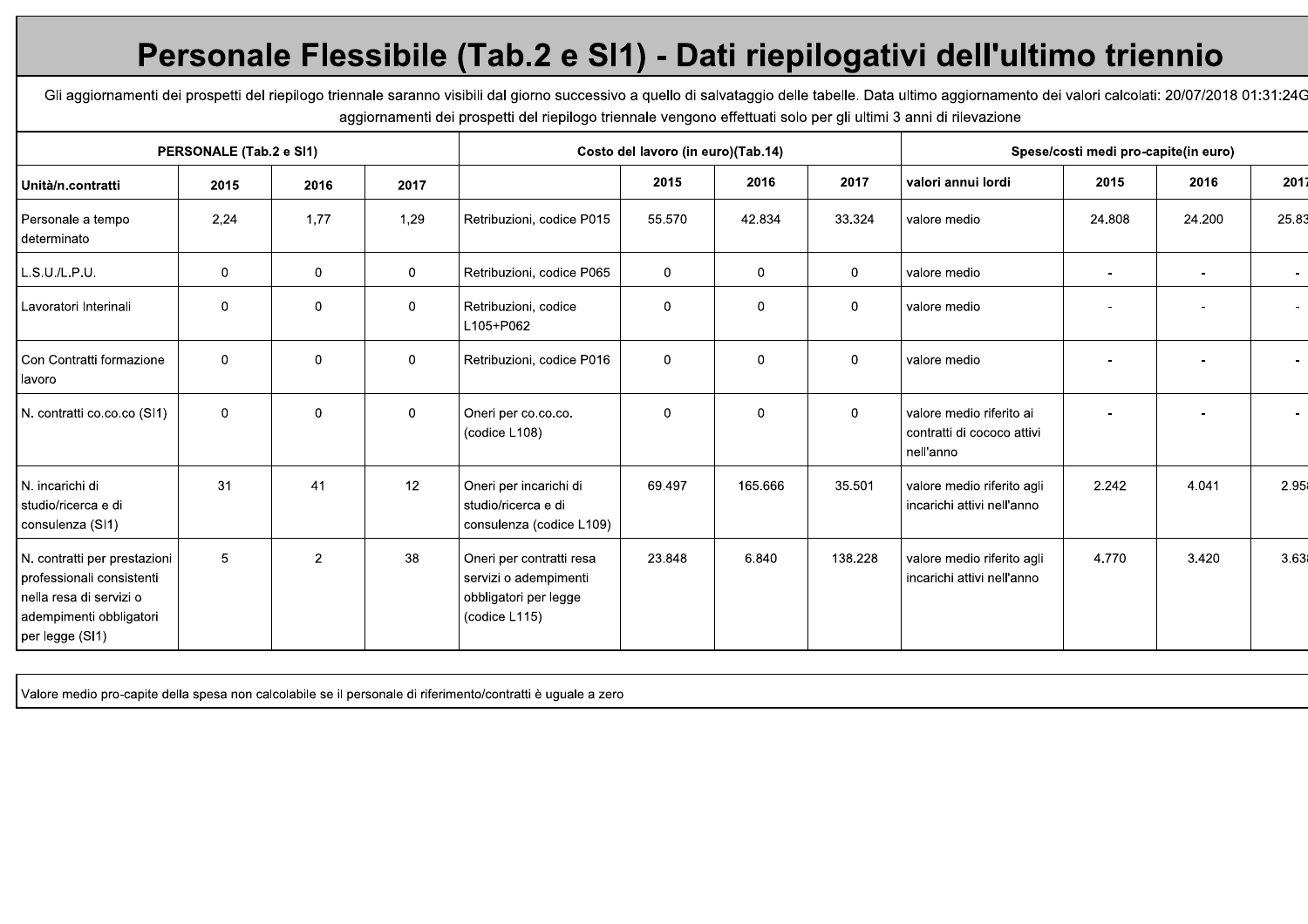## Tabella di Riconciliazione

| Voci di Spesa/Costo                                                | Importo Sico   | <b>Importo Siope</b> | Importo Bilancio | Nota                                                                                                   |
|--------------------------------------------------------------------|----------------|----------------------|------------------|--------------------------------------------------------------------------------------------------------|
| Totale T12                                                         | 2361329        | 2630351              | $\mathbf 0$      | gli importi Sico coincidono per le voci corrispondenti agli importi di bilar<br>residuo e a competenza |
| Totale T13                                                         | 475752         |                      |                  |                                                                                                        |
| Assegno T14                                                        | 16183          |                      |                  |                                                                                                        |
| <b>TOTALE PARZIALE</b>                                             | 2853264        | $\mathbf 0$          | $\mathbf 0$      |                                                                                                        |
| L011 - EROGAZIONE BUONI PASTO                                      | 39849          | 17784                | $\mathbf 0$      | gli importi Sico, coincidono per le voci corrispondenti agli importi di bila<br>residuo e a competenza |
| L108 - CONTRATTI DI COLLABORAZIONE COORDINATA E CONTINUATIVA       | $\overline{0}$ | $\mathbf{0}$         | $\mathbf 0$      |                                                                                                        |
| L109 - INCARICHI LIBERO PROFESSIONALI/STUDIO/RICERCA/CONSULENZA    | 35501          | 10758                | $\mathbf 0$      | gli importi Sico, coincidono per le voci corrispondenti agli importi di bila<br>residuo e a competenza |
| P015 - RETRIBUZIONI PERSONALE A TEMPO DETERMINATO                  | 33324          | 250298               | $\mathbf 0$      | gli importi Sico, coincidono per le voci corrispondenti agli importi di bila<br>residuo e a competenza |
| P035 - CONTRIBUTI A CARICO DELL'AMM. PER FONDI PREV. COMPLEMENTARE | 900            | 15390                | $\mathbf 0$      | gli importi Sico, coincidono per le voci corrispondenti agli importi di bila<br>residuo e a competenza |
| P055 - CONTRIBUTI A CARICO DELL'AMM.NE SU COMP. FISSE E ACCESSORIE | 817077         | 738979               | $\mathbf{0}$     | gli importi Sico, coincidono per le voci corrispondenti agli importi di bila<br>residuo e a competenza |
| P058 - QUOTE ANNUE ACCANTONAMENTO TFR O ALTRA IND. FINE SERVIZIO   | $\overline{0}$ | 71074                | $\mathbf 0$      |                                                                                                        |
| P061 - IRAP                                                        | 228074         | 226736               | $\mathbf 0$      | gli importi Sico, coincidono per le voci corrispondenti agli importi di bila<br>residuo e a competenza |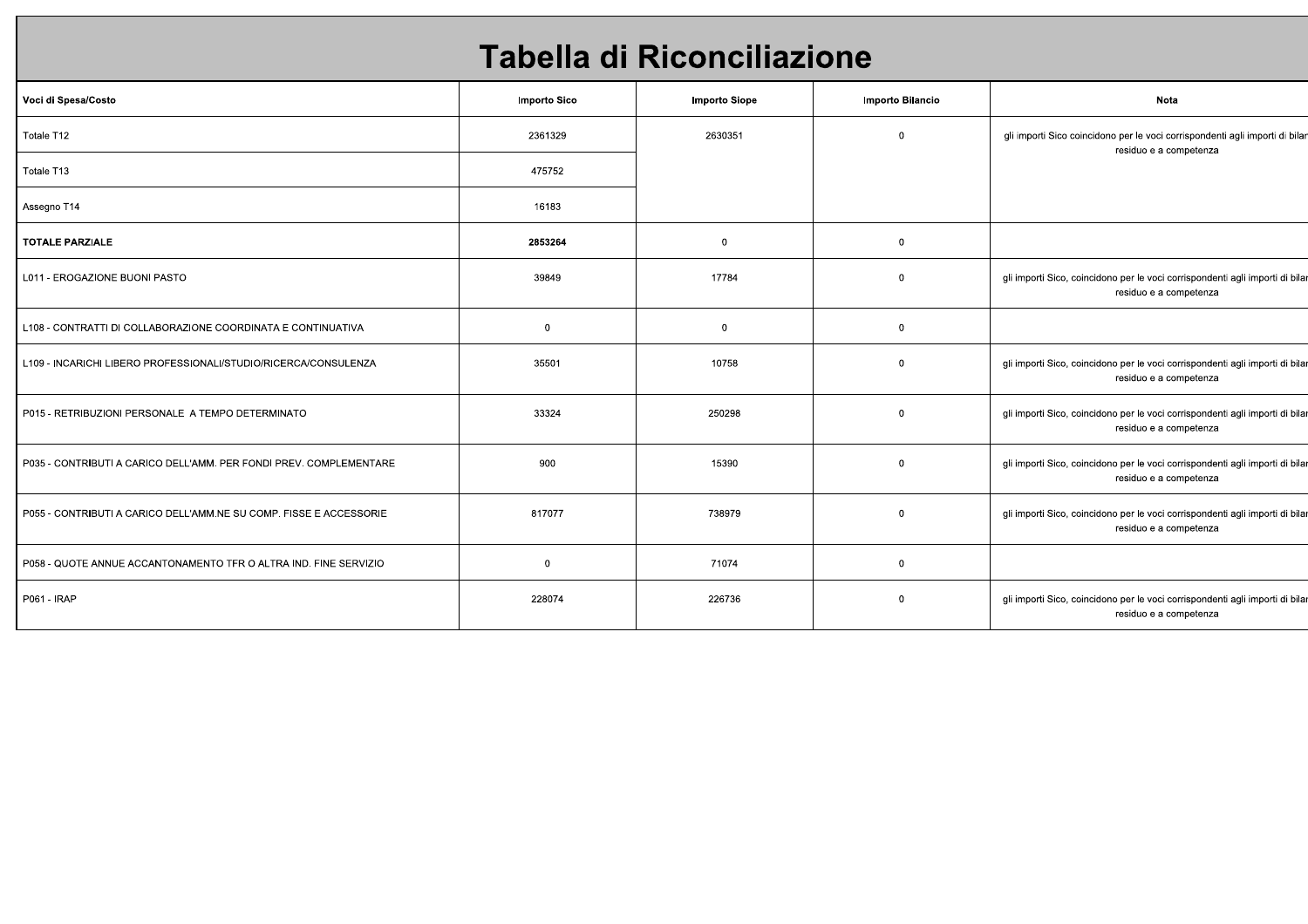| Voci di Spesa/Costo                                                                                                                      | Importo Sico | Importo Siope | Importo Bilancio | Nota                                                                                                    |
|------------------------------------------------------------------------------------------------------------------------------------------|--------------|---------------|------------------|---------------------------------------------------------------------------------------------------------|
| P062 - ONERI PER I CONTRATTI DI SOMMINISTRAZIONE(INTERINALI)                                                                             | $\Omega$     |               |                  |                                                                                                         |
| P065 - COMPENSI PER PERSONALE LSU/LPU                                                                                                    | $\Omega$     |               |                  |                                                                                                         |
| SOMME RIMBORSATE ALLE AMMINISTRAZIONI PER SPESE DI PERSONALE<br>(sommatoria dei diversi rimborsi presenti in tabella 14)                 | $\Omega$     |               |                  |                                                                                                         |
| <b>TOTALE GENERALE</b>                                                                                                                   | 4007989      | 3961370       |                  |                                                                                                         |
| RIMBORSI RICEVUTI DALLE AMMINISTRAZIONI PER SPESE DI PERSONALE (a riduzione)<br>(sommatoria dei diversi rimborsi presenti in tabella 14) | 55770        | 25291         |                  | gli importi Sico, coincidono per le voci corrispondenti agli importi di bilar<br>residuo e a competenza |
| TOTALE GENERALE AL NETTO DEI RIMBORSI                                                                                                    | 3952219      | 3936079       |                  |                                                                                                         |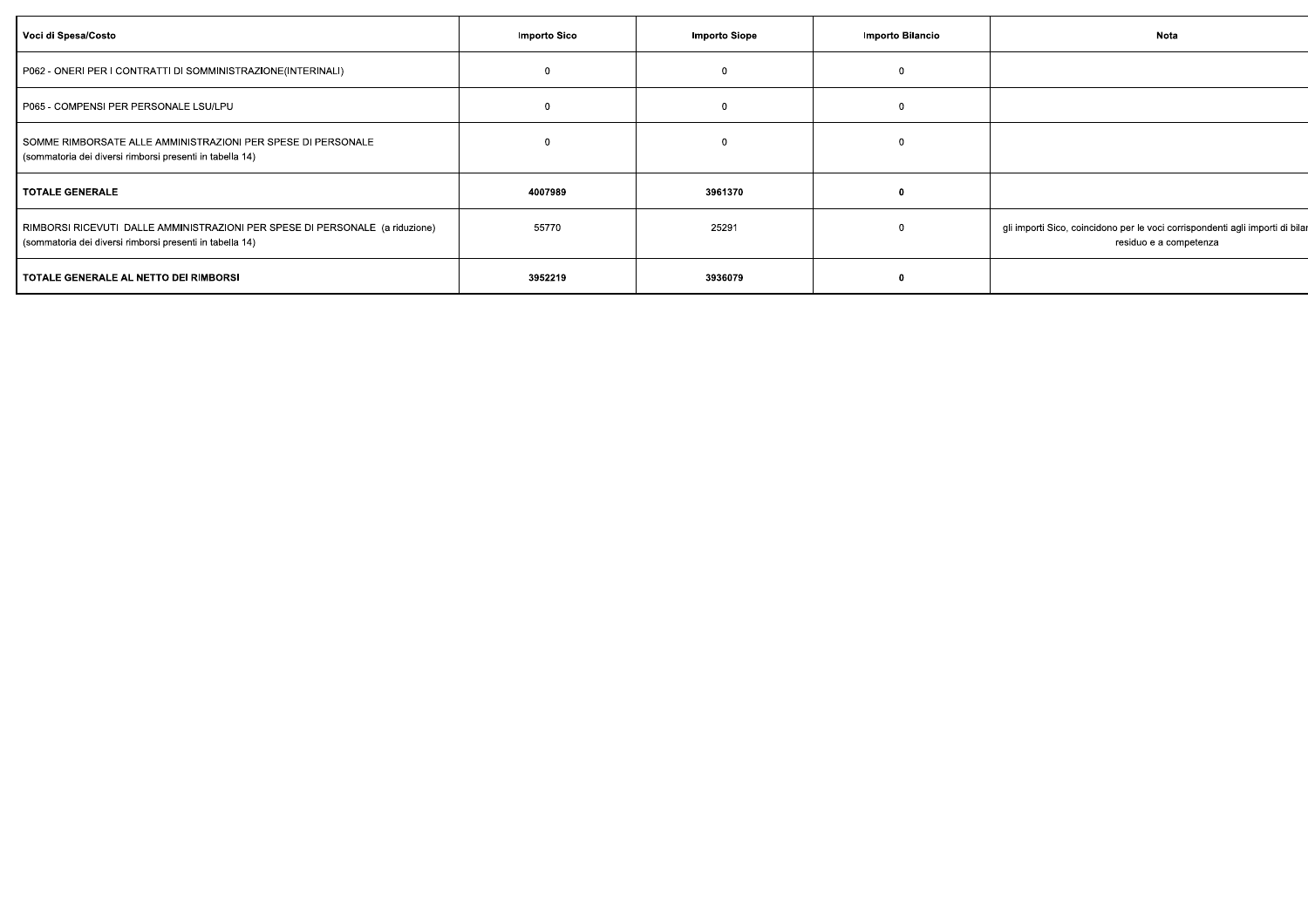# **Commenti Organi Di Controllo**

Nessun commento inserito degli organi di controllo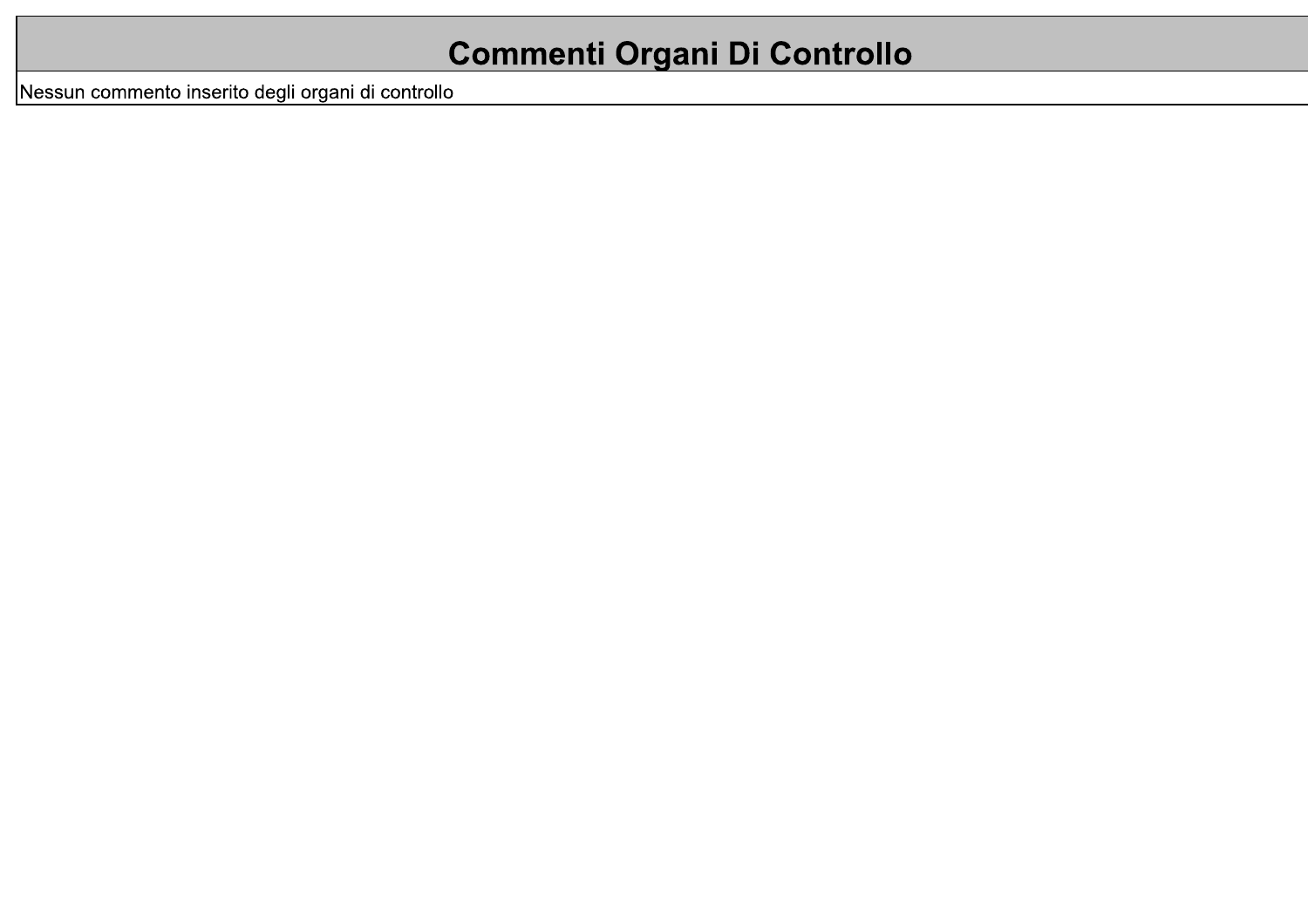Si attesta la conformità dei dati con le scritture amministrativo contabili e, ove previsto, con quanto dichiarato nelle specifiche informazioni sulla Contrattazione integrativa ex art. 40-bis del d.lgs.165/2001 (tabelle 15 e schede SICI). Si prende atto delle eventuali incongruenze segnalate dal sistema SICO e delle giustificazioni addotte dall'amministrazione.

Firma del Presidente del collegio dei revisori .................................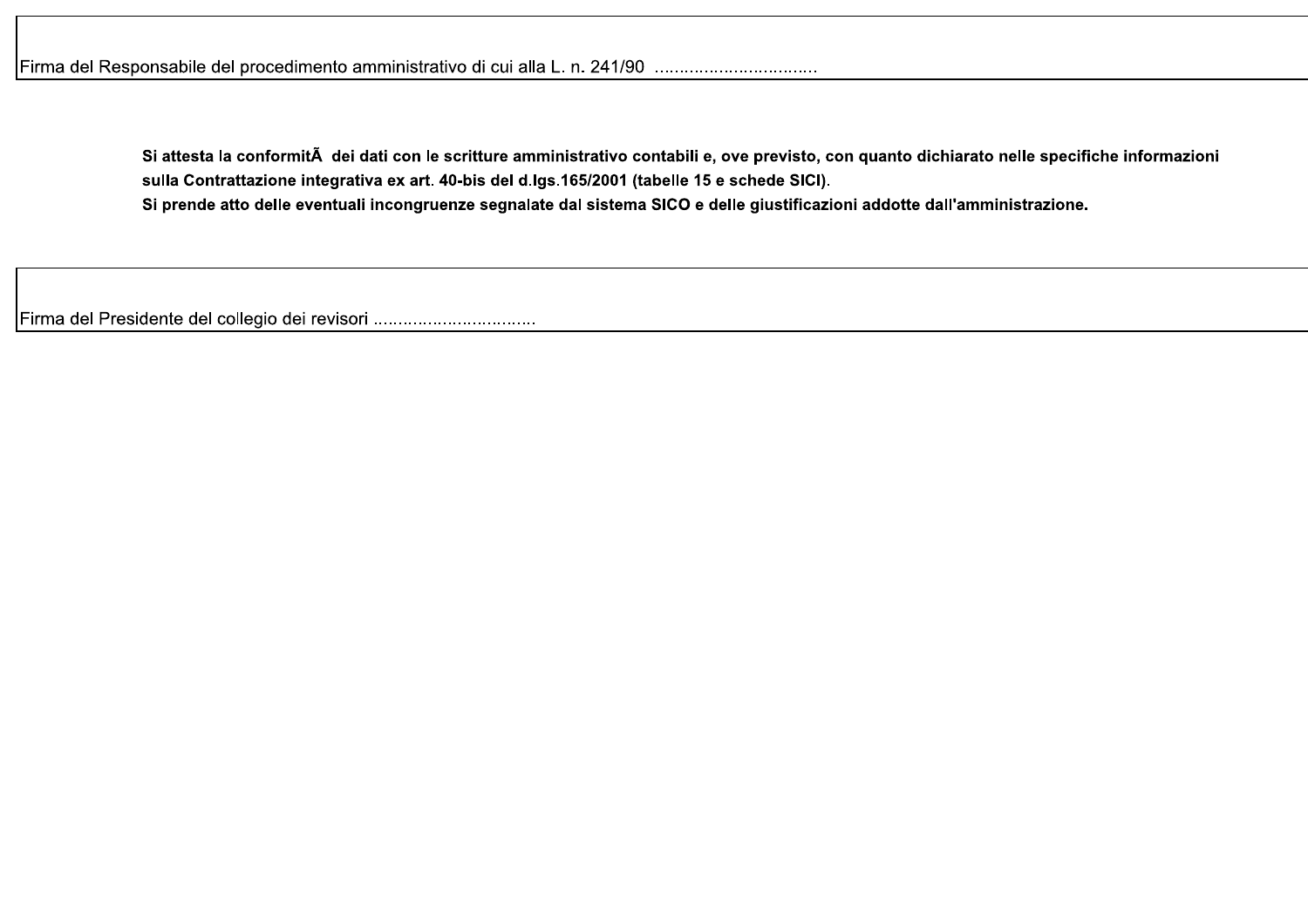### Scheda Informativa 1

#### Informazioni Istituzione

### Responsabile del Procedimento Amministrativo di cui alla legge 7/8/90, N.241 Capo II

(in assenza di tale indicazione sarà considerato responsabile il direttore generale)

| <b>conome</b> | <b>Nome</b> |                    | – a∧       | <b>EMail</b>                 |
|---------------|-------------|--------------------|------------|------------------------------|
| <b>OLIO</b>   |             | 101962931<br>. כפג | 1019626297 | f.olio@comunepietraliqure.it |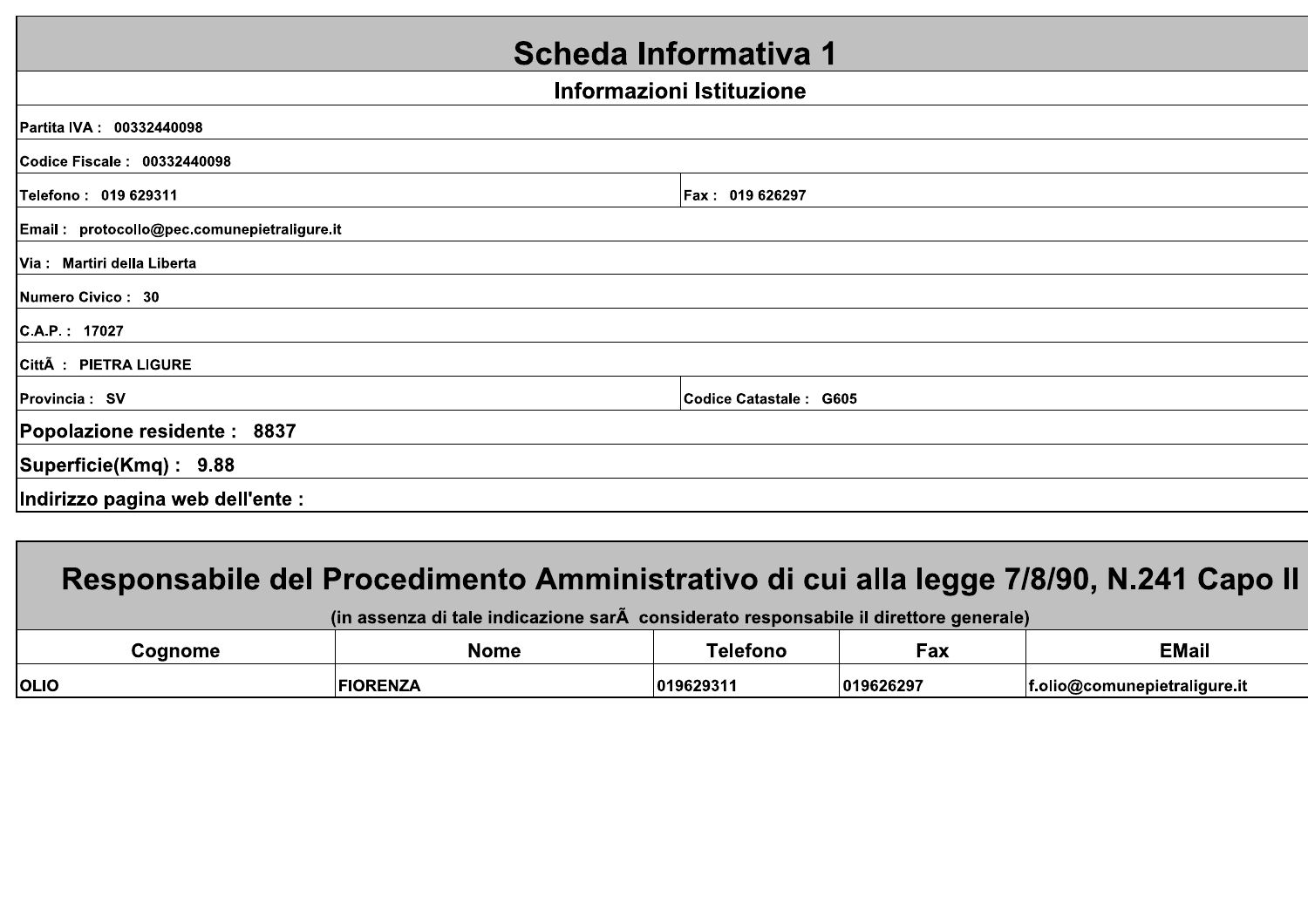| <b>Referente Da Contattare</b> |                 |           |           |                                 |  |  |  |  |  |  |  |
|--------------------------------|-----------------|-----------|-----------|---------------------------------|--|--|--|--|--|--|--|
| Cognome                        | <b>Nome</b>     | Telefono  | Fax       | <b>EMail</b>                    |  |  |  |  |  |  |  |
| <b>MASETTI</b>                 | <b>GIOVANNA</b> | 019629311 | 019626297 | g.masetti@comunepietraligure.it |  |  |  |  |  |  |  |

| Riepilogo Domande Presenti Nella Circolare                                                                                                                                                               |              |
|----------------------------------------------------------------------------------------------------------------------------------------------------------------------------------------------------------|--------------|
| Il modelli debbono essere sottoscritti dai revisori dei conti                                                                                                                                            |              |
| Domande presenti in circolare:                                                                                                                                                                           |              |
| INDICARE IL NUMERO DI UNITÀ DI PERSONALE UTILIZZATO A QUALSIASI TITOLO (COMANDO O ALTRO) NELLE ATTIVITÀ ESTERNALIZZATE CON ESCLUSIONE DELLE UNITÀ EFFETTIVAMENTE CESSATE A SEGUITO DI ESTERNALIZZAZIONI. | 6            |
| INDICARE IL NUMERO DEI CONTRATTI DI COLLABORAZIONE COORDINATA E CONTINUATIVA.                                                                                                                            | $\mathbf{0}$ |
| INDICARE IL NUMERO DEGLI INCARICHI LIBERO PROFESSIONALE, DI STUDIO, RICERCA E CONSULENZA.                                                                                                                | 12           |
| INDICARE IL NUMERO DI CONTRATTI PER PRESTAZIONI PROFESSIONALI CONSISTENTI NELLA RESA DI SERVIZI O ADEMPIMENTI OBBLIGATORI PER LEGGE.                                                                     | 38           |
| I INDICARE IL TOTALE DELLE SOMME TRATTENUTE AI DIPENDENTI NELL'ANNO DI RILEVAZIONE PER LE ASSENZE PER MALATTIA IN APPLICAZIONE DELL'ART. 71 DEL D.L. N. 112 DEL 25/06/2008 CONVERTITO IN L. 133/2008.    | 2094         |
| INDICARE IL NUMERO DELLE UNITÀ RILEVATE IN TABELLA 1 TRA I "PRESENTI AL 31.12" CHE APPARTENGONO ALLE CATEGORIE PROTETTE (LEGGE N.68/99).                                                                 | -7           |
| QUANTI SONO I DIPENDENTI AL 31.12 IN ASPETTATIVA PER DOTTORATO DI RICERCA CON RETRIBUZIONE A CARICO DELL'AMMINISTRAZIONE AI SENSI DELL'ARTICOLO 2 DELLA LEGGE 476/1984 E S.M.?                           | $\bf{0}$     |
| QUANTE PERSONE SONO STATE IMPIEGATE NELL'ANNO (TEMPO DETER., CO.CO.CO., INCARICHI O ALTRI TIPI DI LAV. FLESSIBILE) IL CUI COSTO È TOTALMENTE SOSTENUTO CON FINANZIAMENTI ESTERNI DELL'U.E. O DI PRIVATI? | $\mathbf{0}$ |
| INDICARE IL NUMERO DELLE UNITÀ RILEVATE IN TABELLA 1 TRA I "PRESENTI AL 31.12" CHE RISULTAVANO TITOLARI DI PERMESSI PER LEGGE N. 104/92.                                                                 | 13           |
| INDICARE IL NUMERO DELLE UNITÀ RILEVATE IN TABELLA 1 TRA I "PRESENTI AL 31.12" CHE RISULTAVANO TITOLARI DI PERMESSI AI SENSI DELL'ART. 42. C.5 D.LGS.151/2001 E S.M.                                     | $\mathbf{1}$ |
| UNITA DI PERSONALE CON QUALIFICA DIRIGENZIALE ASSEGNATE AGLI UFFICI DI DIRETTA COLLABORAZIONE CON GLI ORGANI DI INDIRIZZO POLITICO                                                                       | 0            |
| I UNITÀ DI PERSONALE NON DIRIGENTE ASSEGNATE AGLI UFFICI DI DIRETTA COLLABORAZIONE CON GLI ORGANI DI INDIRIZZO POLITICO                                                                                  | 3            |
| UNITÀ DI PERS. EST. ALL'ISTITUZIONE. IN POSIZIONE DI COMANDO. DISTACCO. FUORI RUOLO. ESPERTI. CONSULENTI O CO.CO.CO ASSEGNATE AGLI UFFICI DI DIRETTA COLLABORAZIONE CON GLI ORGANI DI INDIRIZZO POLITICO | 0            |
| I SPESA COMPLESSIVAMENTE SOSTENUTA PER IL PERSONALE CON QUALIFICA DIRIGENZIALE ASSEGNATO AGLI UFFICI DI DIRETTA COLLABORAZIONE CON GLI ORGANI DI INDIRIZZO POLITICO                                      | $\mathbf{0}$ |
| I SPESA COMPLESSIVAMENTE SOSTENUTA PER IL PERSONALE NON DIRIGENTE ASSEGNATO AGLI UFFICI DI DIRETTA COLLABORAZIONE CON GLI ORGANI DI INDIRIZZO POLITICO                                                   | 58619        |
|                                                                                                                                                                                                          |              |

SPESA PER IL PERSONALE ESTERNO ALL'ISTITUZ.,IN POSIZ. DI COMANDO/DISTACCO/FUORI RUOLO/ESPERTI/CONSULENTI/CO.CO.CO. ASSEGNATI AGLI UFFICI DI DIRETTA COLLABORAZIONE CON GLI ORGANI DI INDIRIZZO POLITICO

 $\mathbf{0}^-$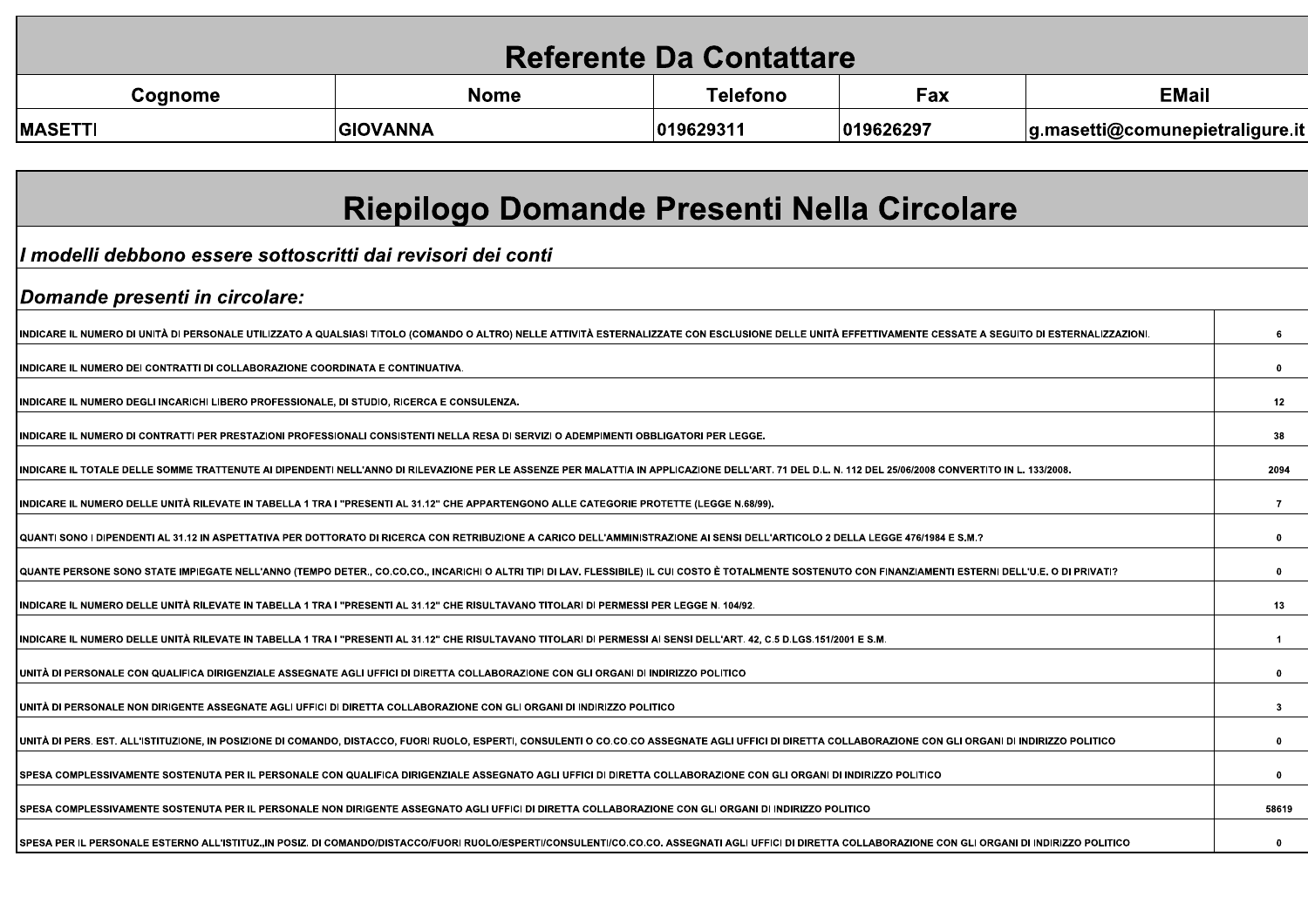| Componenti Collegio dei Revisori (o Organo Equivalente) |                |                                                                                |  |  |  |  |  |  |  |  |  |  |
|---------------------------------------------------------|----------------|--------------------------------------------------------------------------------|--|--|--|--|--|--|--|--|--|--|
| Cognome                                                 | <b>Nome</b>    | <b>EMail (sostituisce l'ENTE</b><br>RAPPRESENTATO delle rilevaz<br>precedenti) |  |  |  |  |  |  |  |  |  |  |
| TURINI                                                  | <b>ALBERTO</b> | alberto@studioturini.com                                                       |  |  |  |  |  |  |  |  |  |  |
| Note e chiarimenti alla<br>Irilevazione:                |                |                                                                                |  |  |  |  |  |  |  |  |  |  |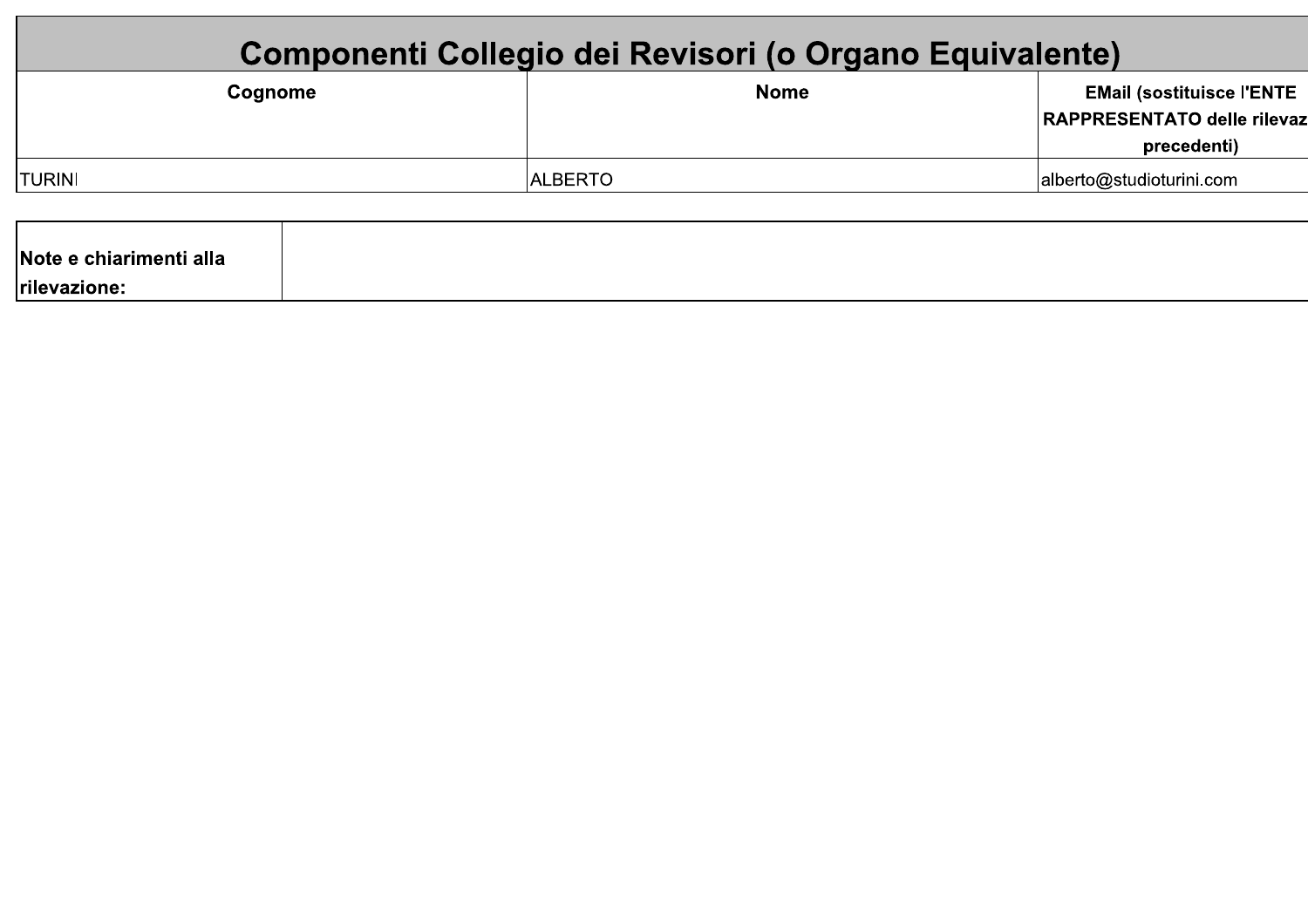# Scheda Informativa 1A

| L'Ente fa parte di una "Unione di Comuni", ai sensi dell'art. 32 del d.lgs 267/2000 o di analoghe disposizioni delle Regioni e Province Autonome?                                                       | <b>NO</b>      |
|---------------------------------------------------------------------------------------------------------------------------------------------------------------------------------------------------------|----------------|
| Nel caso in cui siano stati esternalizzati dei servizi, l'Ente ha adempiuto a quanto previsto dall'articolo 6-bis del d.lgs. 165/2001 come modificato dall'art. 4 c. 2 del d.lgs. 75/2017?              | SI             |
| E' stato adottato il piano triennale dei fabbisogni di personale previsto dall'art.6, co 2, dlgs 165/2001 modificato dall'art.4 dlgs 75/2017 o analoghe disposizioni delle Regioni e Province Autonome? | <b>SI</b>      |
| E' stato adottato il piano annuale delle assunzioni previsto dall'art. 20 della Legge 488/1999, o di analoghe disposizioni delle Regioni e Province Autonome?                                           | SI             |
| Al 31.12 le funzioni di Direttore Generale erano svolte da:                                                                                                                                             |                |
| - Soggetto appositamente incaricato;                                                                                                                                                                    |                |
| - Segretario comunale (art. 108 comma 4 d.lgs. 267/2000)                                                                                                                                                |                |
| L'ente ha attive al 31/12 convenzioni con altri enti ai sensi dell'art. 30 del T.U.E.L. , o di analoghe disposizioni delle Regioni e Province Autonome?                                                 | SI             |
| E' stato istituito un ufficio / servizio disciplinare?                                                                                                                                                  | SI             |
| Valore in percentuale dell'incidenza della spesa del personale in rapporto alle spese correnti                                                                                                          | 24.37          |
| L'Ente, con popolazione compresa tra 1.000 e 3.000 abitanti, si è avvalso della facoltà assunzionale prevista dall'art. 1 comma 228 della L. 208/2015 come modificato dall'art. 22 del d.l. 50/2017?    |                |
| Numero di unità di personale assunte come stagionali a progetto (I.296/2006 comma 564 o di analoghe disposizioni delle Regioni e Province Autonome)                                                     |                |
| Numero di persone in ingresso o uscita con mobilità fra pubblico e privato ex art. 23 bis comma 7 d.lgs.165/2001 o di analoghe disposizioni delle Regioni e Province Autonome                           |                |
| L'Ente ha provveduto a reinternalizzare funzioni o servizi?                                                                                                                                             | <b>NO</b>      |
| In caso di risposta affermativa si passa alla sottodomanda:                                                                                                                                             |                |
| Ha riassorbito il personale già dipendente di amministrazioni pubbliche secondo quanto previsto dall'art. 19 c. 8 del dlgs. n. 175/2016?                                                                |                |
| L'Ente ha proceduto alla revisione straordinaria delle partecipazioni societarie ex art. 24 TUSP n. 175/2016?                                                                                           | SI             |
| Numero di dirigenti della polizia locale                                                                                                                                                                | $\mathbf 0$    |
| Numero appartenenti alla polizia locale di categoria D                                                                                                                                                  | $\overline{7}$ |
| Numero appartenenti alla polizia locale di categoria C                                                                                                                                                  | 10             |
| ? "Ente gestisce funzioni fondamentali in forma associata ai sensi dell'art.14, c.28, L.122/2010 e s.mـ                                                                                                 | SI             |
| Quante funzioni con convenzioni?                                                                                                                                                                        | $\mathbf{1}$   |
| Quante funzioni con Unione di Comuni?                                                                                                                                                                   |                |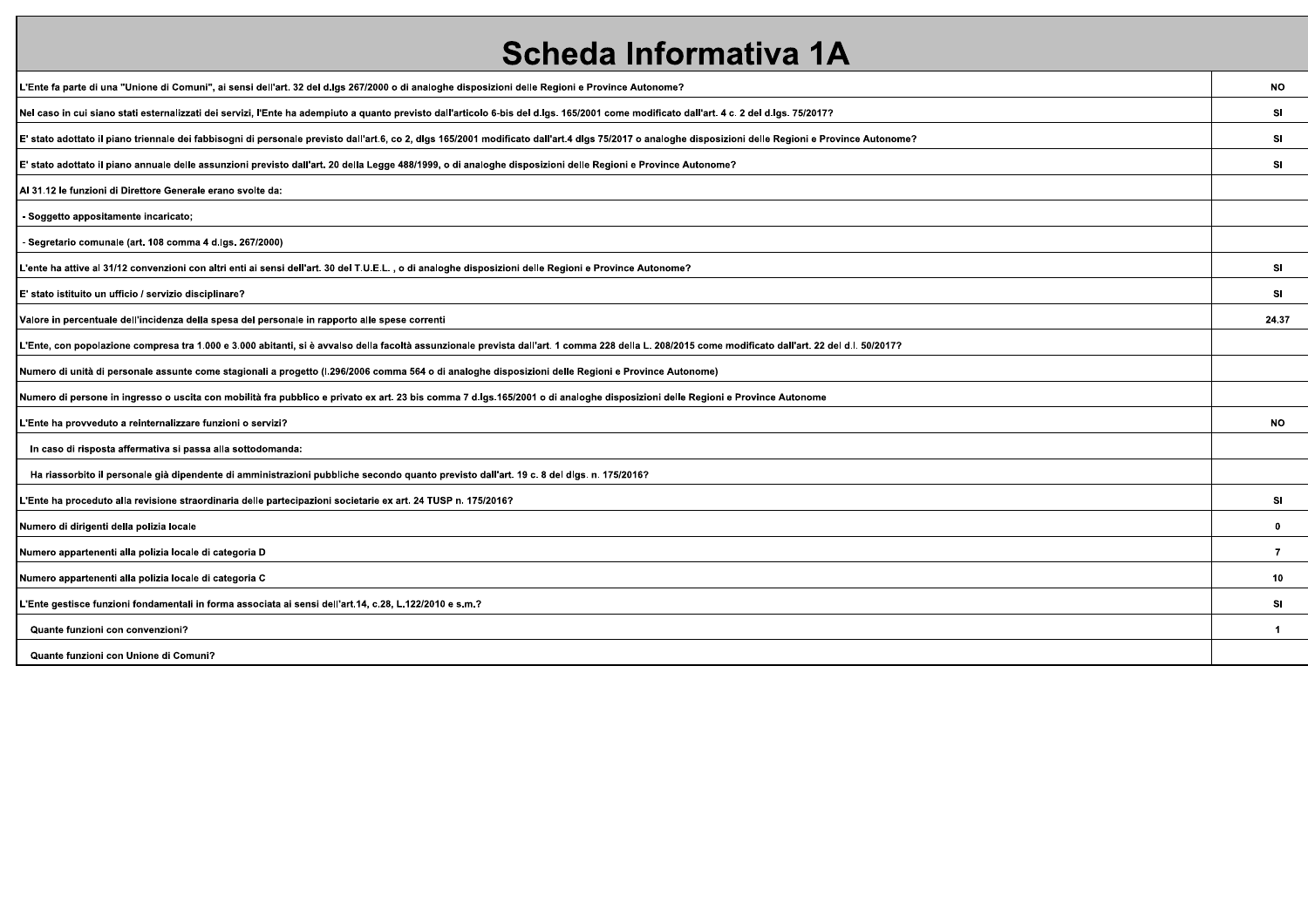| Quanti ex LSU/LPU/ASU sono stati stabilizzati (a tempo indeterminato) nell'anno di rilevazione?                                                                                                         |                   |
|---------------------------------------------------------------------------------------------------------------------------------------------------------------------------------------------------------|-------------------|
| Quanti ex LSU/LPU/ASU sono stati contrattualizzati a tempo determinato nell'anno di rilevazione?                                                                                                        |                   |
| Quanti ex LSU/LPU/ASU, già contrattualizzati a tempo determinato, hanno avuto proroga nell'anno di rilevazione?                                                                                         |                   |
| L'ente ha rispettato l'equilibrio dei saldi di finanza pubblica?                                                                                                                                        | sı                |
| E' stato rispettato l'art. 1 c. 557 e il comma 557-quater, I.f. per l'anno 2007 e o analoga disposizione delle Regioni e Province Autonome?                                                             | SI                |
| Per i Comuni sotto i 1.000 abitanti e per le Unioni è stato rispettato l'art. 1 c. 562, l.f. per l'anno 2007 o l'art. 1, comma 229, l.s. 2016 o analoga disposizione delle Regioni e Province Autonome? | <b>NON TENUTO</b> |
| E' stato adottato il piano triennale straordinario di assunzioni a tempo indeterminato di personale insegnante ed educativo?                                                                            | NO.               |
| A quanti incarichi a tempo determinato ha fatto ricorso l'Ente in base all'art. 6, comma 7, d.l. 78/2015?                                                                                               |                   |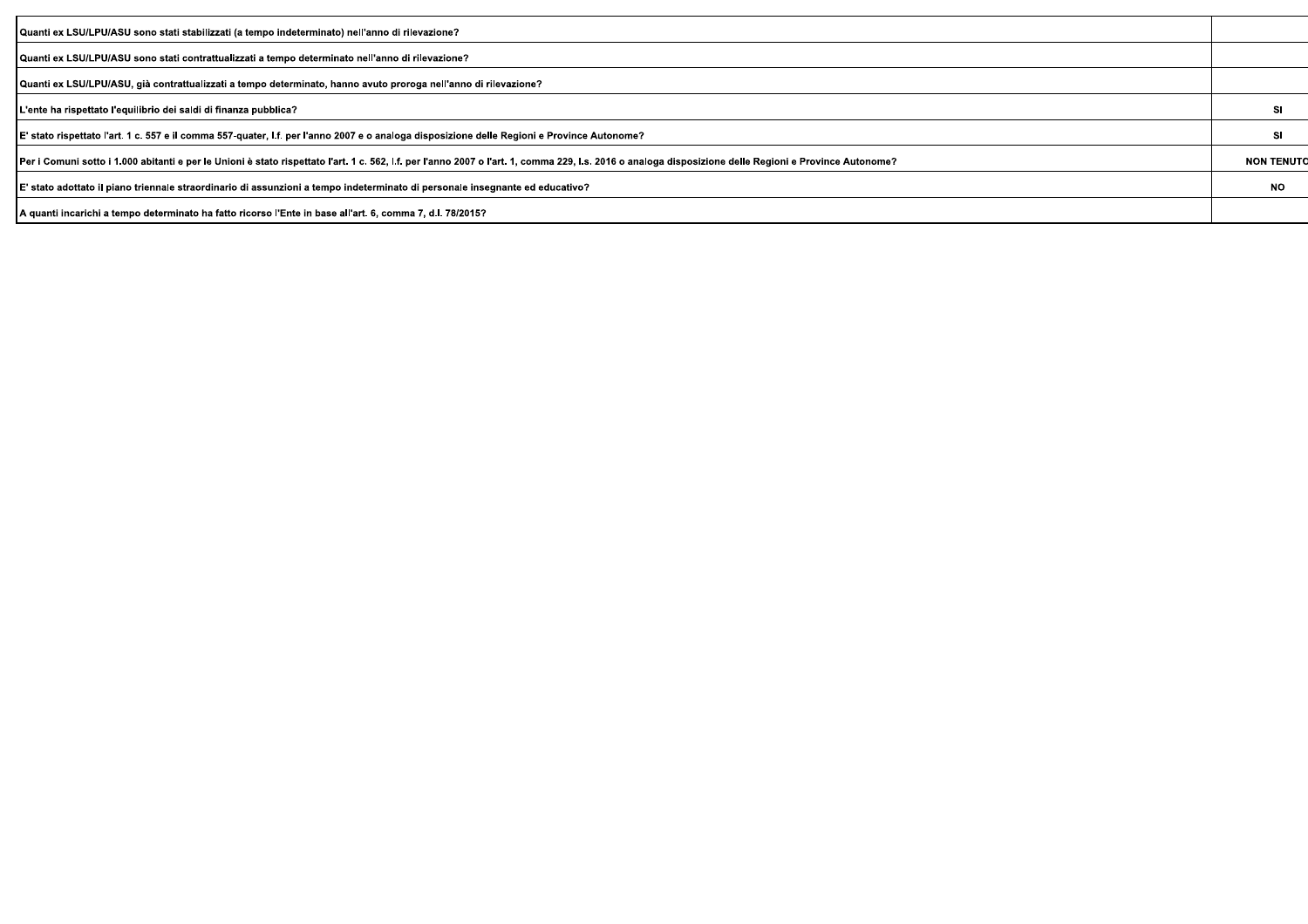# Scheda Informativa 1A Convenzioni

| Al 31.12 l'Ente è capofila di una convenzione stipulata ai sensi dell'art. 30 del T.U.E.L. , o di analoghe disposizioni delle Regioni e Province Autonome?                                                | <b>SI</b> |
|-----------------------------------------------------------------------------------------------------------------------------------------------------------------------------------------------------------|-----------|
| In caso di risposta negativa si richiede di indicare il codice dell'Ente capofila (file con i codici degli enti associato al kit excel)                                                                   |           |
| In caso di risposta positiva si richiede di indicare quali sono i servizi oggetto della convenzione selezionandoli dall'elenco proposto                                                                   |           |
| Organizzazione generale dell'amministrazione, gestione finanziaria e contabile e controllo;                                                                                                               | <b>NO</b> |
| Organizzazione dei servizi pubblici di interesse generale di ambito comunale, ivi compresi i servizi di trasporto pubblico comunale;                                                                      | NO.       |
| Catasto, ad eccezione delle funzioni mantenute allo Stato dalla normativa vigente;                                                                                                                        | NO.       |
| La pianificazione urbanistica ed edilizia di ambito comunale nonché la partecipazione alla pianificazione territoriale di livello sovracomunale;                                                          | NO.       |
| Attività, in ambito comunale, di pianificazione di protezione civile e di coordinamento dei primi soccorsi;                                                                                               | NO.       |
| L'organizzazione e la gestione dei servizi di raccolta, avvio e smaltimento e recupero dei rifiuti urbani e la riscossione dei relativi tributi;                                                          | NO.       |
| Progettazione e gestione del sistema locale dei servizi sociali ed erogazione delle relative prestazioni ai cittadini, secondo quanto previsto dall'articolo<br>118, quarto comma, della Costituzione;    | <b>NO</b> |
| Edilizia scolastica (per la parte non attribuita alla competenza delle province), organizzazione e gestione dei servizi scolastici;                                                                       | <b>SI</b> |
| Polizia municipale e polizia amministrativa locale;                                                                                                                                                       | NO.       |
| Tenuta dei registri di stato civile e di popolaz e compiti in materia di servizi anagrafici nonché in materia di serv. elettorali e statistici, nell'esercizio delle<br>funzioni di competenza statale[1] | <b>NO</b> |
| Altro                                                                                                                                                                                                     | NO.       |
| Al 31.12 l'Ente è capofila di una convenzione stipulata ai sensi dell'art. 30 del T.U.E.L. , o di analoghe disposizioni delle Regioni e Province Autonome?                                                |           |
| In caso di risposta negativa si richiede di indicare il codice dell'Ente capofila (file con i codici degli enti associato al kit excel)                                                                   |           |
| In caso di risposta positiva si richiede di indicare quali sono i servizi oggetto della convenzione selezionandoli dall'elenco proposto                                                                   |           |
| Organizzazione generale dell'amministrazione, gestione finanziaria e contabile e controllo;                                                                                                               |           |
| Organizzazione dei servizi pubblici di interesse generale di ambito comunale, ivi compresi i servizi di trasporto pubblico comunale;                                                                      |           |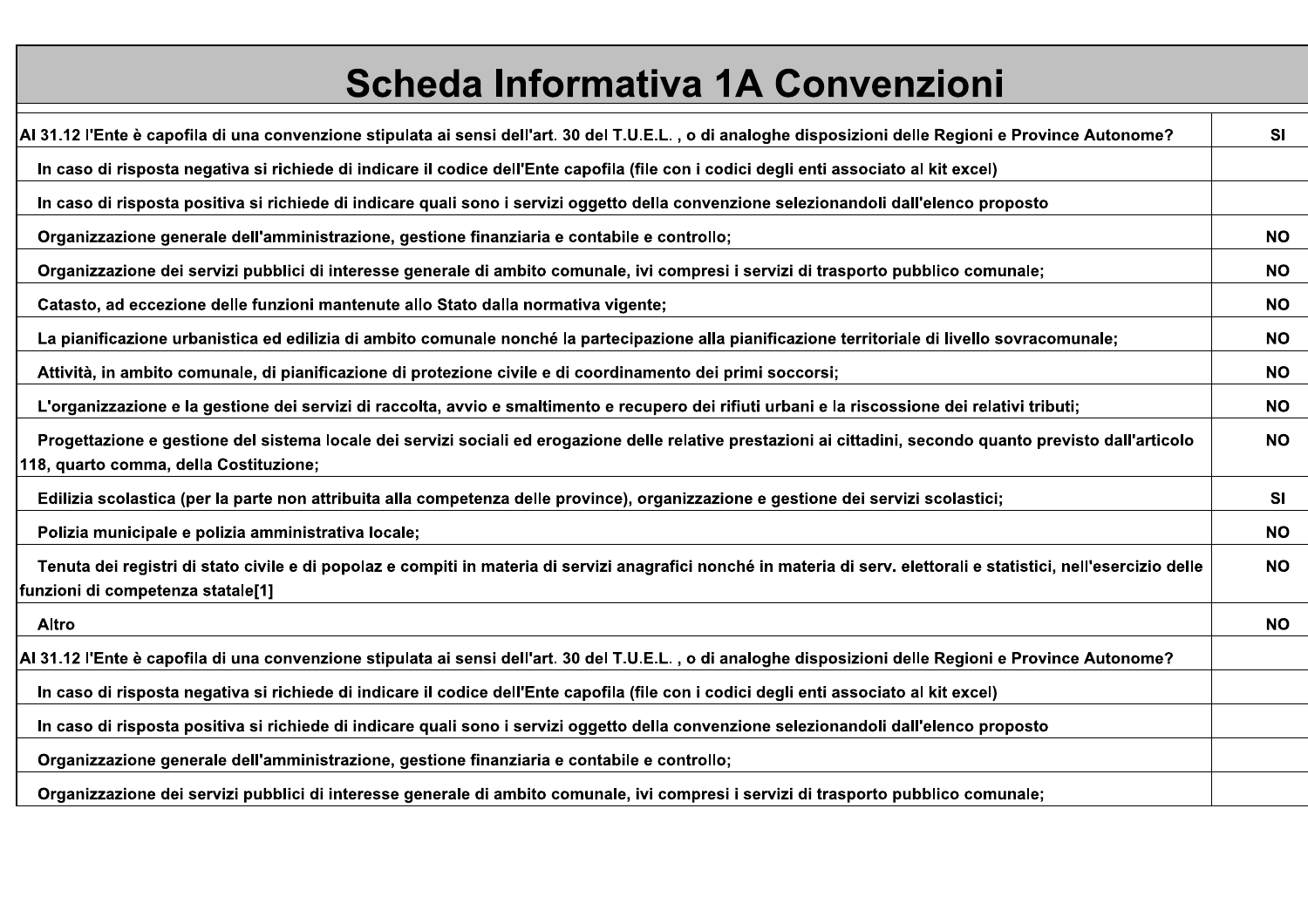| Catasto, ad eccezione delle funzioni mantenute allo Stato dalla normativa vigente;                                                                                                                        |  |
|-----------------------------------------------------------------------------------------------------------------------------------------------------------------------------------------------------------|--|
| La pianificazione urbanistica ed edilizia di ambito comunale nonché la partecipazione alla pianificazione territoriale di livello sovracomunale;                                                          |  |
| Attività, in ambito comunale, di pianificazione di protezione civile e di coordinamento dei primi soccorsi;                                                                                               |  |
| L'organizzazione e la gestione dei servizi di raccolta, avvio e smaltimento e recupero dei rifiuti urbani e la riscossione dei relativi tributi;                                                          |  |
| Progettazione e gestione del sistema locale dei servizi sociali ed erogazione delle relative prestazioni ai cittadini, secondo quanto previsto dall'articolo<br>118, quarto comma, della Costituzione;    |  |
| Edilizia scolastica (per la parte non attribuita alla competenza delle province), organizzazione e gestione dei servizi scolastici;                                                                       |  |
| Polizia municipale e polizia amministrativa locale;                                                                                                                                                       |  |
| Tenuta dei registri di stato civile e di popolaz e compiti in materia di servizi anagrafici nonché in materia di serv. elettorali e statistici, nell'esercizio delle<br>funzioni di competenza statale[1] |  |
| <b>Altro</b>                                                                                                                                                                                              |  |
| Al 31.12 l'Ente è capofila di una convenzione stipulata ai sensi dell'art. 30 del T.U.E.L. , o di analoghe disposizioni delle Regioni e Province Autonome?                                                |  |
| In caso di risposta negativa si richiede di indicare il codice dell'Ente capofila (file con i codici degli enti associato al kit excel)                                                                   |  |
| In caso di risposta positiva si richiede di indicare quali sono i servizi oggetto della convenzione selezionandoli dall'elenco proposto                                                                   |  |
| Organizzazione generale dell'amministrazione, gestione finanziaria e contabile e controllo;                                                                                                               |  |
| Organizzazione dei servizi pubblici di interesse generale di ambito comunale, ivi compresi i servizi di trasporto pubblico comunale;                                                                      |  |
| Catasto, ad eccezione delle funzioni mantenute allo Stato dalla normativa vigente;                                                                                                                        |  |
| La pianificazione urbanistica ed edilizia di ambito comunale nonché la partecipazione alla pianificazione territoriale di livello sovracomunale;                                                          |  |
| Attività, in ambito comunale, di pianificazione di protezione civile e di coordinamento dei primi soccorsi;                                                                                               |  |
| L'organizzazione e la gestione dei servizi di raccolta, avvio e smaltimento e recupero dei rifiuti urbani e la riscossione dei relativi tributi;                                                          |  |
| Progettazione e gestione del sistema locale dei servizi sociali ed erogazione delle relative prestazioni ai cittadini, secondo quanto previsto dall'articolo<br>118, quarto comma, della Costituzione;    |  |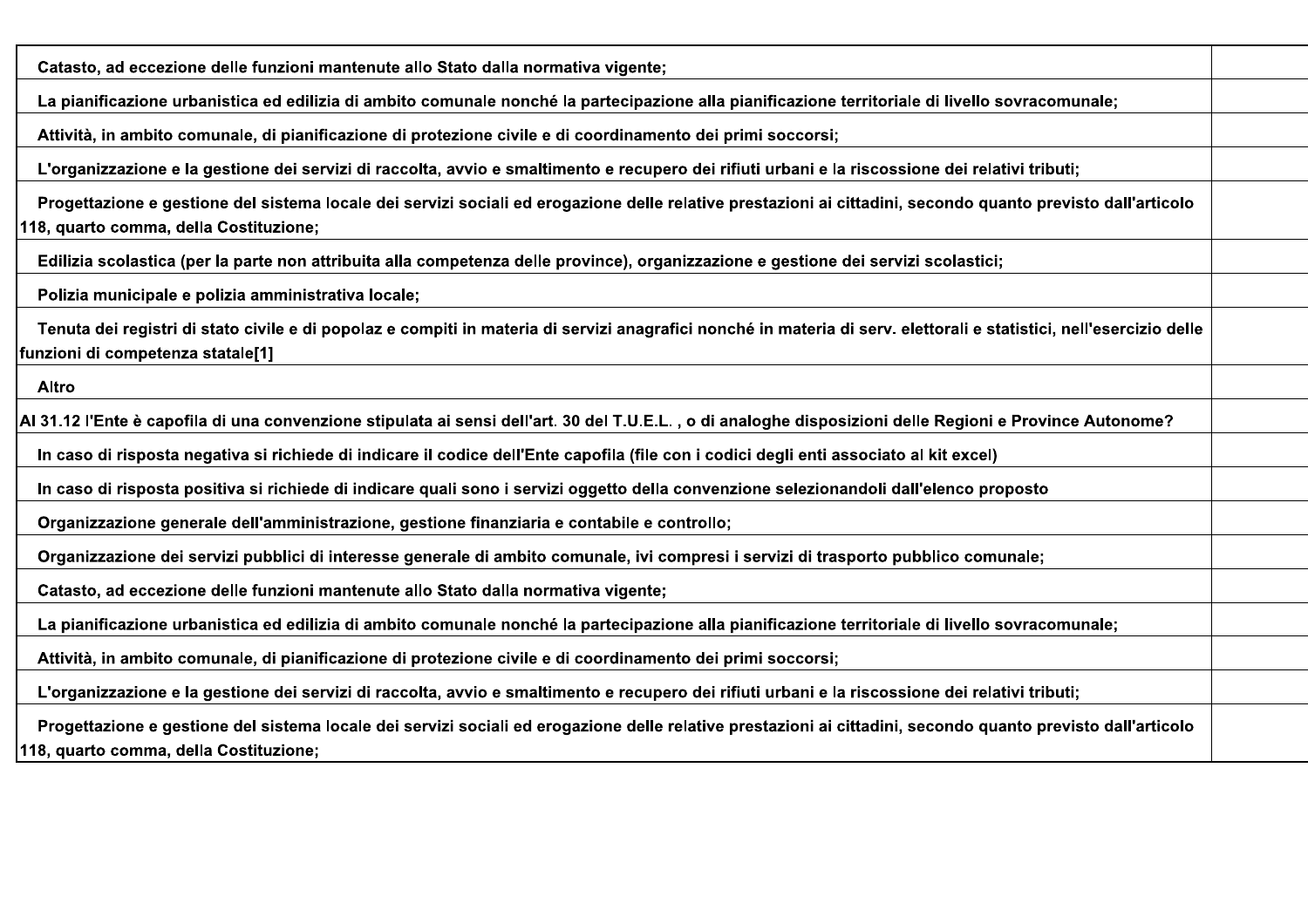| Edilizia scolastica (per la parte non attribuita alla competenza delle province), organizzazione e gestione dei servizi scolastici;                                                                       |  |
|-----------------------------------------------------------------------------------------------------------------------------------------------------------------------------------------------------------|--|
| Polizia municipale e polizia amministrativa locale;                                                                                                                                                       |  |
| Tenuta dei registri di stato civile e di popolaz e compiti in materia di servizi anagrafici nonché in materia di serv. elettorali e statistici, nell'esercizio delle<br>funzioni di competenza statale[1] |  |
| Altro                                                                                                                                                                                                     |  |
| Al 31.12 l'Ente è capofila di una convenzione stipulata ai sensi dell'art. 30 del T.U.E.L. , o di analoghe disposizioni delle Regioni e Province Autonome?                                                |  |
| In caso di risposta negativa si richiede di indicare il codice dell'Ente capofila (file con i codici degli enti associato al kit excel)                                                                   |  |
| In caso di risposta positiva si richiede di indicare quali sono i servizi oggetto della convenzione selezionandoli dall'elenco proposto                                                                   |  |
| Organizzazione generale dell'amministrazione, gestione finanziaria e contabile e controllo;                                                                                                               |  |
| Organizzazione dei servizi pubblici di interesse generale di ambito comunale, ivi compresi i servizi di trasporto pubblico comunale;                                                                      |  |
| Catasto, ad eccezione delle funzioni mantenute allo Stato dalla normativa vigente;                                                                                                                        |  |
| La pianificazione urbanistica ed edilizia di ambito comunale nonché la partecipazione alla pianificazione territoriale di livello sovracomunale;                                                          |  |
| Attività, in ambito comunale, di pianificazione di protezione civile e di coordinamento dei primi soccorsi;                                                                                               |  |
| L'organizzazione e la gestione dei servizi di raccolta, avvio e smaltimento e recupero dei rifiuti urbani e la riscossione dei relativi tributi;                                                          |  |
| Progettazione e gestione del sistema locale dei servizi sociali ed erogazione delle relative prestazioni ai cittadini, secondo quanto previsto dall'articolo<br>118, quarto comma, della Costituzione;    |  |
| Edilizia scolastica (per la parte non attribuita alla competenza delle province), organizzazione e gestione dei servizi scolastici;                                                                       |  |
| Polizia municipale e polizia amministrativa locale;                                                                                                                                                       |  |
| Tenuta dei registri di stato civile e di popolaz e compiti in materia di servizi anagrafici nonché in materia di serv. elettorali e statistici, nell'esercizio delle<br>funzioni di competenza statale[1] |  |
| <b>Altro</b>                                                                                                                                                                                              |  |
| Al 31.12 l'Ente è capofila di una convenzione stipulata ai sensi dell'art. 30 del T.U.E.L. , o di analoghe disposizioni delle Regioni e Province Autonome?                                                |  |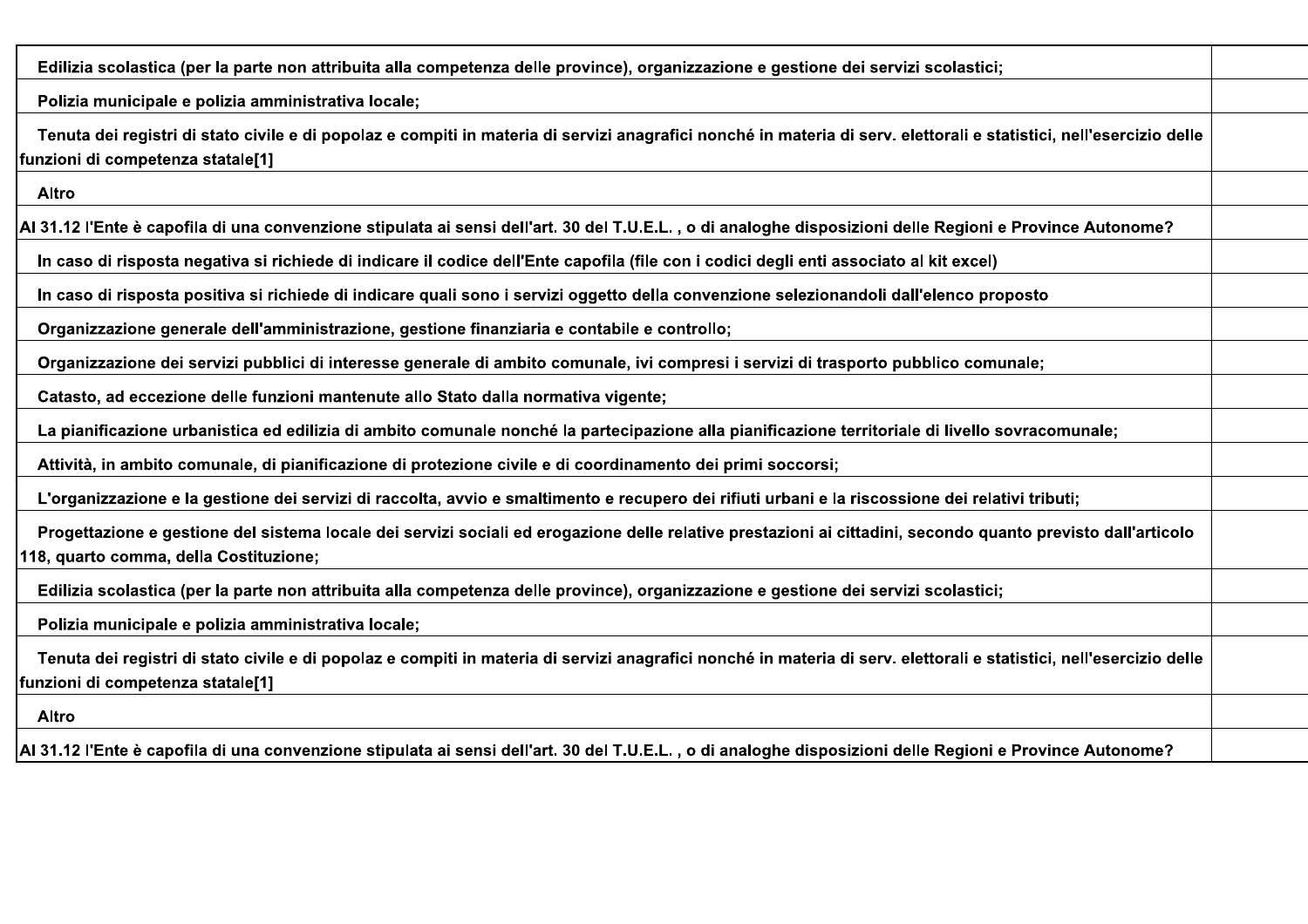| In caso di risposta negativa si richiede di indicare il codice dell'Ente capofila (file con i codici degli enti associato al kit excel)                                                                   |  |
|-----------------------------------------------------------------------------------------------------------------------------------------------------------------------------------------------------------|--|
| In caso di risposta positiva si richiede di indicare quali sono i servizi oggetto della convenzione selezionandoli dall'elenco proposto                                                                   |  |
| Organizzazione generale dell'amministrazione, gestione finanziaria e contabile e controllo;                                                                                                               |  |
| Organizzazione dei servizi pubblici di interesse generale di ambito comunale, ivi compresi i servizi di trasporto pubblico comunale;                                                                      |  |
| Catasto, ad eccezione delle funzioni mantenute allo Stato dalla normativa vigente;                                                                                                                        |  |
| La pianificazione urbanistica ed edilizia di ambito comunale nonché la partecipazione alla pianificazione territoriale di livello sovracomunale;                                                          |  |
| Attività, in ambito comunale, di pianificazione di protezione civile e di coordinamento dei primi soccorsi;                                                                                               |  |
| L'organizzazione e la gestione dei servizi di raccolta, avvio e smaltimento e recupero dei rifiuti urbani e la riscossione dei relativi tributi;                                                          |  |
| Progettazione e gestione del sistema locale dei servizi sociali ed erogazione delle relative prestazioni ai cittadini, secondo quanto previsto dall'articolo<br>118, quarto comma, della Costituzione;    |  |
| Edilizia scolastica (per la parte non attribuita alla competenza delle province), organizzazione e gestione dei servizi scolastici;                                                                       |  |
| Polizia municipale e polizia amministrativa locale;                                                                                                                                                       |  |
| Tenuta dei registri di stato civile e di popolaz e compiti in materia di servizi anagrafici nonché in materia di serv. elettorali e statistici, nell'esercizio delle<br>funzioni di competenza statale[1] |  |
| Altro                                                                                                                                                                                                     |  |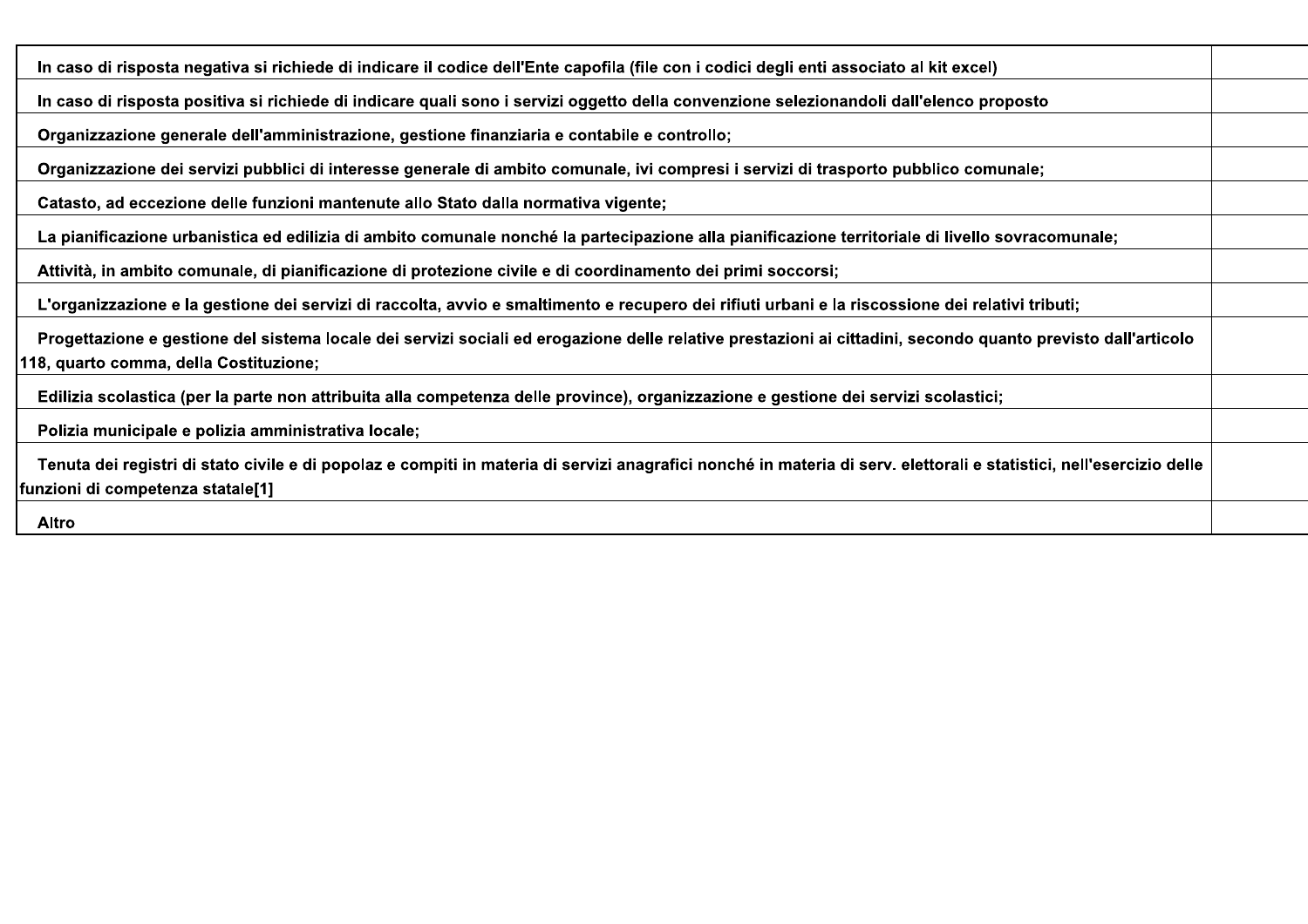## Provvedimento di riferimento della dotazione organica in vigore al 31/12

Delibera Giunta Comunale n. 167 del 22 dicembre 2014 "Modifica assetto organizzativo"

| T1 Personale a Tempo Indeterminato             |                  |                |                    |                      |                    |                |                    |                            |                |  |  |  |  |  |
|------------------------------------------------|------------------|----------------|--------------------|----------------------|--------------------|----------------|--------------------|----------------------------|----------------|--|--|--|--|--|
| Qualifica                                      | <b>Dotazione</b> |                | <b>Tempo Pieno</b> |                      | Part Time Inf. 50% |                | Part Time Sup. 50% | Totale Dipendenti al 31/12 |                |  |  |  |  |  |
|                                                |                  | U              | D                  | U                    | D                  | U              | D                  | U                          | D              |  |  |  |  |  |
| <b>SEGRETARIO B</b>                            | $\mathbf 0$      | $\mathbf 0$    | $\mathbf 1$        | 0                    | $\mathbf{0}$       | $\mathbf{0}$   | 0                  | $\mathbf 0$                |                |  |  |  |  |  |
| DIRIGENTE FUORI D.O. ART.110 C.2 TUEL          | 0                | 0              | $\mathbf 0$        | -1                   | $\mathbf 0$        | $\mathbf 0$    | 0                  | $\overline{1}$             | 0              |  |  |  |  |  |
| DIRIGENTE A TEMPO INDETERMINATO                | 3                | 0              | $\mathbf{1}$       | 0                    | $\mathbf 0$        | $\mathbf{0}$   | $\mathbf 0$        | $\mathbf 0$                | -1             |  |  |  |  |  |
| DIRIGENTE A TEMPO DETERMINATO ART.110 C.1 TUEL | $\mathbf 0$      | 1              | $\mathbf{0}$       | $\mathbf{0}$         | $\mathbf 0$        | $\mathbf{0}$   | $\mathbf 0$        | -1                         | $\mathbf{0}$   |  |  |  |  |  |
| POSIZ. ECON. D6 - PROFILI ACCESSO D3           | 0                | $\mathbf{1}$   | $\mathbf{1}$       | 0                    | $\mathbf 0$        | $\mathbf{0}$   | $\mathbf 0$        | $\overline{1}$             |                |  |  |  |  |  |
| POSIZ.ECON. D5 PROFILI ACCESSO D1              | $\mathbf 0$      | -1             | $\mathbf 0$        | 0                    | $\mathbf 0$        | $\mathbf{0}$   | $\mathbf 0$        | -1                         | $\mathbf 0$    |  |  |  |  |  |
| POSIZ.ECON. D4 PROFILI ACCESSO D1              | $\mathbf 0$      | 3              | $\mathbf 1$        | 0                    | $\mathbf 0$        | $\mathbf 0$    | $\mathbf 0$        | 3                          |                |  |  |  |  |  |
| POSIZIONE ECONOMICA DI ACCESSO D3              | $\overline{2}$   | 0              | $\mathbf 0$        | 0                    | $\mathbf 0$        | $\mathbf{0}$   | 0                  | 0                          | 0              |  |  |  |  |  |
| <b>POSIZIONE ECONOMICA D3</b>                  | $\mathbf 0$      | 4              | $\mathbf{0}$       | $\mathbf 0$          | $\mathbf 0$        | $\mathbf{0}$   | $\mathbf 0$        | $\overline{4}$             | $\mathbf 0$    |  |  |  |  |  |
| <b>POSIZIONE ECONOMICA D2</b>                  | $\mathbf{0}$     | $\overline{2}$ | 3                  | $\blacktriangleleft$ | $\overline{0}$     | $\overline{0}$ | $\mathbf 0$        | 3                          | 3              |  |  |  |  |  |
| POSIZIONE ECONOMICA DI ACCESSO D1              | 24               | $\overline{2}$ | $\overline{2}$     | 0                    | $\mathbf 0$        | $\mathbf 0$    | $\mathbf 0$        | $\overline{2}$             | $\overline{2}$ |  |  |  |  |  |
| <b>POSIZIONE ECONOMICA C4</b>                  | $\mathbf 0$      | 5              | 6                  | 0                    | $\overline{0}$     | $\mathbf{0}$   | $\overline{2}$     | 5                          | 8              |  |  |  |  |  |
| POSIZIONE ECONOMICA C3                         | $\Omega$         | $\overline{2}$ | $\overline{2}$     | -1                   | $\mathbf 0$        | $\mathbf{0}$   | $\mathbf 0$        | 3                          | $\overline{2}$ |  |  |  |  |  |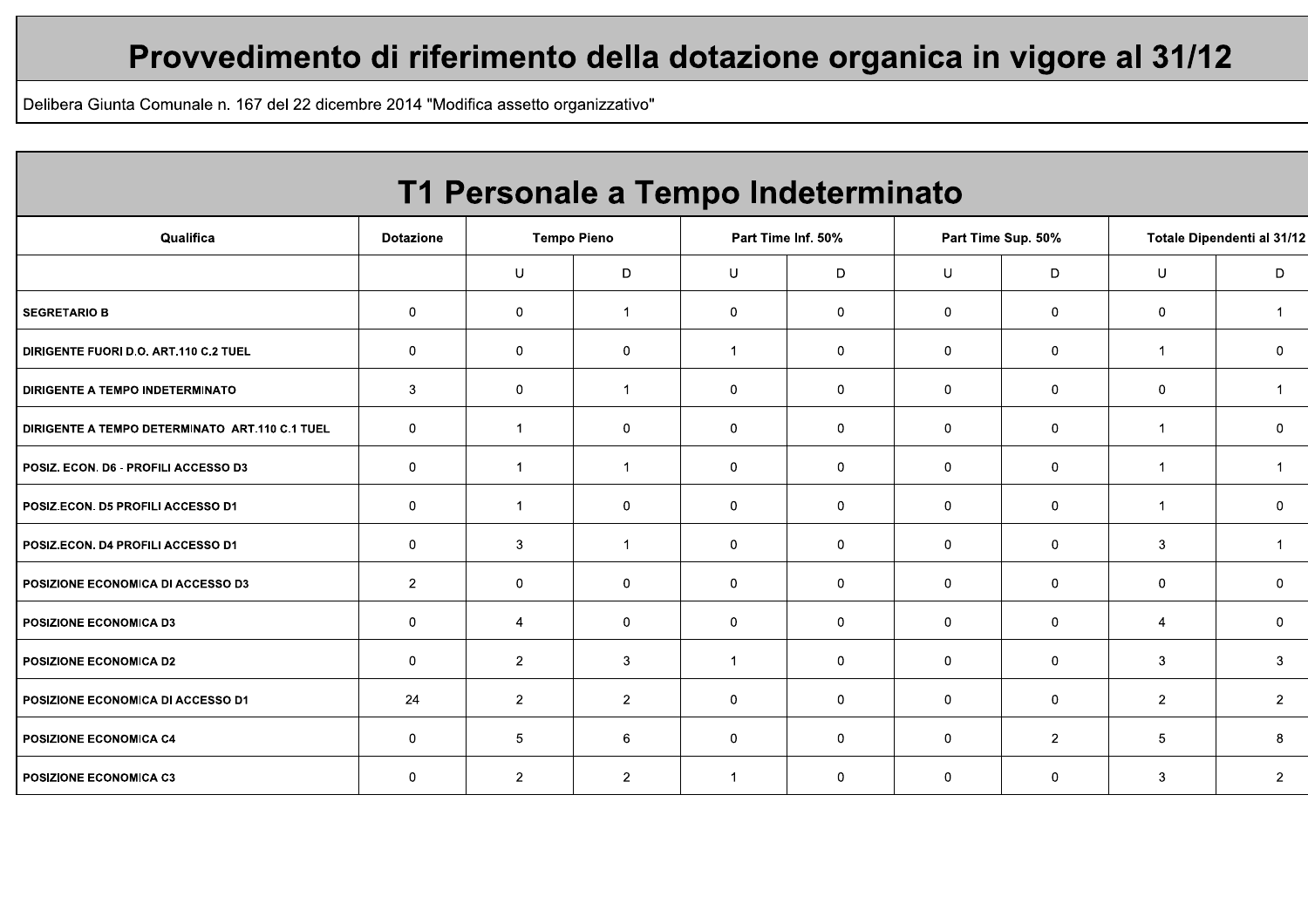| Qualifica                                | <b>Dotazione</b> | <b>Tempo Pieno</b> |                |                | Part Time Inf. 50% |                      | Part Time Sup. 50% | Totale Dipendenti al 31/12 |                |  |
|------------------------------------------|------------------|--------------------|----------------|----------------|--------------------|----------------------|--------------------|----------------------------|----------------|--|
|                                          |                  | U                  | D              | U              | D                  | U                    | D                  | U                          | D              |  |
| <b>POSIZIONE ECONOMICA C2</b>            | $\mathbf 0$      | $\overline{4}$     | 8              | $\overline{0}$ | $\mathbf 0$        | $\mathbf 0$          | -1                 | 4                          | 9              |  |
| POSIZIONE ECONOMICA DI ACCESSO C1        | 50               | 3                  | 8              | $\mathbf 0$    | $\mathbf 0$        | 0                    | $\mathbf{1}$       | 3                          | 9              |  |
| POSIZ.ECON. B6 PROFILI ACCESSO B3        | 0                | 3                  | 1              | $\mathbf 0$    | $\mathbf 0$        | -1                   | $\mathbf 0$        | 4                          |                |  |
| POSIZ.ECON. B5 PROFILI ACCESSO B1        | 0                |                    | $\overline{a}$ | $\overline{0}$ | 0                  | 0                    | $\mathbf 0$        |                            | $\overline{2}$ |  |
| POSIZ.ECON. B4 PROFILI ACCESSO B1        | 0                | 6                  | 1              | -1             | $\mathbf 0$        | 0                    | $\overline{0}$     | $\overline{7}$             |                |  |
| POSIZIONE ECONOMICA DI ACCESSO B3        | 6                | $\overline{1}$     | $\mathbf 0$    | $\mathbf 0$    | $\mathbf 0$        | $\mathbf 0$          | $\mathbf 0$        |                            | $\mathbf 0$    |  |
| <b>POSIZIONE ECONOMICA B3</b>            | 0                | 3                  | $\mathbf 0$    | $\mathbf 0$    | $\mathbf 0$        | 0                    | $\mathbf 0$        | 3                          | $\mathbf 0$    |  |
| <b>POSIZIONE ECONOMICA B2</b>            | 0                | $\overline{2}$     | $\overline{2}$ | $\mathbf 0$    |                    | $\blacktriangleleft$ | $\mathbf 0$        | 3                          | 3              |  |
| POSIZIONE ECONOMICA DI ACCESSO B1        | 47               | 8                  | $\overline{4}$ | $\mathbf 0$    | $\mathbf 0$        | 0                    | $\overline{0}$     | 8                          | 4              |  |
| <b>COLLABORATORE A T.D. ART. 90 TUEL</b> | $\overline{0}$   | $\overline{2}$     | $\mathbf 0$    | $\overline{0}$ | $\mathbf 0$        | $\mathbf 0$          | $\mathbf{1}$       | $\overline{2}$             |                |  |
| TOTALE:                                  | 132              | 54                 | 43             | 4              |                    | $\mathbf{2}$         | 5                  | 60                         | 49             |  |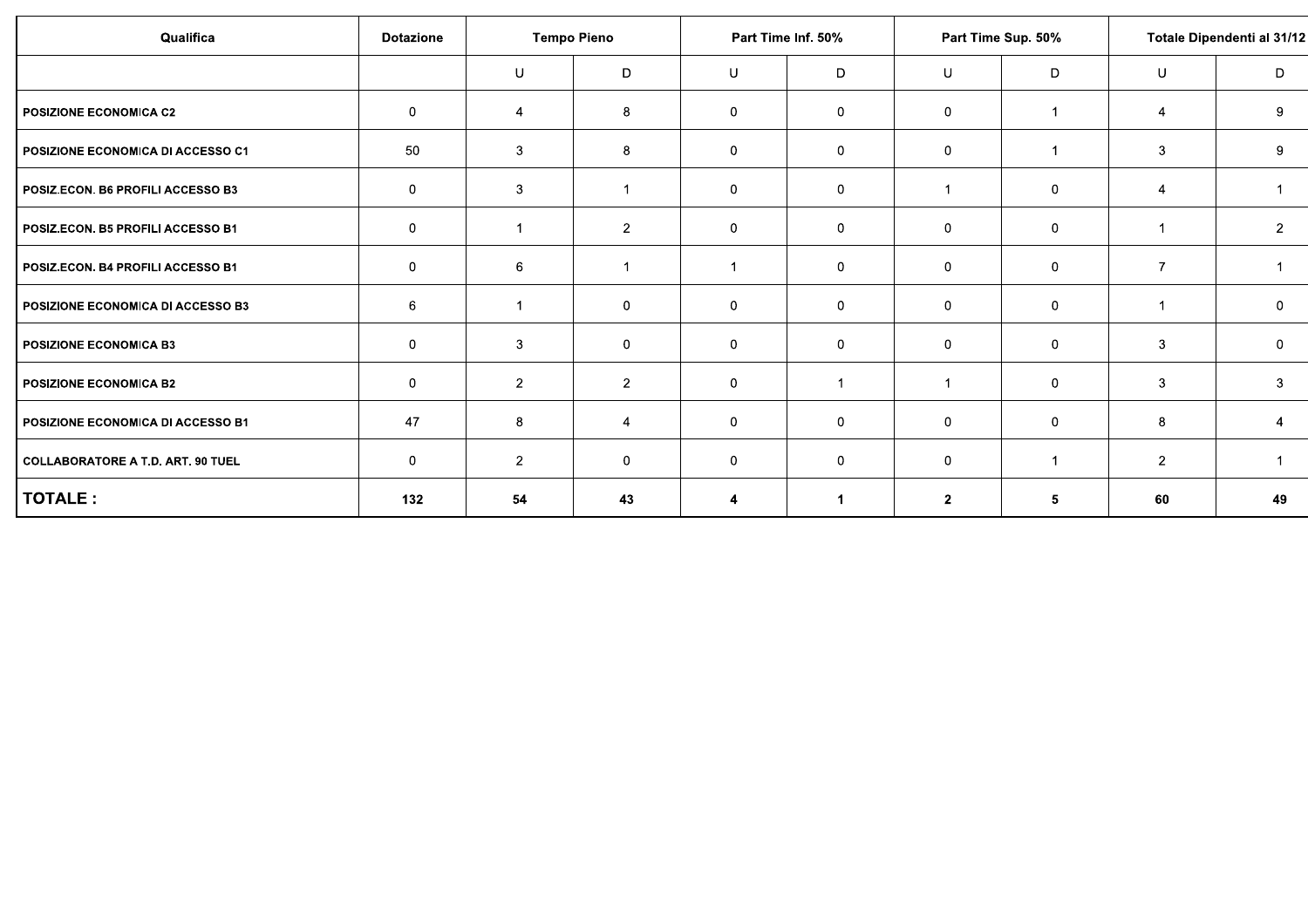# T2 Personale con Contratto o Modalità di Lavoro Flessibile

| Categoria          | A Tempo Determinato |      | <b>Formazione Lavoro</b> |              | Contratti di<br>somministrazione (ex<br>Interinale) |             | L.S.U./L.P.U. |             | <b>Telelavoro/Smart</b><br>working - Personale<br>indicato in T1 |             | Personale soggetto a<br>Turnazione -<br>Personale indicato in<br>T1. |    | Personale sogget<br>ReperibilitÃ<br>Personale indicat<br>T1. |  |
|--------------------|---------------------|------|--------------------------|--------------|-----------------------------------------------------|-------------|---------------|-------------|------------------------------------------------------------------|-------------|----------------------------------------------------------------------|----|--------------------------------------------------------------|--|
|                    | U                   | D    | U                        | D            | U                                                   | D           |               | D.          | U                                                                | D           | U                                                                    | D. | U                                                            |  |
| <b>CATEGORIA D</b> | $\mathbf 0$         | 0    | $\mathbf 0$              | $\mathbf{0}$ | $\Omega$                                            | $\mathbf 0$ | 0             | 0           | $\overline{0}$                                                   | $\Omega$    | $\overline{ }$                                                       | 0  |                                                              |  |
| <b>CATEGORIA C</b> | 0,33                | 0.96 | $\mathbf 0$              | $\mathbf 0$  | $\Omega$                                            | $\mathbf 0$ | $\mathbf 0$   | 0           | $\overline{0}$                                                   | $\Omega$    | 5                                                                    | 5  | 0                                                            |  |
| <b>CATEGORIA B</b> | $\mathbf 0$         | 0    | $\mathbf 0$              | $\mathbf{0}$ | $\mathbf{0}$                                        | $\mathbf 0$ | $\mathbf 0$   | $\mathbf 0$ | $\overline{0}$                                                   | $\mathbf 0$ | $\mathbf 0$                                                          | 0  | 8                                                            |  |
| TOTALE :           | 0,33                | 0,96 | $\mathbf 0$              | $\mathbf{0}$ | $\mathbf 0$                                         | $\mathbf 0$ | 0             | $\mathbf 0$ | $\mathbf{0}$                                                     | $\bf{0}$    | 12                                                                   | 5  | 9                                                            |  |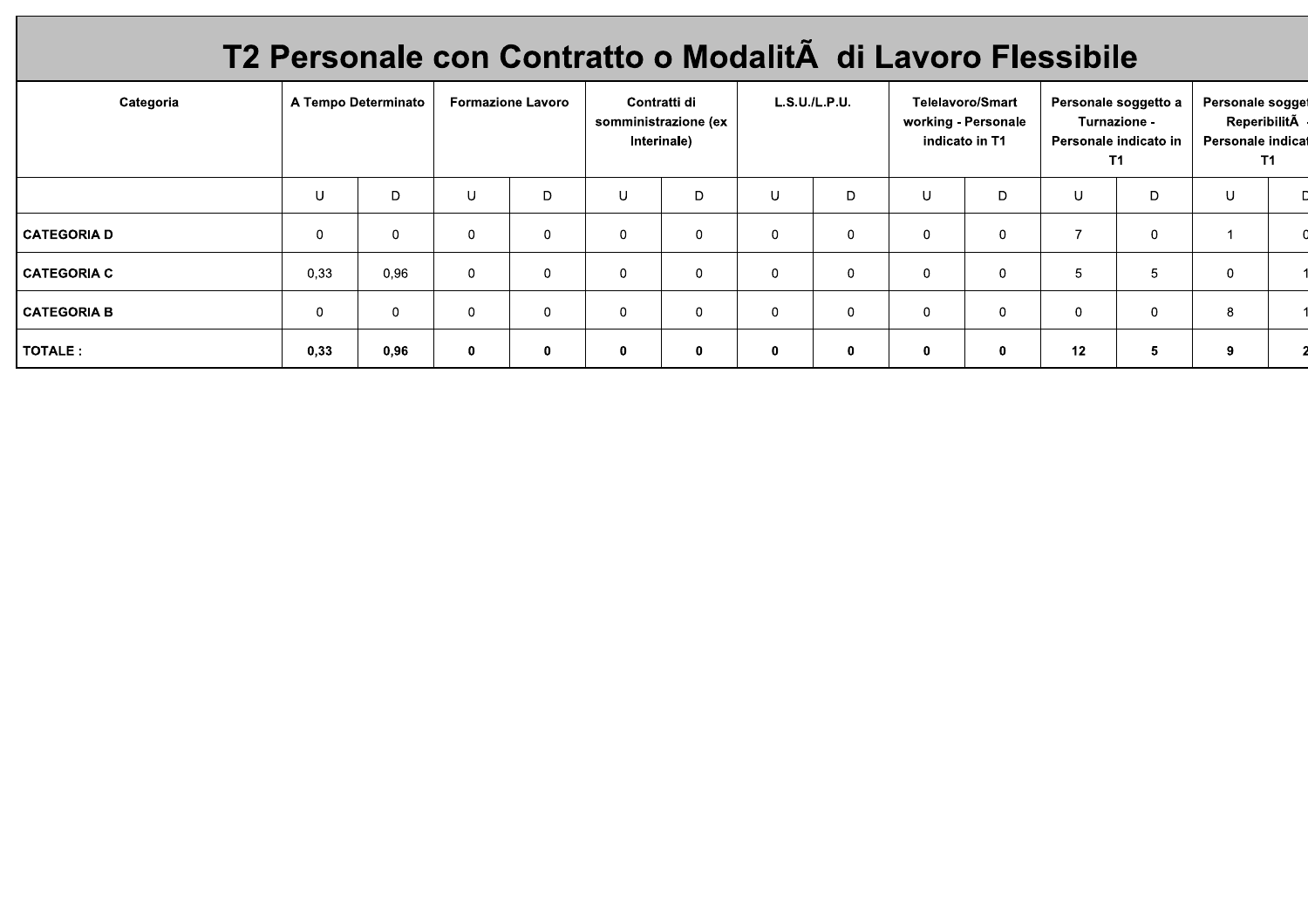# T2A Personale con Rapporto di Lavoro Flessibile

| Anzianità di servizio maturata al 31/12, anche in modo non continuativo, nell'attuale o<br>In altre amministrazioni |   | Fino a 1 anno |                          | Da 1 a 2 anni            |                   | Da 2 a 3 anni            |   | Oltre i 3 anni |  |  |  |
|---------------------------------------------------------------------------------------------------------------------|---|---------------|--------------------------|--------------------------|-------------------|--------------------------|---|----------------|--|--|--|
|                                                                                                                     | U | D             | U                        | D                        | U                 | D                        | U | D              |  |  |  |
| Personale con contratti di collaborazione coordinata e continuativa                                                 |   |               | $\overline{\phantom{a}}$ | $\overline{\phantom{0}}$ |                   | $\overline{\phantom{0}}$ |   |                |  |  |  |
|                                                                                                                     |   |               |                          |                          |                   |                          |   |                |  |  |  |
| Categoria                                                                                                           |   |               |                          |                          | Tempo determinato |                          |   |                |  |  |  |
| <b>CATEGORIA C</b>                                                                                                  | 0 |               |                          | 0                        | $\Omega$          |                          | 0 | $\Omega$       |  |  |  |
| TOTALE Tempo determinato:                                                                                           | 0 |               |                          |                          |                   |                          |   | 0              |  |  |  |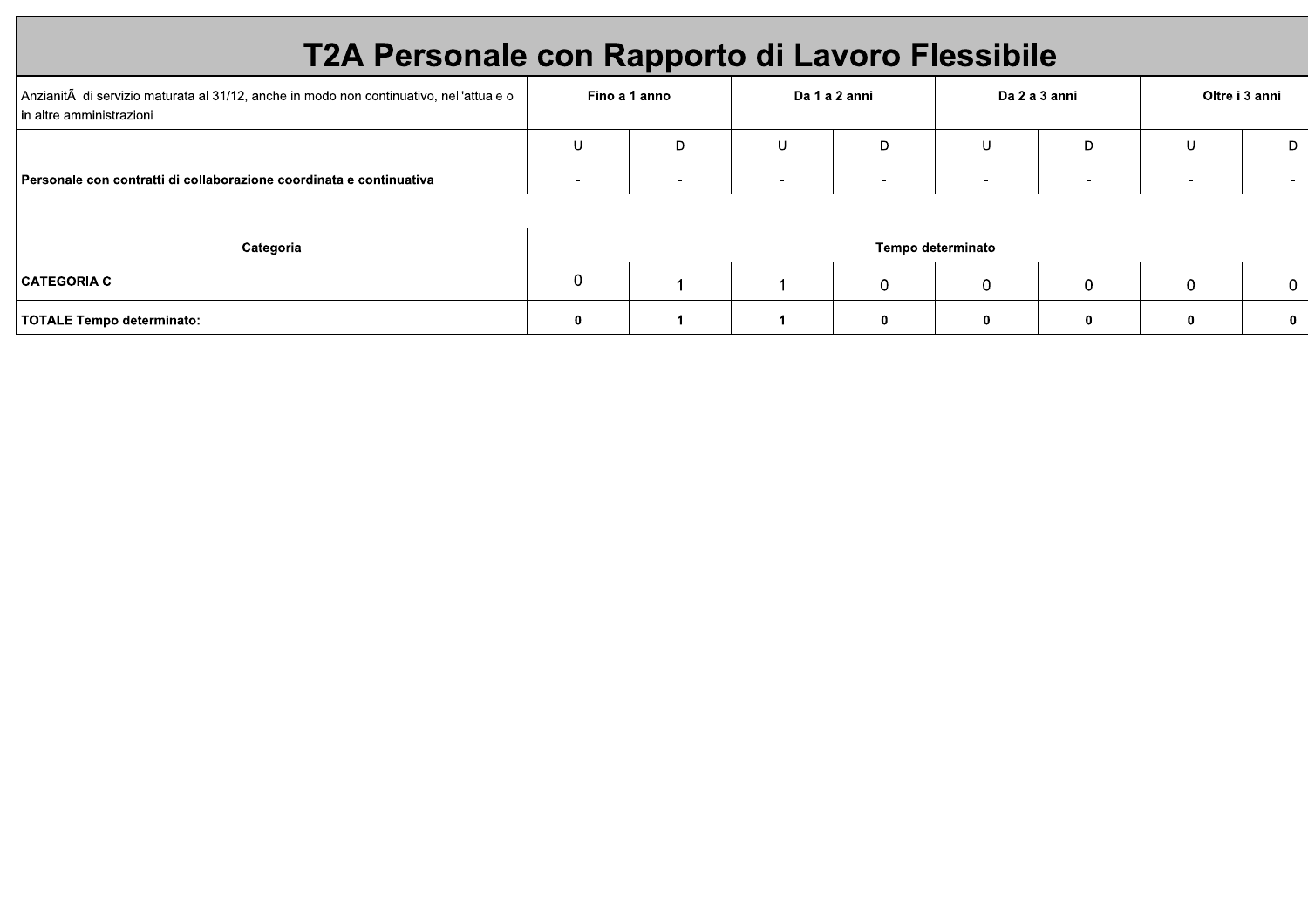## T3 Personale Comandato/Distaccato e Fuori Ruolo

|                                               |                           |              |                    |                |             | Personale dell'Amministrazione |             |              |                             |              | <b>Personale Esterno</b>         |              |                    |              |                |  |
|-----------------------------------------------|---------------------------|--------------|--------------------|----------------|-------------|--------------------------------|-------------|--------------|-----------------------------|--------------|----------------------------------|--------------|--------------------|--------------|----------------|--|
|                                               | Comandati /<br>Distaccati |              | <b>Fuori Ruolo</b> |                | Convenzioni |                                | Esoneri     |              | Personale in<br>aspettativa |              | Comandati /<br><b>Distaccati</b> |              | <b>Fuori Ruolo</b> |              | Convenzion     |  |
| Qualifica                                     | U                         | D            | U                  | D              | U           | D                              | U           | D            | U                           | D            | U                                | D            | U                  | D            | U              |  |
| <b>SEGRETARIO B</b>                           | $\mathbf 0$               | $\mathbf 0$  | $\mathbf{0}$       | $\mathbf 0$    | $\mathbf 0$ |                                | $\mathbf 0$ | $\mathbf 0$  | $\mathbf 0$                 | $\mathbf 0$  | $\mathbf 0$                      | $\mathbf 0$  | $\mathbf 0$        | $\mathbf{0}$ | $\mathbf 0$    |  |
| POSIZ.ECON. B6 PROFILI<br><b>ACCESSO B3</b>   | $\overline{2}$            | $\mathbf 0$  | $\mathbf 0$        | $\mathbf 0$    | 0           | $\mathbf{0}$                   | $\mathbf 0$ | $\mathbf 0$  | 0                           | $\mathbf 0$  | $\mathbf 0$                      | $\mathbf 0$  | $\mathbf 0$        | $\Omega$     | $\mathbf 0$    |  |
| POSIZ.ECON. B5 PROFILI<br><b>ACCESSO B1</b>   | $\overline{1}$            | $\mathbf 0$  | $\mathbf 0$        | $\overline{0}$ | $\mathbf 0$ | $\mathbf 0$                    | $\mathbf 0$ | $\mathbf{0}$ | $\mathbf 0$                 | $\mathbf 0$  | $\overline{0}$                   | $\mathbf{0}$ | $\mathbf 0$        | $\Omega$     | $\overline{0}$ |  |
| POSIZ.ECON. B4 PROFILI<br>ACCESSO B1          | 1                         | 0            | $\mathbf 0$        | $\mathbf 0$    | 0           | $\mathbf 0$                    | $\mathbf 0$ | $\mathbf 0$  | $\mathbf 0$                 | $\mathbf 0$  | $\mathbf 0$                      | $\mathbf 0$  | $\mathbf 0$        | $\mathbf 0$  | $\mathbf 0$    |  |
| I POSIZIONE ECONOMICA DI<br><b>ACCESSO B1</b> | $\overline{2}$            | $\mathbf 0$  | $\mathbf 0$        | $\mathbf 0$    | $\mathbf 0$ | $\mathbf 0$                    | $\mathbf 0$ | $\mathbf 0$  | $\mathbf 0$                 | $\mathbf 0$  | $\mathbf 0$                      | $\mathbf 0$  | $\mathbf 0$        | $\mathbf 0$  | $\mathbf 0$    |  |
| TOTALE:                                       | 6                         | $\mathbf{0}$ | 0                  | $\mathbf 0$    | 0           | $\mathbf 1$                    | $\mathbf 0$ | $\mathbf 0$  | 0                           | $\mathbf{0}$ | $\mathbf 0$                      | $\mathbf 0$  | 0                  | $\mathbf 0$  | $\mathbf 0$    |  |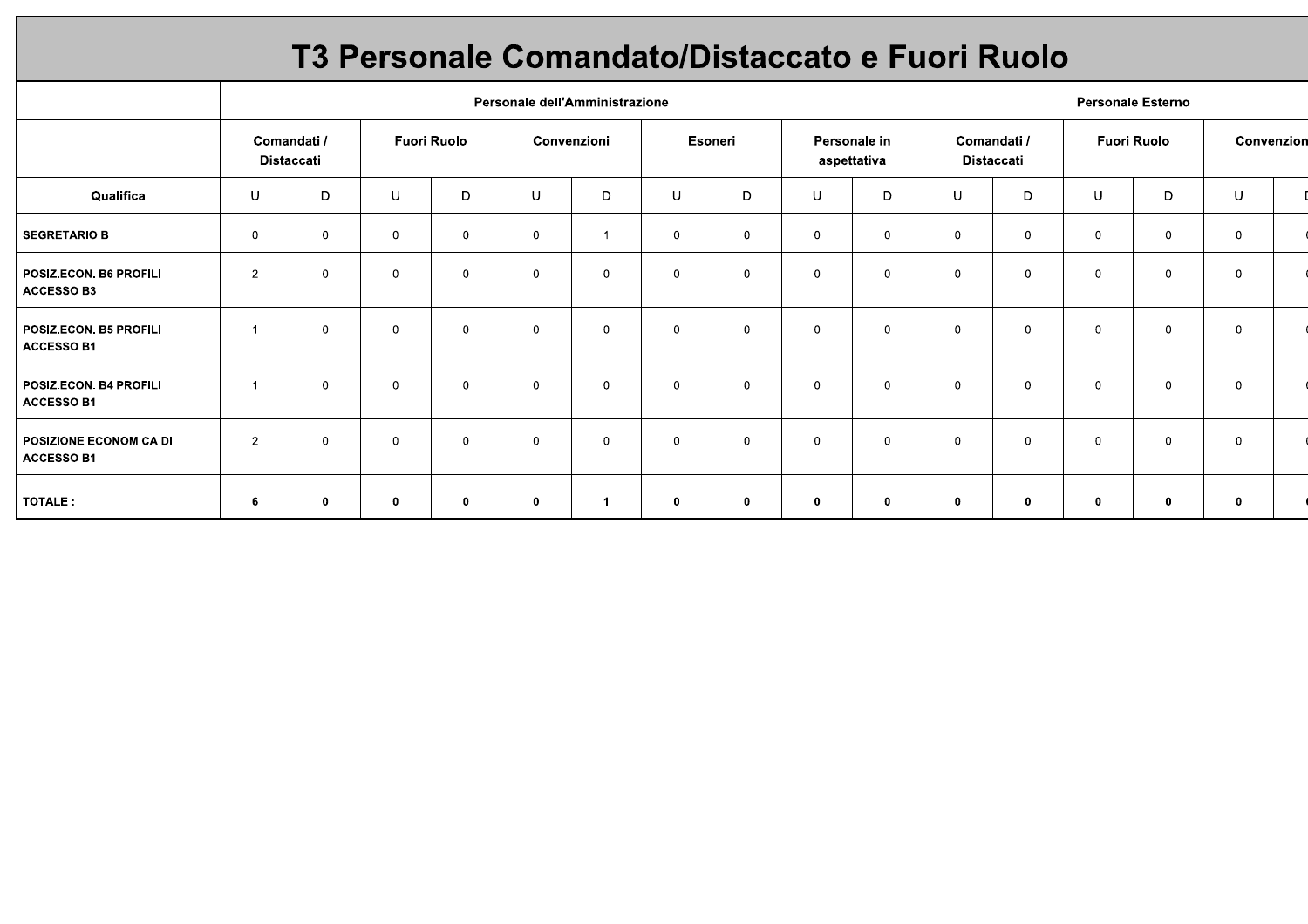# T4 Passaggi di Ruolo/Posizione Economica/Profilo

| Qualifica di partenza             | Qualifica di arrivo                  | Numero di passagi |
|-----------------------------------|--------------------------------------|-------------------|
|                                   |                                      |                   |
| POSIZ.ECON. D5 PROFILI ACCESSO D3 | POSIZ. ECON. D6 - PROFILI ACCESSO D3 | $\overline{2}$    |
|                                   |                                      |                   |
| POSIZ.ECON. D4 PROFILI ACCESSO D1 | POSIZ.ECON. D5 PROFILI ACCESSO D1    |                   |
|                                   |                                      |                   |
| <b>POSIZIONE ECONOMICA C2</b>     | POSIZIONE ECONOMICA C3               | 3                 |
|                                   |                                      |                   |
| POSIZIONE ECONOMICA DI ACCESSO C1 | POSIZIONE ECONOMICA C2               | $\overline{2}$    |
|                                   |                                      |                   |
| POSIZ.ECON. B5 PROFILI ACCESSO B3 | POSIZ.ECON. B6 PROFILI ACCESSO B3    | $\mathbf{1}$      |
|                                   |                                      |                   |
| POSIZ.ECON. B4 PROFILI ACCESSO B1 | POSIZ.ECON. B5 PROFILI ACCESSO B1    | $\overline{1}$    |
|                                   |                                      |                   |
| <b>POSIZIONE ECONOMICA B3</b>     | POSIZ.ECON. B4 PROFILI ACCESSO B1    | $\overline{1}$    |
|                                   |                                      |                   |
| <b>POSIZIONE ECONOMICA B2</b>     | POSIZIONE ECONOMICA B3               | $\overline{1}$    |
|                                   |                                      |                   |
| POSIZIONE ECONOMICA DI ACCESSO B1 | POSIZIONE ECONOMICA B2               |                   |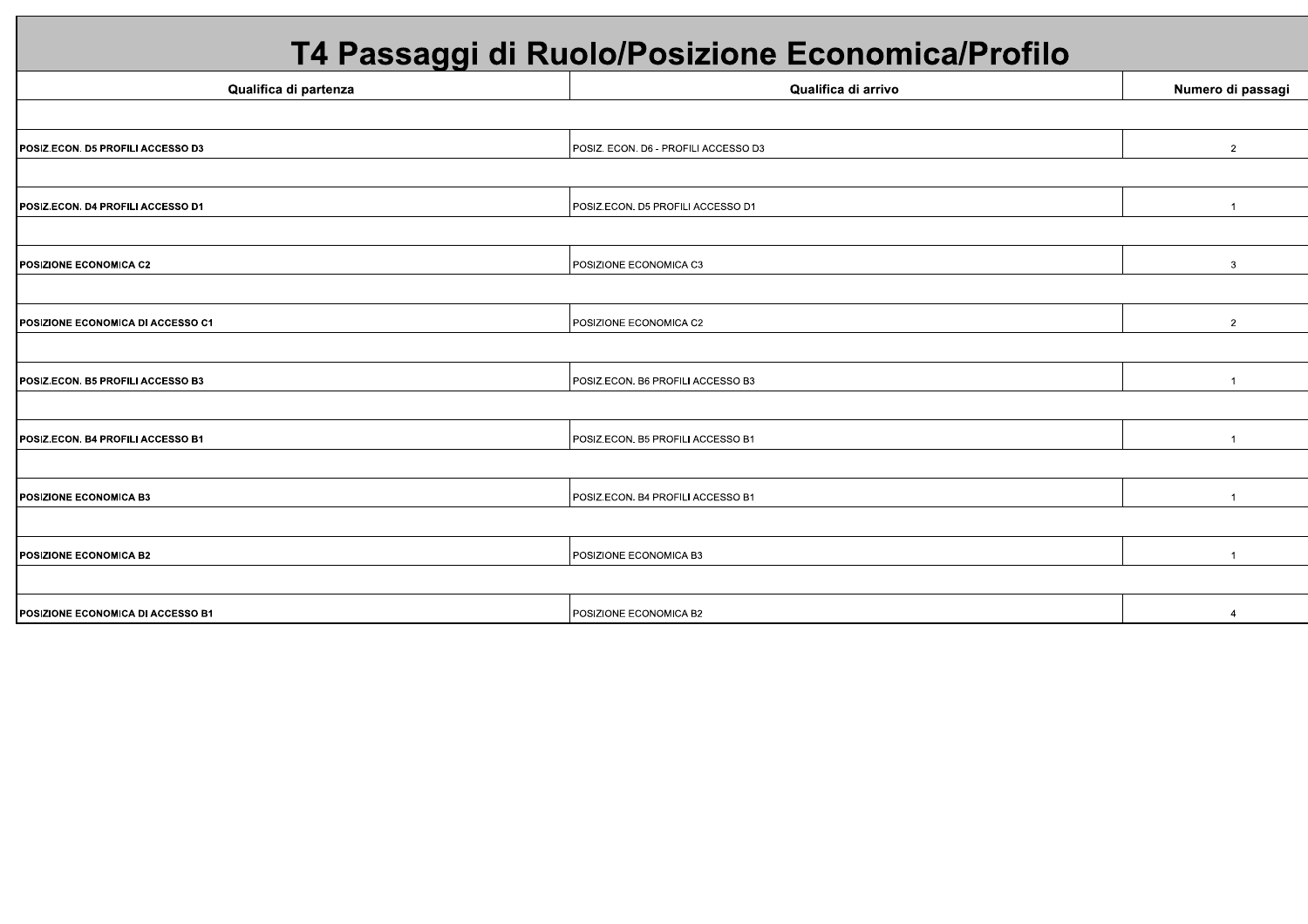## **T5 Personale Cessato**

| Qualifica                                |                          | <b>COLLOCAMENTO</b><br>A RIPOSO PER<br>LIMITI DI ETA' |   | <b>DIMISSIONI (CON</b><br><b>DIRITTO A</b><br><b>PENSIONE)</b> |        | <b>PASSAGGI PER</b><br><b>ESTERNALIZZAZI</b><br>ONI |                          | <b>PASSAGGI AD</b><br><b>ALTRE</b><br><b>AMMINISTRAZIO</b><br><b>NI - STESSO</b><br><b>COMPARTO</b> |                          | <b>PASSAGGI AD</b><br><b>ALTRE</b><br>AMMINISTRAZIO<br><b>NI - ALTRO</b><br><b>COMPARTO</b> |                          | <b>RISOLUZIONE</b><br><b>RAPPORTO</b><br><b>LAVORO</b> |          | <b>LICENZIAMENTI</b>     |                          | <b>ALTRE CAUSE</b> | Tota |
|------------------------------------------|--------------------------|-------------------------------------------------------|---|----------------------------------------------------------------|--------|-----------------------------------------------------|--------------------------|-----------------------------------------------------------------------------------------------------|--------------------------|---------------------------------------------------------------------------------------------|--------------------------|--------------------------------------------------------|----------|--------------------------|--------------------------|--------------------|------|
|                                          | U                        | D                                                     |   | D                                                              | U      | D                                                   | U                        | D                                                                                                   | U                        | D                                                                                           | U                        | D                                                      |          | D                        | U                        | D                  |      |
| POSIZIONE ECONOMICA D2                   | $\overline{\phantom{a}}$ | ٠.                                                    |   | ٠                                                              |        | -                                                   |                          |                                                                                                     | $\overline{\phantom{0}}$ | $\overline{\phantom{0}}$                                                                    | $\overline{\phantom{a}}$ |                                                        |          | $\overline{\phantom{0}}$ | $\overline{\phantom{0}}$ |                    |      |
| I POSIZIONE ECONOMICA B2                 | $\overline{\phantom{a}}$ | <b>100</b>                                            |   | $\mathbf 0$                                                    |        | $\overline{\phantom{0}}$                            | $\overline{\phantom{a}}$ |                                                                                                     | $\overline{\phantom{0}}$ | $\overline{\phantom{a}}$                                                                    | $\overline{\phantom{a}}$ | -                                                      |          | $\overline{\phantom{0}}$ | $\overline{\phantom{0}}$ |                    |      |
| I POSIZIONE ECONOMICA DI ACCESSO<br>l B1 | $\overline{\phantom{a}}$ | $\overline{\phantom{a}}$                              | 3 | $\Omega$                                                       | $\sim$ | . .                                                 | $\overline{\phantom{a}}$ |                                                                                                     | $\overline{\phantom{a}}$ | $\overline{\phantom{a}}$                                                                    | $\sim$                   |                                                        |          | $\blacksquare$           | $\sim$                   |                    |      |
| <b>TOTALE</b>                            | $\mathbf 0$              | 0                                                     | 4 | 0                                                              | 0      | $\mathbf 0$                                         |                          | 0                                                                                                   | $\bf{0}$                 | 0                                                                                           | 0                        | 0                                                      | $\bf{0}$ | 0                        | 0                        | 0                  |      |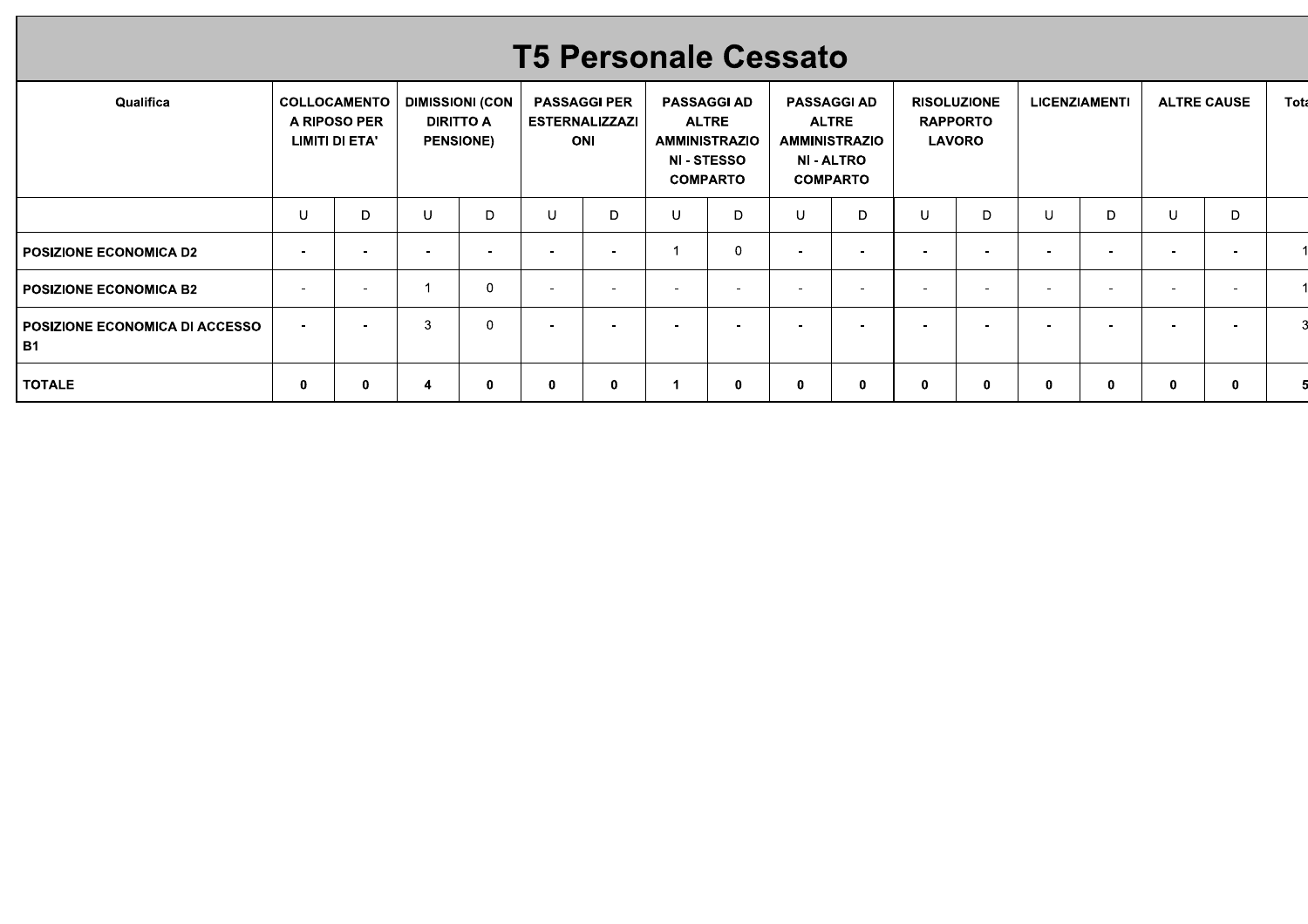|                                             |             |                                     |             |                    |             |                                      |              |                                                                                     | <b>T6 Personale Assunto</b> |                                                                                    |                                                              |                                     |                                                                                                    |                          |                          |                                                                                                   |                          |                                                                                          |    |
|---------------------------------------------|-------------|-------------------------------------|-------------|--------------------|-------------|--------------------------------------|--------------|-------------------------------------------------------------------------------------|-----------------------------|------------------------------------------------------------------------------------|--------------------------------------------------------------|-------------------------------------|----------------------------------------------------------------------------------------------------|--------------------------|--------------------------|---------------------------------------------------------------------------------------------------|--------------------------|------------------------------------------------------------------------------------------|----|
| Qualifica                                   |             | <b>NOMINA DA</b><br><b>CONCORSO</b> |             | <b>ALTRE CAUSE</b> |             | <b>STABILIZZATO</b><br><b>DA LSU</b> |              | <b>ASSUNZIONE</b><br>PER CHIAMATA  <br><b>DIRETTA</b><br>(L.68/99 Cat.<br>Protette) |                             | <b>ASSUNZIONE</b><br>PER CHIAMATA<br><b>NUMERICA</b><br>(L.68/99 Cat.<br>Protette) | <b>PASSAGGI DA</b><br><b>AMMINISTRAZI</b><br><b>COMPARTO</b> | <b>ALTRA</b><br><b>ONE - STESSO</b> | <b>PASSAGGI DA</b><br><b>ALTRA</b><br><b>AMMINISTRAZI</b><br><b>ONE - ALTRO</b><br><b>COMPARTO</b> |                          |                          | PERSON.<br><b>ASSUNTO CON</b><br><b>PROCEDURE</b><br>ART. 35, C. 3-<br><b>BIS, DLGS</b><br>165/01 |                          | <b>PERSONALE</b><br><b>ASSUNTO CON</b><br><b>PROCEDURE</b><br>ART. 4, C. 6, L.<br>125/13 | To |
|                                             | $\sf U$     | D                                   | $\mathsf U$ | D                  | $\mathsf U$ | D                                    | $\mathsf{U}$ | D                                                                                   | $\sf U$                     | D                                                                                  | $\cup$                                                       | D                                   | $\cup$                                                                                             | D                        | $\cup$                   | D                                                                                                 | $\cup$                   | D                                                                                        |    |
| POSIZIONE ECONOMICA DI<br><b>ACCESSO D1</b> | $\mathbf 0$ | $\overline{1}$                      | $\sim$      | $\sim$             | $\sim$      | $\sim$                               | $\sim$       | $\sim$                                                                              | $\sim$                      | $\sim$                                                                             | $\sim$                                                       | $\overline{\phantom{a}}$            | $\sim$                                                                                             | $\overline{\phantom{a}}$ | $\overline{\phantom{a}}$ | $\overline{\phantom{a}}$                                                                          | $\overline{\phantom{a}}$ | $\overline{\phantom{a}}$                                                                 |    |
| POSIZIONE ECONOMICA C4                      | $\sim$      | $\overline{a}$                      | $\sim$      | $\sim$             | $\sim$      | $\sim$                               | $\sim$       | $\sim$                                                                              | $\sim$                      | $\sim$                                                                             | $\overline{0}$                                               | $\overline{1}$                      | $\sim$                                                                                             | $\sim$                   | $\blacksquare$           | $\overline{\phantom{a}}$                                                                          | $\sim$                   | $\sim$                                                                                   |    |
|                                             |             |                                     |             | $\sim$             | $\sim$      | $\sim$                               | $\sim$       | $\sim$                                                                              | $\sim$                      | $\sim$                                                                             | $\overline{1}$                                               | $\mathbf 0$                         | $\sim$                                                                                             | $\sim$                   | $\sim$                   | $\sim$                                                                                            | $\blacksquare$           | $\sim$                                                                                   |    |
| POSIZIONE ECONOMICA DI<br>ACCESSO C1        | $\sim$      | $\sim$                              | $\sim$      |                    |             |                                      |              |                                                                                     |                             |                                                                                    |                                                              |                                     |                                                                                                    |                          |                          |                                                                                                   |                          |                                                                                          |    |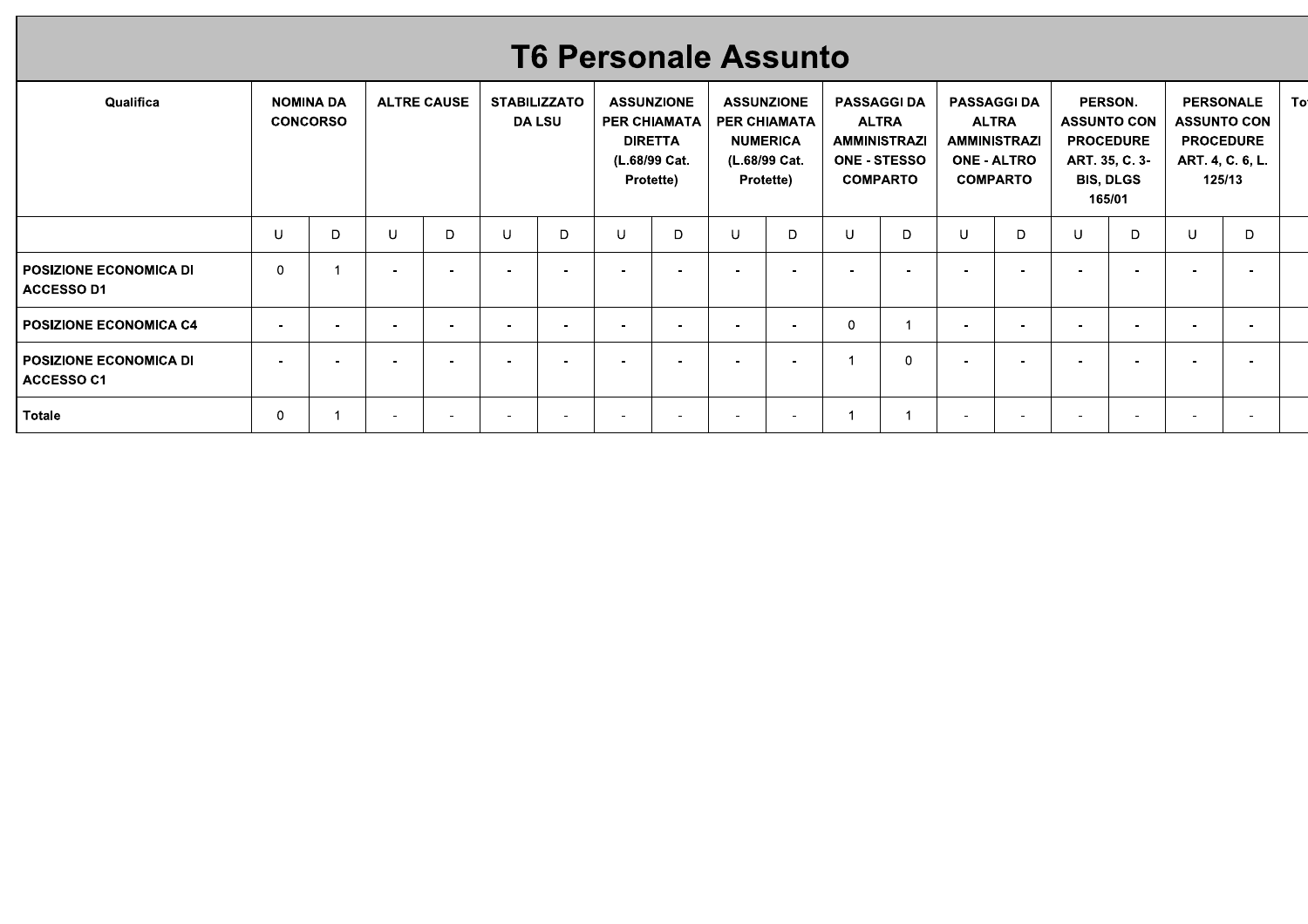# T7 Dipendenti per Anzianità di Servizio

| Fasce dipendenti per anzianità di servizio da - a :      |                | $0-5$          |                          | $6 - 10$                 |                          | $11 - 15$      |                | 16-20           | 21-25                    |                         | 26-30                    |                |                          | 31-35          | 36-40       |                          | 41-43    |                          |        | 44 e oltre | Totale |
|----------------------------------------------------------|----------------|----------------|--------------------------|--------------------------|--------------------------|----------------|----------------|-----------------|--------------------------|-------------------------|--------------------------|----------------|--------------------------|----------------|-------------|--------------------------|----------|--------------------------|--------|------------|--------|
| Qualifica                                                | U              | D              | U                        | D                        | U                        | D              | U              | D               | $\cup$                   | D                       | U                        | D              | $\cup$                   | D              | $\cup$      | D                        | U        | D                        | $\cup$ | D          |        |
| <b>SEGRETARIO B</b>                                      | $\sim$         | $\sim$         | $\sim$                   | $\sim$                   | $\sim$                   | $\sim$         | $\sim$         | $\sim$          | $\sim$                   | $\sim$                  | $\sim$                   | $\sim$         | $\sim$                   | $\sim$         | $\mathbf 0$ |                          | $\sim$   | $\sim$                   | $\sim$ | $\sim$     |        |
| DIRIGENTE FUORI D.O. ART.110 C.2 TUEL                    | $\sim$         | $\sim$         | $\sim$                   |                          | $\sim$                   | $\sim$         | $\sim$         | $\sim$          | -1                       | $\overline{\mathbf{0}}$ | $\sim$                   | $\sim$         | $\mathbf{r}$             | $\sim$         | $\sim$      | $\sim$                   | $\sim$   | $\sim$                   | $\sim$ | $\sim$     |        |
| DIRIGENTE A TEMPO INDETERMINATO                          | $\sim$         | $\sim$         | $\sim$                   |                          | $\sim$                   | $\sim$         | $\sim$         | $\sim$          | $\sim$                   | $\sim$                  | $\mathbf 0$              | $\overline{1}$ | $\mathbf{r}$             | $\sim$         | $\sim$      | $\sim$                   | $\sim$   | $\sim$                   | $\sim$ | $\sim$     |        |
| DIRIGENTE A TEMPO DETERMINATO ART.110 C.1<br><b>TUEL</b> | $\sim$         | $\sim$         | $\overline{a}$           |                          | -1                       | $\mathbf 0$    | ÷.             | $\sim$          |                          | $\sim$                  | $\overline{a}$           | $\sim$         | $\sim$                   | $\sim$         | $\sim$      | $\sim$                   |          | $\sim$                   | $\sim$ | $\sim$     |        |
| POSIZ. ECON. D6 - PROFILI ACCESSO D3                     | $\sim$         | $\sim$         | $\sim$                   |                          | $\sim$                   | $\sim$         | $\sim$         | $\sim$          | $\mathbf{0}$             | $\overline{1}$          | $\overline{1}$           | $\mathbf 0$    | $\overline{\phantom{a}}$ | $\sim$         | $\sim$      | $\sim$                   | <b>.</b> | $\sim$                   | $\sim$ | $\sim$     |        |
| POSIZ.ECON. D5 PROFILI ACCESSO D1                        | $\sim$         | $\sim$         | $\sim$                   |                          | $\sim$                   | $\sim$         | $\sim$         | $\sim$          | $\overline{1}$           | $\overline{0}$          | $\overline{\phantom{a}}$ | $\sim$         | $\blacksquare$           | $\sim$         | $\sim$      | $\sim$                   | $\sim$   | $\sim$                   | $\sim$ | $\sim$     |        |
| POSIZ.ECON. D4 PROFILI ACCESSO D1                        | $\sim$         | $\sim$         | $\sim$                   |                          | $\overline{1}$           | $\mathbf 0$    | $\sim$         | $\sim$          | $\sim$                   | $\sim$                  | $\sim$                   | $\sim$         | $\overline{2}$           | $\overline{1}$ | $\sim$      | $\sim$                   | $\sim$   | $\sim$                   | $\sim$ | $\sim$     |        |
| POSIZIONE ECONOMICA D3                                   | $\sim$         | $\blacksquare$ | $\sim$                   | $\sim$                   | $\overline{\phantom{a}}$ | $\sim$         | $\sim$         | $\blacksquare$  | $\sim$                   | $\sim$                  | $\sim$                   | $\sim$         | $\overline{4}$           | $\mathbf 0$    | $\sim$      | $\overline{\phantom{a}}$ | $\sim$   | $\overline{\phantom{a}}$ | $\sim$ | $\sim$     |        |
| POSIZIONE ECONOMICA D2                                   | $\sim$         | $\sim$         | $\sim$                   | $\overline{\phantom{a}}$ | $\sim$                   | $\sim$         | $\sim$         | $\sim$          | $\sim$                   | $\sim$                  | $\mathbf 0$              | $\overline{1}$ | $\mathbf{3}$             | $\overline{2}$ | $\sim$      | $\sim$                   | $\sim$   | $\sim$                   | $\sim$ | $\sim$     |        |
| POSIZIONE ECONOMICA DI ACCESSO D1                        | $\mathbf 0$    | - 1            | $\sim$                   | $\sim$                   | $\sim$                   | $\sim$         | $\sim$         | $\sim$          | $\sim$                   | $\sim$                  | $\sim$                   | $\sim$         | $\overline{1}$           | $\overline{1}$ | $\sim$      | $\overline{\phantom{a}}$ | -1       | $\overline{0}$           | $\sim$ | $\sim$     |        |
| POSIZIONE ECONOMICA C4                                   | $\mathbf 0$    | -1             | $\sim$                   | . .                      | $\sim$                   | $\sim$         | $\overline{2}$ | -1              | 3                        | $\overline{\mathbf{3}}$ | 0                        | $\overline{1}$ | $\overline{0}$           | $\overline{2}$ | $\sim$      | $\sim$                   | $\sim$   | $\sim$                   | $\sim$ | $\sim$     |        |
| POSIZIONE ECONOMICA C3                                   | $\sim$         | $\sim$         | $\sim$                   |                          | $\sim$                   | $\sim$         | $\overline{2}$ | -1              | $\overline{1}$           | $\overline{1}$          | $\sim$                   | $\sim$         | $\blacksquare$           | $\sim$         | $\sim$      | $\sim$                   |          | $\sim$                   | $\sim$ | $\sim$     |        |
| POSIZIONE ECONOMICA C2                                   | . —            | $\sim$         | $\overline{\phantom{a}}$ |                          | $\overline{0}$           | $\overline{2}$ | $\overline{2}$ | $5\phantom{.0}$ | - 10                     | $\sim$                  | $\overline{2}$           | $\overline{2}$ | $\blacksquare$           | $\sim$         | $\sim$      | $\sim$                   | . н.     | $\sim$                   | $\sim$ | $\sim$     |        |
| POSIZIONE ECONOMICA DI ACCESSO C1                        | $\overline{1}$ | $\mathbf 0$    | $\overline{2}$           | -1                       | $\overline{0}$           | $\overline{4}$ | $\sim$         | $\sim$          | $\mathbf{0}$             | $\mathbf{3}$            | $\sim$                   | $\sim$         | $\overline{0}$           | $\overline{1}$ | $\sim$      | $\sim$                   | . .      | $\sim$                   | $\sim$ | $\sim$     |        |
| POSIZ.ECON. B6 PROFILI ACCESSO B3                        | $\sim$         | $\blacksquare$ | $\overline{\phantom{a}}$ |                          | $\sim$                   | $\sim$         | $\mathbf 0$    | $\overline{1}$  | $\mathbf{3}$             | $\overline{0}$          | $\sim$                   | $\sim$         | $\overline{1}$           | $\mathbf 0$    | $\sim$      | $\sim$                   | $\sim$   | $\sim$                   | $\sim$ | $\sim$     |        |
| POSIZ.ECON. B5 PROFILI ACCESSO B1                        | $\sim$         | $\sim$         | $\sim$                   |                          | $\sim$                   | $\sim$         | $\sim$         | $\sim$          | $\overline{\phantom{a}}$ | $\sim$                  | $\overline{\phantom{a}}$ | $\sim$         | $\overline{1}$           | $\overline{2}$ | $\sim$      | $\sim$                   | $\sim$   | $\sim$                   | $\sim$ | $\sim$     |        |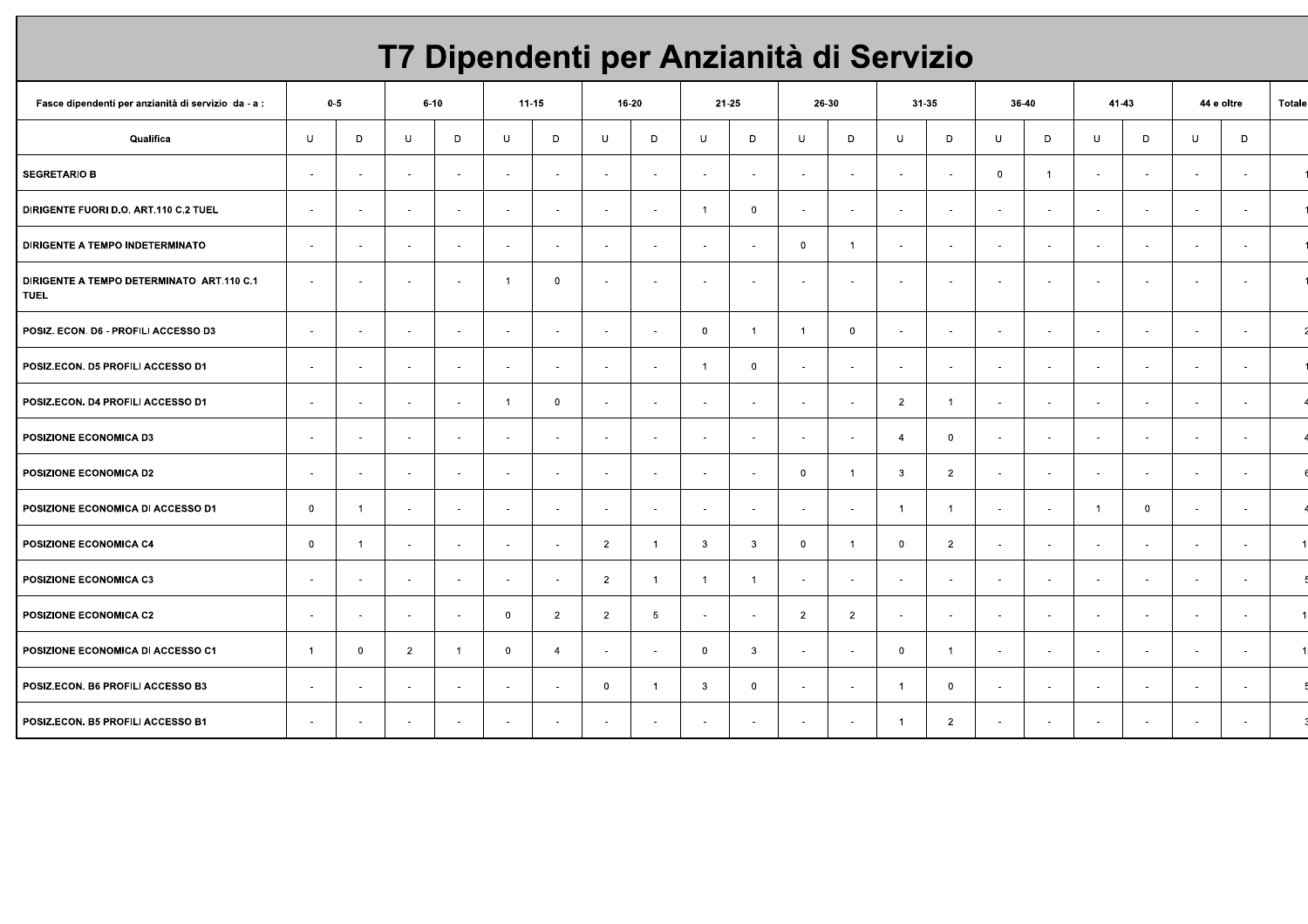| Fasce dipendenti per anzianità di servizio da - a : | $0-5$          |                          |        | $6 - 10$ |                | $11 - 15$      |                | 16-20          |                | 21-25        |        | 26-30          |        | 31-35             |                | 36-40       |        | 41-43       |             | 44 e oltre  | Totale |
|-----------------------------------------------------|----------------|--------------------------|--------|----------|----------------|----------------|----------------|----------------|----------------|--------------|--------|----------------|--------|-------------------|----------------|-------------|--------|-------------|-------------|-------------|--------|
| Qualifica                                           | U              | D                        | U      | D        | -U             | D              | <b>U</b>       | D              | <b>U</b>       | D            | U      | D              | U      | D                 | U              | D           | U      | D           | U           | D           |        |
| POSIZ.ECON. B4 PROFILI ACCESSO B1                   | $\sim$         | $\overline{\phantom{a}}$ |        | . .      | $\sim$         | $\sim$         | $\mathbf{3}$   |                | $\overline{2}$ | $\Omega$     |        | $\overline{0}$ |        | $\Omega$          |                | $\sim$      | $\sim$ | $\sim$      | $\sim$      | $\sim$      |        |
| POSIZIONE ECONOMICA DI ACCESSO B3                   |                | $\Omega$                 | $\sim$ | $\sim$   | $\sim$         | $\sim$         | $\sim$         | $\sim$         | $\sim$         | $\sim$       | $\sim$ | $\sim$         | $\sim$ | $\sim$            | $\overline{a}$ | $\sim$      | $\sim$ | $\sim$      | $\sim$      | $\sim$      |        |
| <b>POSIZIONE ECONOMICA B3</b>                       | $\sim$         | $\sim$                   | $\sim$ | $\sim$   | $\sim$         | $\sim$         | $\overline{3}$ | $\mathbf{0}$   | $\sim$         | $\sim$       | . .    | $\sim$         | $\sim$ | <b>CONTRACTOR</b> | $\sim$         | $\sim$      | $\sim$ | $\sim$      | $\sim$      | <b>1999</b> |        |
| POSIZIONE ECONOMICA B2                              | <b>COL</b>     | $\sim$                   | $\sim$ | $\sim$   | $\mathbf 0$    |                | $\overline{3}$ |                |                |              | . .    | $\sim$         | $\sim$ | <b>CONTRACTOR</b> | $\sim$         | $\sim$      | $\sim$ | $\sim$      | $\sim$      | $\sim$      |        |
| POSIZIONE ECONOMICA DI ACCESSO B1                   | $\sim$         | $\sim$                   | $\sim$ | $\sim$   | $\overline{2}$ | $\overline{2}$ | 3              | $\overline{2}$ | $\overline{2}$ | $\mathbf{0}$ | . .    | $\sim$         |        | $\Omega$          | . .            | . .         | $\sim$ | . .         | $\sim$      | <b>1999</b> |        |
| COLLABORATORE A T.D. ART. 90 TUEL                   | <b>COL</b>     | $\sim$                   |        | $\Omega$ |                |                | $\sim$         | $\sim$         | <b>1999</b>    | <b>1999</b>  |        | $\sim$         | . .    | <b>умера</b>      | . .            | <b>1100</b> | $\sim$ | - 11        | <b>1999</b> | <b>1999</b> |        |
| TOTALE :                                            | $\overline{2}$ | $\overline{2}$           | 3      |          | 5              | 10             | 18             | 12             | 13             | 9            |        | -5             | 14     | -9                |                |             |        | $\mathbf 0$ | $\mathbf 0$ |             |        |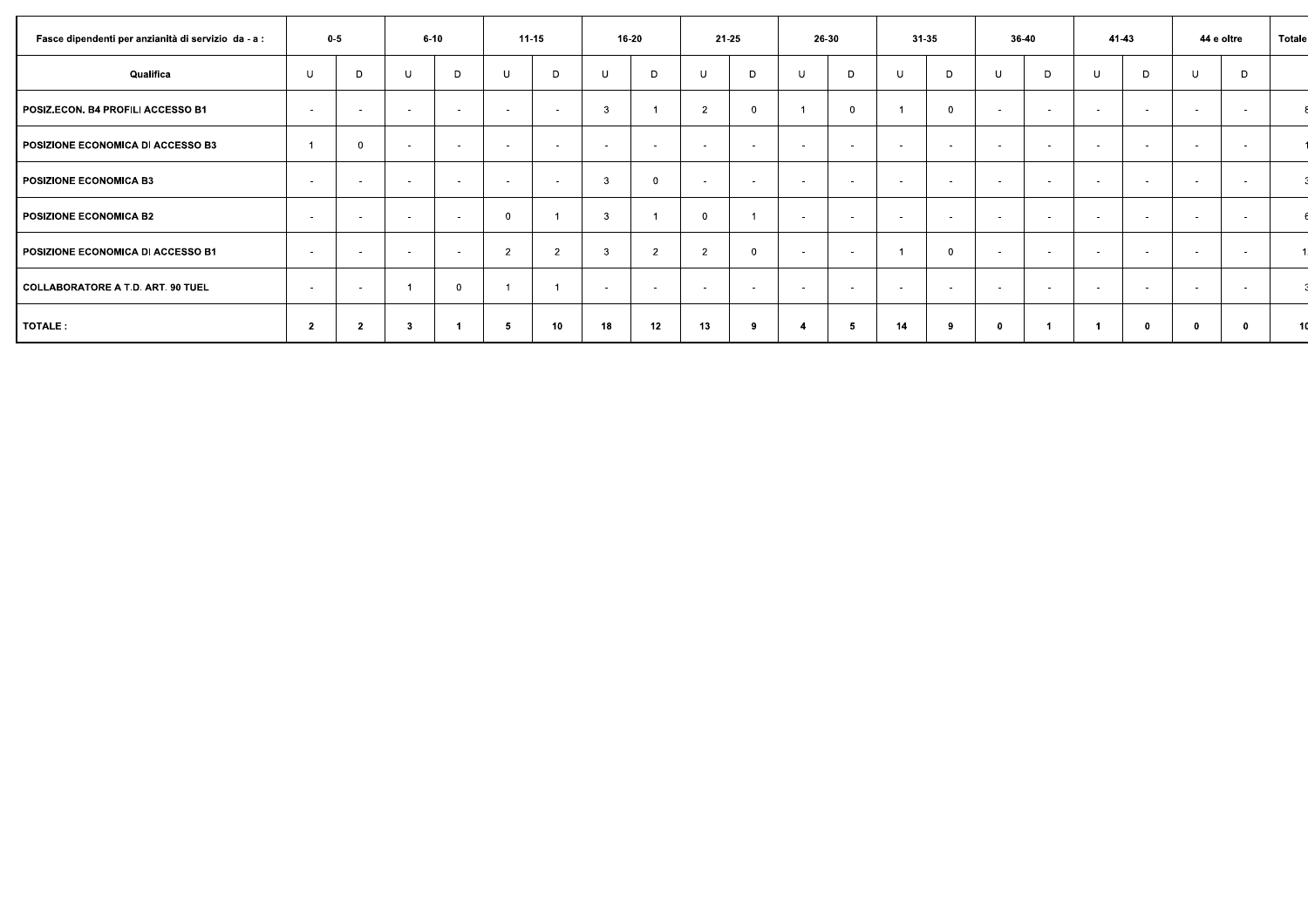# T8 Dipendenti per Età

| Fasce dipendenti per età da - a:                         | $0 - 19$ |                          | 20-24  |                          |        | 25-29                    |                          | 30-34          |                          | 35-39          |                          | 40-44          |                | 45-49        |                          | 50-54                    |                | 55-59          | 60-64          |                          | 65-67          |             | 68-99                    |                          | Tot. Pers      |
|----------------------------------------------------------|----------|--------------------------|--------|--------------------------|--------|--------------------------|--------------------------|----------------|--------------------------|----------------|--------------------------|----------------|----------------|--------------|--------------------------|--------------------------|----------------|----------------|----------------|--------------------------|----------------|-------------|--------------------------|--------------------------|----------------|
| Qualifica                                                | U        | D                        | U      | D                        | U      | D                        | U                        | D              | U                        | D              | <b>U</b>                 | D              | U              | D            | U                        | D                        | $\cup$         | D              | U              | D                        | U              | D           | $\cup$                   | D                        |                |
| <b>SEGRETARIO B</b>                                      | $\sim$   | ٠.                       | $\sim$ | $\sim$                   | $\sim$ | $\sim$                   | $\sim$                   | $\sim$         |                          | $\sim$         | $\overline{\phantom{a}}$ | $\sim$         | $\sim$         | $\sim$       | $\overline{\phantom{a}}$ | $\sim$                   | $\sim$         | $\sim$         | $\overline{0}$ | $\overline{1}$           | $\sim$         | $\sim$      | $\sim$                   | $\sim$                   | $\mathbf{1}$   |
| DIRIGENTE FUORI D.O. ART.110 C.2 TUEL                    | $\sim$   | $\sim$                   | $\sim$ | $\sim$                   | $\sim$ | $\sim$                   | $\sim$                   | $\sim$         | $\sim$                   | $\sim$         | $\sim$                   | $\sim$         | $\sim$         | $\sim$       | $\overline{1}$           | $\overline{0}$           | $\sim$         | $\sim$         | $\sim$         | $\sim$                   | $\sim$         | $\sim$      | $\sim$                   | $\sim$                   | $\overline{1}$ |
| <b>DIRIGENTE A TEMPO INDETERMINATO</b>                   | $\sim$   | $\overline{\phantom{a}}$ | $\sim$ | $\sim$                   | $\sim$ | $\sim$                   | $\sim$                   | $\sim$         | $\sim$                   | $\sim$         | $\overline{\phantom{a}}$ | $\sim$         | $\sim$         | $\sim$       | $\overline{\phantom{a}}$ | $\overline{\phantom{a}}$ | $\mathbf 0$    | -1             | $\sim$         | $\sim$                   | $\sim$         | $\sim$      | $\overline{\phantom{a}}$ | $\sim$                   | -1             |
| <b>DIRIGENTE A TEMPO DETERMINATO</b><br>ART.110 C.1 TUEL | $\sim$   | . .                      | $\sim$ | $\sim$                   | $\sim$ | $\sim$                   | $\sim$                   | $\sim$         | $\sim$                   | $\sim$         | -1                       | $\overline{0}$ | $\sim$         | $\sim$       | $\overline{\phantom{a}}$ | $\sim$                   | $\sim$         | $\sim$         | $\sim$         | $\sim$                   | $\sim$         | $\sim$      | $\overline{\phantom{a}}$ | $\sim$                   | $\overline{1}$ |
| POSIZ. ECON. D6 - PROFILI ACCESSO D3                     | $\sim$   | $\overline{\phantom{a}}$ | $\sim$ | $\sim$                   | $\sim$ | $\sim$                   | $\sim$                   | $\sim$         | $\overline{\phantom{a}}$ | $\sim$         | $\sim$                   | $\sim$         | $\overline{0}$ | $\mathbf{1}$ | $\overline{1}$           | $\overline{0}$           | $\sim$         | $\sim$         | $\sim$         | $\sim$                   | $\sim$         | $\sim$      | $\sim$                   | $\sim$                   | $\overline{2}$ |
| POSIZ.ECON. D5 PROFILI ACCESSO D1                        | $\sim$   | $\overline{\phantom{a}}$ | $\sim$ | $\sim$                   | $\sim$ | $\sim$                   | $\sim$                   | $\sim$         | $\sim$                   | $\sim$         | $\sim$                   | $\sim$         | $\sim$         | $\sim$       | $\overline{\phantom{a}}$ | $\sim$                   | $\overline{1}$ | $\mathbf 0$    | $\sim$         | $\overline{\phantom{a}}$ | $\sim$         | $\sim$      | $\sim$                   | $\sim$                   | -1             |
| POSIZ.ECON. D4 PROFILI ACCESSO D1                        | $\sim$   |                          | $\sim$ | $\sim$                   | $\sim$ | $\sim$                   | $\sim$                   | $\sim$         | $\sim$                   | $\sim$         | $\overline{\phantom{a}}$ | $\sim$         | $\sim$         | $\sim$       | - 1                      | $\overline{0}$           | $\overline{2}$ | -1             | $\sim$         | $\overline{\phantom{a}}$ | $\sim$         | $\sim$      | $\sim$                   | $\overline{\phantom{a}}$ | 4              |
| POSIZIONE ECONOMICA D3                                   | $\sim$   |                          | $\sim$ | $\sim$                   | $\sim$ | $\sim$                   | $\sim$                   | $\sim$         | $\sim$                   | $\sim$         | $\overline{\phantom{a}}$ | $\sim$         | $\sim$         | $\sim$       | $\overline{1}$           | $\overline{0}$           | $\overline{1}$ | $\mathbf 0$    | $\overline{2}$ | $\mathbf 0$              | $\sim$         | $\sim$      | $\sim$                   | $\sim$                   | $\overline{4}$ |
| POSIZIONE ECONOMICA D2                                   | $\sim$   |                          | $\sim$ | $\sim$                   | $\sim$ | ۰.                       | $\overline{\phantom{a}}$ | $\sim$         |                          | $\sim$         | $\overline{\phantom{a}}$ | $\sim$         | $\sim$         | $\sim$       | $\overline{\phantom{a}}$ |                          | $\overline{2}$ | $\overline{2}$ | $\overline{1}$ | $\overline{1}$           | $\sim$         |             | $\overline{\phantom{a}}$ | $\overline{\phantom{a}}$ | 6              |
| POSIZIONE ECONOMICA DI ACCESSO D1                        | $\sim$   | $\overline{\phantom{a}}$ | $\sim$ | $\overline{\phantom{a}}$ | $\sim$ | $\sim$                   | $\mathbf{0}$             | $\overline{1}$ |                          | $\sim$         | $\overline{\phantom{a}}$ | $\sim$         | $\sim$         | $\sim$       | $\blacksquare$           |                          | $\overline{1}$ | -1             | $\sim$         | $\overline{\phantom{a}}$ | $\overline{1}$ | $\mathbf 0$ | $\sim$                   | $\sim$                   | $\overline{4}$ |
| POSIZIONE ECONOMICA C4                                   | $\sim$   |                          | $\sim$ | $\sim$                   | $\sim$ | $\overline{\phantom{a}}$ | $\overline{\phantom{a}}$ | $\sim$         |                          | $\sim$         | $\overline{2}$           | $\overline{1}$ | $\overline{2}$ | $\mathbf{1}$ | $\overline{1}$           | $\overline{a}$           | $\overline{0}$ | - 1            | $\overline{0}$ | $\overline{1}$           | $\sim$         | . .         | $\sim$                   | $\overline{\phantom{a}}$ | 13             |
| POSIZIONE ECONOMICA C3                                   | $\sim$   | $\overline{\phantom{a}}$ | $\sim$ | $\sim$                   | $\sim$ | $\sim$                   | $\sim$                   | $\sim$         | $\sim$                   | $\sim$         | -1                       | $\overline{0}$ | $\overline{1}$ | $\mathbf{1}$ | $\overline{0}$           | $\overline{1}$           | $\overline{1}$ | $\mathbf{0}$   | $\sim$         | $\sim$                   | $\sim$         | $\sim$      | $\sim$                   | $\sim$                   | 5              |
| POSIZIONE ECONOMICA C2                                   | $\sim$   | $\overline{\phantom{a}}$ | $\sim$ | $\sim$                   | $\sim$ | $\sim$                   | $\sim$                   | $\sim$         | - 1                      | $\overline{2}$ | -1                       | $\overline{2}$ | $\mathbf 0$    | $\mathbf{1}$ | $\overline{1}$           | $\overline{2}$           | $\mathbf{0}$   | -1             | $\overline{1}$ | $\overline{1}$           | $\sim$         | $\sim$      | $\sim$                   | $\sim$                   | 13             |
| POSIZIONE ECONOMICA DI ACCESSO C1                        | $\sim$   | $\overline{\phantom{a}}$ | $\sim$ | $\sim$                   | $\sim$ | $\sim$                   | $\sim$                   | $\sim$         | $\overline{1}$           | $\mathbf{0}$   | -1                       | 3              | $\overline{1}$ | $\mathbf{3}$ | $\mathbf 0$              | $\mathbf{1}$             | $\overline{0}$ | -1             | $\mathbf{0}$   | $\overline{1}$           | $\sim$         | $\sim$      | $\sim$                   | $\sim$                   | 12             |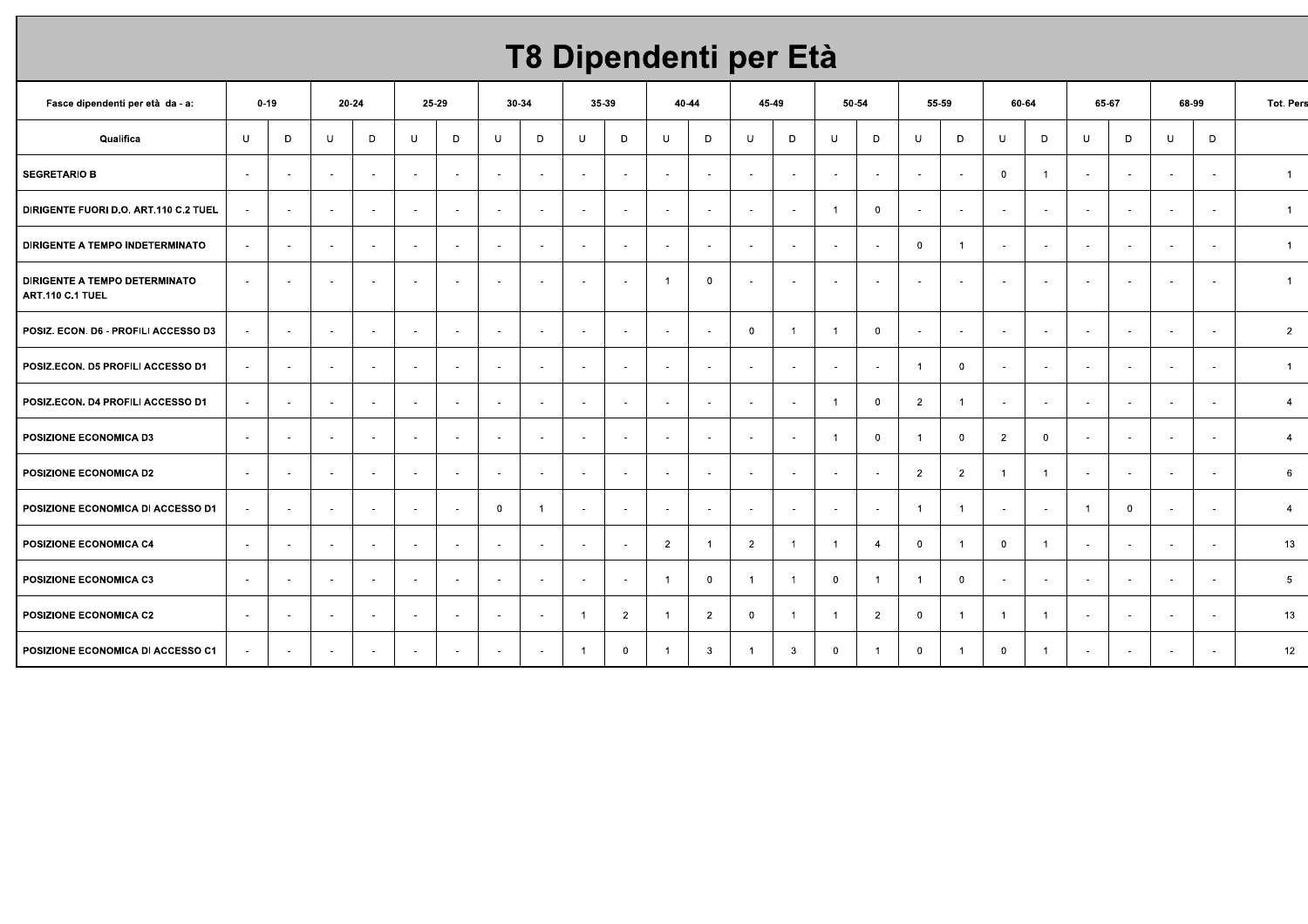| Fasce dipendenti per età da - a:  |        | $0 - 19$                 |                          | 20-24        | 25-29       |             |        | 30-34                    | 35-39                    |                |          | 40-44          |              | 45-49                    |                          | 50-54          | 55-59          |                | 60-64          |                | 65-67                    |                          |        | 68-99      | Tot. Pers               |
|-----------------------------------|--------|--------------------------|--------------------------|--------------|-------------|-------------|--------|--------------------------|--------------------------|----------------|----------|----------------|--------------|--------------------------|--------------------------|----------------|----------------|----------------|----------------|----------------|--------------------------|--------------------------|--------|------------|-------------------------|
| Qualifica                         | U      | D                        | U                        | D            | U           | D           | -U     | D                        | U                        | D              | <b>U</b> | D              | U            | D.                       | U                        | D              | U              | D              | U              | D              | U                        | D                        | -U     | D          |                         |
| POSIZ.ECON. B6 PROFILI ACCESSO B3 | $\sim$ | $\sim$                   | $\sim$                   | $\sim$       | $\sim$      | $\sim$      | $\sim$ | $\sim$                   | $\sim$                   | $\sim$         | $\sim$   | $\sim$         | $\sim$       | $\overline{\phantom{a}}$ | $\Omega$                 |                | 3              | $\Omega$       |                | $\Omega$       | $\sim$                   | $\overline{\phantom{a}}$ | . .    | $\sim$     | 5                       |
| POSIZ.ECON. B5 PROFILI ACCESSO B1 | $\sim$ | $\overline{\phantom{a}}$ | $\sim$                   | $\sim$       | $\sim$      | $\sim$      | $\sim$ | $\overline{\phantom{a}}$ | $\overline{\phantom{a}}$ | $\sim$         | $\sim$   | $\sim$         | $\sim$       | $\overline{\phantom{a}}$ | $\overline{\phantom{a}}$ |                |                |                | $\mathbf 0$    |                | $\overline{\phantom{a}}$ | $\overline{\phantom{a}}$ |        | $\sim$     | $\overline{\mathbf{3}}$ |
| POSIZ.ECON. B4 PROFILI ACCESSO B1 | $\sim$ | $\overline{\phantom{a}}$ | $\sim$                   | $\sim$       | $\sim$      | $\sim$      | $\sim$ | $\sim$                   | $\sim$                   | $\sim$         | $\sim$   | $\sim$         | $\mathbf{0}$ |                          | $\overline{4}$           | $\Omega$       | $\overline{2}$ | $\Omega$       | - 1            | $\mathbf{0}$   | $\sim$                   | $\sim$                   | $\sim$ | $\sim$     | 8                       |
| POSIZIONE ECONOMICA DI ACCESSO B3 | $\sim$ | $\sim$                   | $\sim$                   | $\sim$       | $\sim$      | $\sim$      | $\sim$ | $\sim$                   | $\sim$                   | $\sim$         |          | $\Omega$       | $\sim$       | $\sim$                   | $\sim$                   | $\sim$         | $\sim$         | <b>1999</b>    | $\sim$         | $\sim$         | $\sim$                   | $\sim$                   | $\sim$ | $\sim$     | $\overline{1}$          |
| POSIZIONE ECONOMICA B3            |        |                          | $\sim$                   | $\sim$       | $\sim$      | . .         | $\sim$ | . .                      | . .                      | $\sim$         |          | $\mathbf{0}$   | $\sim$       |                          | $\overline{2}$           | $\Omega$       | $\sim$         | $\sim$         | $\sim$         |                | . .                      | $\sim$                   |        | <b>COL</b> | $\mathbf{3}$            |
| POSIZIONE ECONOMICA B2            | $\sim$ | $\overline{\phantom{a}}$ | $\overline{\phantom{a}}$ | $\sim$       | $\sim$      | ۰.          | $\sim$ | $\sim$                   | $\sim$                   | $\sim$         |          | $\mathbf{0}$   | $\sim$       | $\overline{\phantom{a}}$ | $\mathbf{0}$             |                | $\mathbf{0}$   | $\overline{2}$ | $\overline{2}$ | $\mathbf{0}$   | . .                      | $\sim$                   | . .    | $\sim$     | $6\overline{6}$         |
| POSIZIONE ECONOMICA DI ACCESSO B1 | $\sim$ | $\sim$                   | $\sim$                   | $\sim$       | $\sim$      | $\sim$      | $\sim$ | $\sim$                   |                          | $\overline{0}$ | $\sim$   | $\sim$         | $\sim$       | $\overline{\phantom{a}}$ | 3                        | $\overline{2}$ | $\mathbf{3}$   |                | $\overline{1}$ |                | $\sim$                   | $\sim$                   | . .    | $\sim$     | 12                      |
| COLLABORATORE A T.D. ART. 90 TUEL | $\sim$ | $\overline{a}$           | $\sim$                   | $\sim$       | $\sim$      | $\sim$      | $\sim$ | $\sim$                   | $\sim$                   | $\sim$         |          |                | $\sim$       | $\overline{\phantom{a}}$ | $\overline{\phantom{a}}$ | <b>.</b>       | $\sim$         | <b>1999</b>    | $\sim$         | $\sim$         |                          | $\overline{0}$           |        | $\sim$     | $\mathbf{3}$            |
| TOTALE:                           | 0      | 0                        | $\mathbf{0}$             | $\mathbf{0}$ | $\mathbf 0$ | $\mathbf 0$ | 0      | -1                       | 3                        | $\overline{2}$ | 10       | $\overline{7}$ | -4           |                          | 15                       | 12             | 17             | 12             | 9              | $\overline{7}$ | $\mathbf{2}$             | 0                        |        | $\bf{0}$   | 109                     |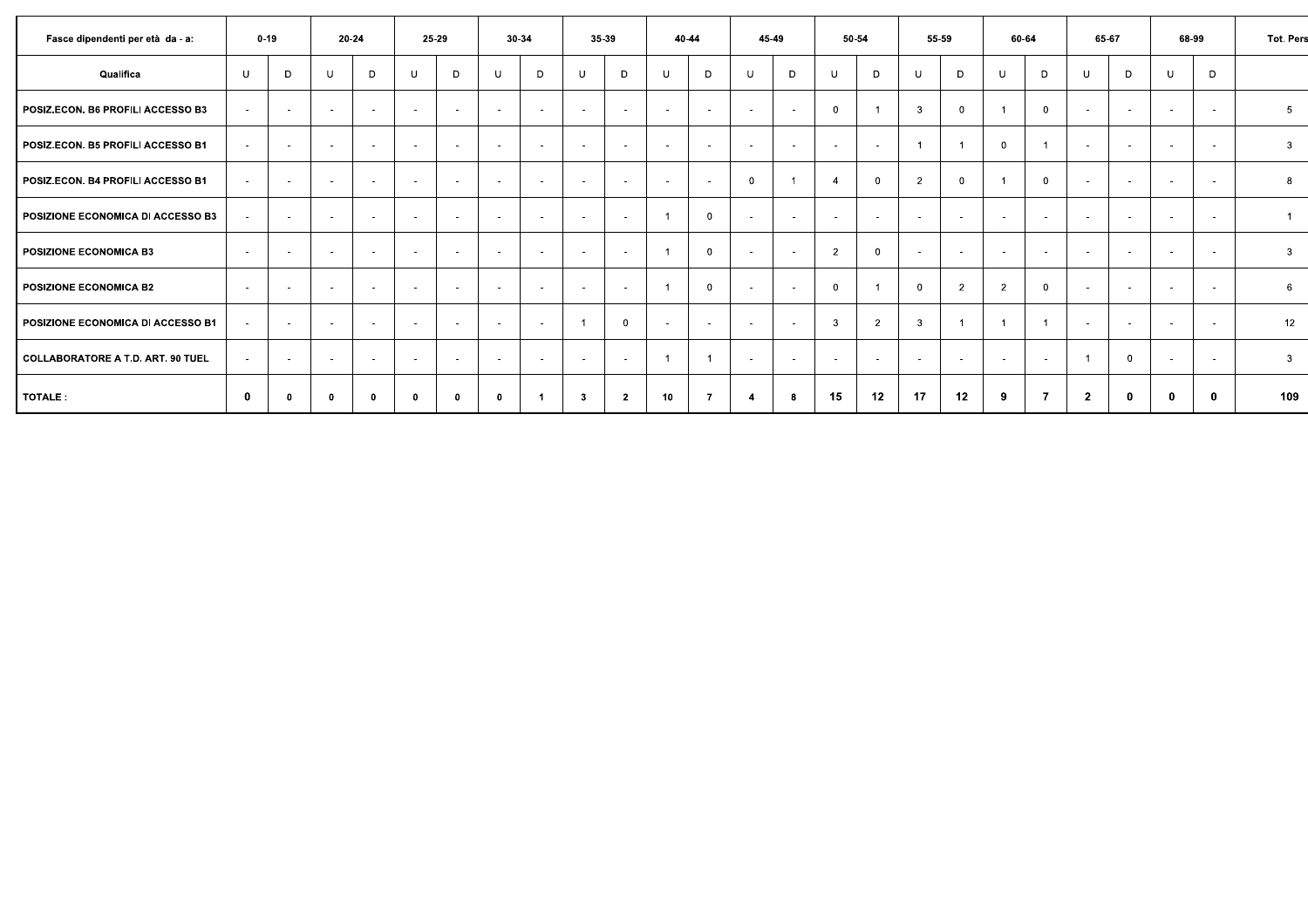# T9 Dipendenti per Titolo di Studio

| Qualifica                                             |                          | <b>FINO ALLA SCUOLA</b><br><b>DELL'OBBLIGO</b> |                          | <b>LICENZA MEDIA</b><br><b>SUPERIORE</b> |                          | <b>LAUREA BREVE</b>      |                          | <b>LAUREA</b>            |                          | <b>SPECIALIZZAZIONE</b><br><b>POST LAUREA /</b><br><b>DOTTORATO DI</b><br><b>RICERCA</b> |                          | <b>ALTRI TITOLI POST</b><br><b>LAUREA</b> | Tota                 |
|-------------------------------------------------------|--------------------------|------------------------------------------------|--------------------------|------------------------------------------|--------------------------|--------------------------|--------------------------|--------------------------|--------------------------|------------------------------------------------------------------------------------------|--------------------------|-------------------------------------------|----------------------|
|                                                       | U                        | D                                              | U                        | D                                        | U                        | D                        | U                        | D                        | U                        | D                                                                                        | U                        | D                                         |                      |
| <b>SEGRETARIO B</b>                                   | $\sim$                   | $\sim$                                         | $\overline{\phantom{a}}$ | $\blacksquare$                           | $\sim$                   | $\sim$                   | $\mathbf 0$              | 1                        | $\overline{\phantom{a}}$ | $\sim$                                                                                   | $\overline{\phantom{a}}$ | $\sim$                                    | 1                    |
| <b>DIRIGENTE FUORI D.O. ART.110 C.2 TUEL</b>          | $\sim$                   | $\overline{\phantom{a}}$                       | $\overline{\phantom{a}}$ | $\blacksquare$                           | $\overline{\phantom{a}}$ | $\sim$                   | 1                        | $\mathbf 0$              | $\overline{\phantom{a}}$ | $\overline{\phantom{a}}$                                                                 |                          | $\sim$                                    | $\blacktriangleleft$ |
| I DIRIGENTE A TEMPO INDETERMINATO                     | $\overline{\phantom{a}}$ | $\overline{\phantom{a}}$                       | $\overline{\phantom{a}}$ | $\overline{\phantom{a}}$                 | $\sim$                   | $\sim$                   | $\mathbf 0$              | $\overline{\mathbf{1}}$  | $\overline{\phantom{a}}$ | $\sim$                                                                                   | $\overline{\phantom{a}}$ | $\overline{\phantom{a}}$                  | $\mathbf 1$          |
| DIRIGENTE A TEMPO DETERMINATO ART.110<br>$ $ C.1 TUEL | $\overline{\phantom{a}}$ | $\overline{\phantom{a}}$                       | $\overline{\phantom{a}}$ | $\overline{\phantom{a}}$                 | $\blacksquare$           | $\overline{\phantom{a}}$ | 1                        | $\mathbf 0$              | $\overline{\phantom{a}}$ | $\overline{\phantom{a}}$                                                                 |                          | $\overline{\phantom{a}}$                  |                      |
| POSIZ. ECON. D6 - PROFILI ACCESSO D3                  | $\overline{\phantom{a}}$ |                                                | $\overline{\phantom{0}}$ | $\blacksquare$                           |                          |                          |                          |                          | $\overline{\phantom{0}}$ | $\overline{\phantom{a}}$                                                                 |                          | $\overline{\phantom{a}}$                  | $\vert$ 2            |
| POSIZ.ECON. D5 PROFILI ACCESSO D1                     | $\overline{\phantom{a}}$ | $\overline{\phantom{a}}$                       | $\overline{\phantom{a}}$ | $\blacksquare$                           | $\sim$                   | $\sim$                   | $\overline{1}$           | $\mathbf{0}$             | $\overline{\phantom{a}}$ | $\sim$                                                                                   | $\overline{\phantom{a}}$ | $\sim$                                    | $\mathbf{1}$         |
| POSIZ.ECON. D4 PROFILI ACCESSO D1                     | $\sim$                   | $\overline{\phantom{a}}$                       | 3                        | $\mathbf{0}$                             | $\sim$                   | $\sim$                   | $\mathbf 0$              | -1                       | $\overline{\phantom{a}}$ | $\sim$                                                                                   | $\overline{\phantom{a}}$ | $\sim$                                    | $\overline{4}$       |
| <b>POSIZIONE ECONOMICA D3</b>                         | $\sim$                   | $\overline{\phantom{a}}$                       | $\overline{4}$           | $\mathbf 0$                              | $\sim$                   | $\sim$                   | $\overline{\phantom{a}}$ | $\overline{\phantom{a}}$ | $\overline{\phantom{a}}$ | $\sim$                                                                                   | $\overline{\phantom{a}}$ | $\overline{\phantom{a}}$                  | 4                    |
| POSIZIONE ECONOMICA D2                                | $\mathbf 0$              |                                                | $\overline{2}$           | $\overline{2}$                           | $\sim$                   | $\sim$                   | 1                        | $\mathbf 0$              | $\sim$                   | $\sim$                                                                                   | $\overline{\phantom{a}}$ | $\sim$                                    | $6 \mid$             |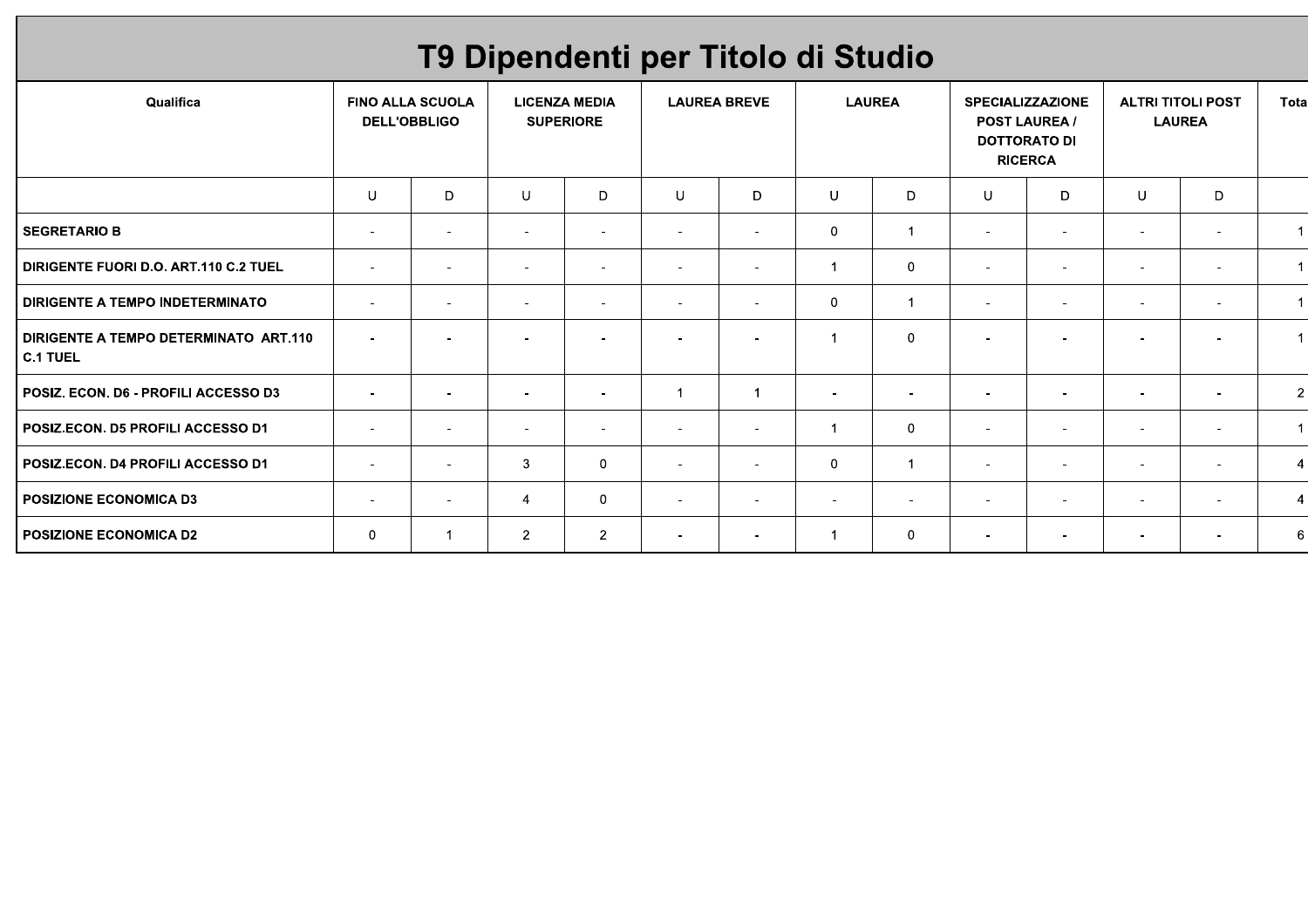| Qualifica                                |                          | <b>FINO ALLA SCUOLA</b><br><b>DELL'OBBLIGO</b> |                          | <b>LICENZA MEDIA</b><br><b>SUPERIORE</b> |                          | <b>LAUREA BREVE</b>      |                          | <b>LAUREA</b>            | <b>SPECIALIZZAZIONE</b>  | <b>POST LAUREA /</b><br><b>DOTTORATO DI</b><br><b>RICERCA</b> |                          | <b>ALTRI TITOLI POST</b><br><b>LAUREA</b> | <b>Tota</b>    |
|------------------------------------------|--------------------------|------------------------------------------------|--------------------------|------------------------------------------|--------------------------|--------------------------|--------------------------|--------------------------|--------------------------|---------------------------------------------------------------|--------------------------|-------------------------------------------|----------------|
|                                          | U                        | D                                              | $\cup$                   | D                                        | U                        | D                        | U                        | D                        | U                        | D                                                             | U                        | D                                         |                |
| POSIZIONE ECONOMICA DI ACCESSO D1        | $\overline{\phantom{a}}$ | $\overline{\phantom{a}}$                       | $\overline{2}$           |                                          | $\sim$                   | $\sim$                   | $\mathbf 0$              | -1                       | $\overline{\phantom{a}}$ | $\overline{\phantom{a}}$                                      | $\overline{\phantom{a}}$ | $\sim$                                    | $\overline{4}$ |
| POSIZIONE ECONOMICA C4                   | $\sim$                   | $\overline{\phantom{a}}$                       | 3                        | $\overline{7}$                           |                          | $\Omega$                 | $\overline{1}$           | $\overline{\mathbf{1}}$  | $\blacksquare$           | $\overline{\phantom{a}}$                                      | $\overline{\phantom{a}}$ | $\overline{\phantom{a}}$                  | 13             |
| <b>POSIZIONE ECONOMICA C3</b>            | $\sim$                   | $\sim$                                         | $\mathbf{3}$             |                                          | $\sim$                   | $\sim$                   | $\mathbf 0$              | -1                       | $\overline{\phantom{a}}$ | $\overline{\phantom{a}}$                                      | $\overline{\phantom{a}}$ | $\overline{\phantom{a}}$                  | 5              |
| POSIZIONE ECONOMICA C2                   | $\mathbf 0$              | $\overline{2}$                                 | $\overline{4}$           | 5                                        | $\sim$                   |                          | $\mathbf 0$              | $\overline{2}$           | $\blacksquare$           | $\overline{\phantom{a}}$                                      | $\overline{\phantom{a}}$ | $\overline{\phantom{a}}$                  | 13             |
| POSIZIONE ECONOMICA DI ACCESSO C1        | $\mathbf 0$              |                                                | $\overline{2}$           | 6                                        | $\sim$                   | $\sim$                   | 1                        | $\overline{2}$           | $\overline{\phantom{a}}$ | $\overline{\phantom{a}}$                                      | $\overline{\phantom{a}}$ | $\overline{\phantom{a}}$                  | 12             |
| POSIZ.ECON. B6 PROFILI ACCESSO B3        | 3                        | 0                                              | $\mathbf{1}$             | $\mathbf 0$                              | $\sim$                   | $\overline{\phantom{0}}$ | $\mathbf 0$              | $\overline{1}$           | $\blacksquare$           | $\overline{\phantom{a}}$                                      | $\overline{\phantom{a}}$ | $\sim$                                    | 5              |
| <b>POSIZ.ECON. B5 PROFILI ACCESSO B1</b> | $\overline{1}$           |                                                | $\mathbf 0$              |                                          | $\sim$                   | $\sim$                   | $\overline{\phantom{a}}$ | $\overline{\phantom{a}}$ | $\overline{\phantom{a}}$ | $\overline{\phantom{a}}$                                      | $\overline{\phantom{a}}$ | $\overline{\phantom{a}}$                  | 3              |
| <b>POSIZ.ECON. B4 PROFILI ACCESSO B1</b> | 6                        | 0                                              | $\mathbf 1$              |                                          | $\sim$                   | $\sim$                   | $\overline{\phantom{a}}$ | $\overline{\phantom{a}}$ | $\overline{\phantom{a}}$ | $\overline{\phantom{a}}$                                      | $\overline{\phantom{a}}$ | $\sim$                                    | 8              |
| POSIZIONE ECONOMICA DI ACCESSO B3        | $\mathbf{1}$             | 0                                              | $\overline{\phantom{a}}$ | $\overline{\phantom{a}}$                 | $\overline{\phantom{a}}$ | $\sim$                   | $\overline{\phantom{a}}$ | $\overline{\phantom{a}}$ | $\overline{\phantom{a}}$ | $\overline{\phantom{a}}$                                      | $\overline{\phantom{a}}$ | $\overline{\phantom{a}}$                  | $\mathbf{1}$   |
| <b>POSIZIONE ECONOMICA B3</b>            | $\overline{2}$           | 0                                              | 1                        | $\mathbf 0$                              | $\sim$                   | $\sim$                   | $\overline{\phantom{a}}$ | $\overline{\phantom{a}}$ | $\overline{\phantom{a}}$ | $\overline{\phantom{a}}$                                      | $\overline{\phantom{a}}$ | $\sim$                                    | 3              |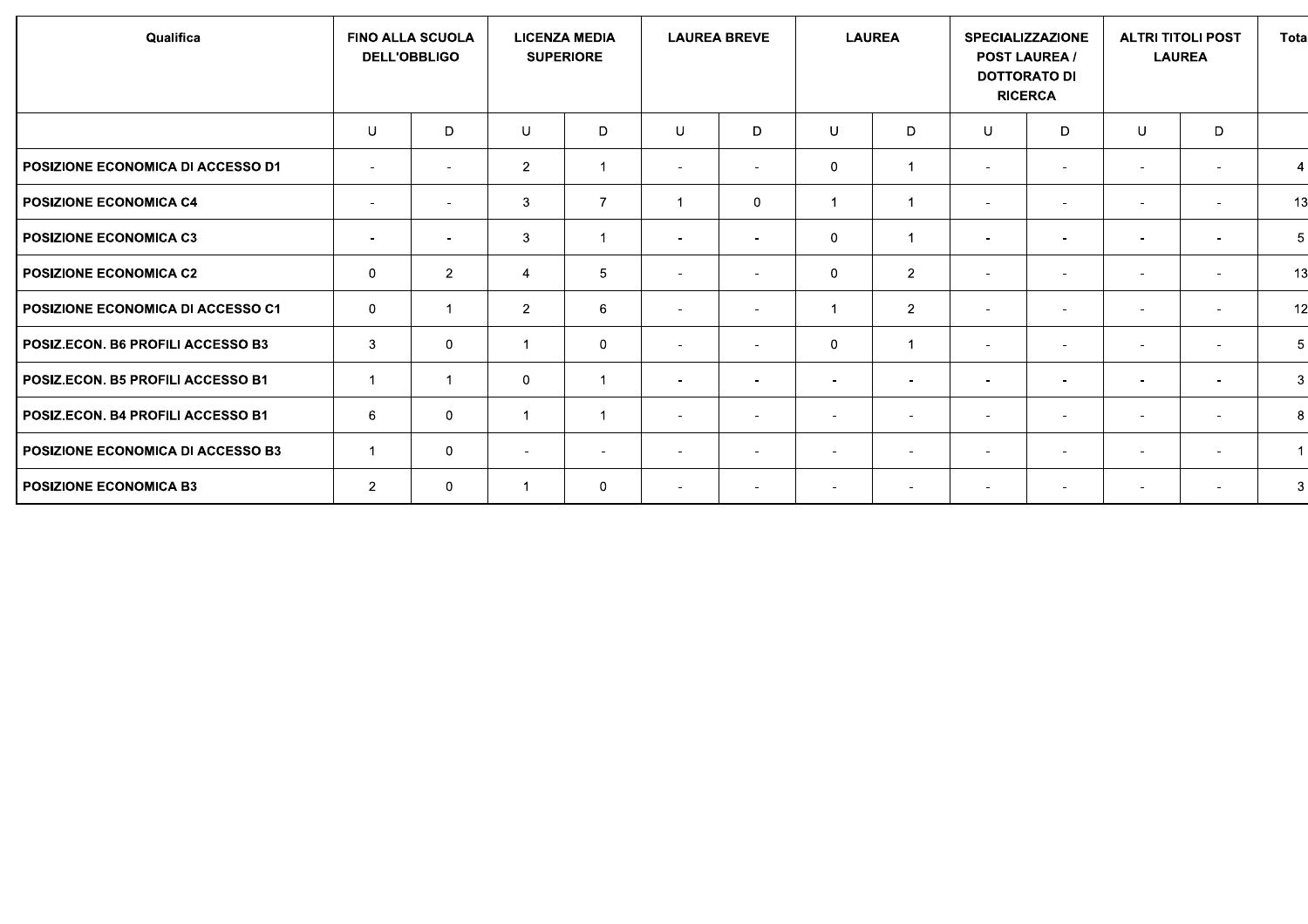| Qualifica                          |    | <b>FINO ALLA SCUOLA</b><br><b>DELL'OBBLIGO</b> |             | <b>LICENZA MEDIA</b><br><b>SUPERIORE</b> |                          | <b>LAUREA BREVE</b> |   | <b>LAUREA</b>            | <b>SPECIALIZZAZIONE</b>  | <b>POST LAUREA /</b><br><b>DOTTORATO DI</b><br><b>RICERCA</b> | <b>ALTRI TITOLI POST</b> | <b>LAUREA</b>            | Tota |
|------------------------------------|----|------------------------------------------------|-------------|------------------------------------------|--------------------------|---------------------|---|--------------------------|--------------------------|---------------------------------------------------------------|--------------------------|--------------------------|------|
|                                    | U  | D                                              | U           | D                                        | U                        | D                   | U | D                        | $\cup$                   | D                                                             | $\mathbf{U}$             | D                        |      |
| I POSIZIONE ECONOMICA B2           | 3  | $\mathcal{D}$                                  | $\mathbf 0$ |                                          | $\overline{\phantom{a}}$ |                     |   |                          |                          |                                                               | $\sim$                   | $\sim$                   | 6    |
| POSIZIONE ECONOMICA DI ACCESSO B1  |    | 3                                              |             |                                          | $\sim$                   |                     |   | $\overline{\phantom{0}}$ |                          |                                                               | $\overline{\phantom{a}}$ | $\overline{\phantom{a}}$ | 12   |
| COLLABORATORE A T.D. ART. 90 TUEL_ |    | 0                                              |             |                                          | $\overline{\phantom{0}}$ |                     |   |                          |                          |                                                               | -                        | . .                      | 3    |
| Totale                             | 24 | 10                                             | 28          | 27                                       | $\overline{2}$           |                     | 6 | -11                      | $\overline{\phantom{0}}$ | -                                                             | $\overline{\phantom{a}}$ | $\overline{\phantom{a}}$ | 109  |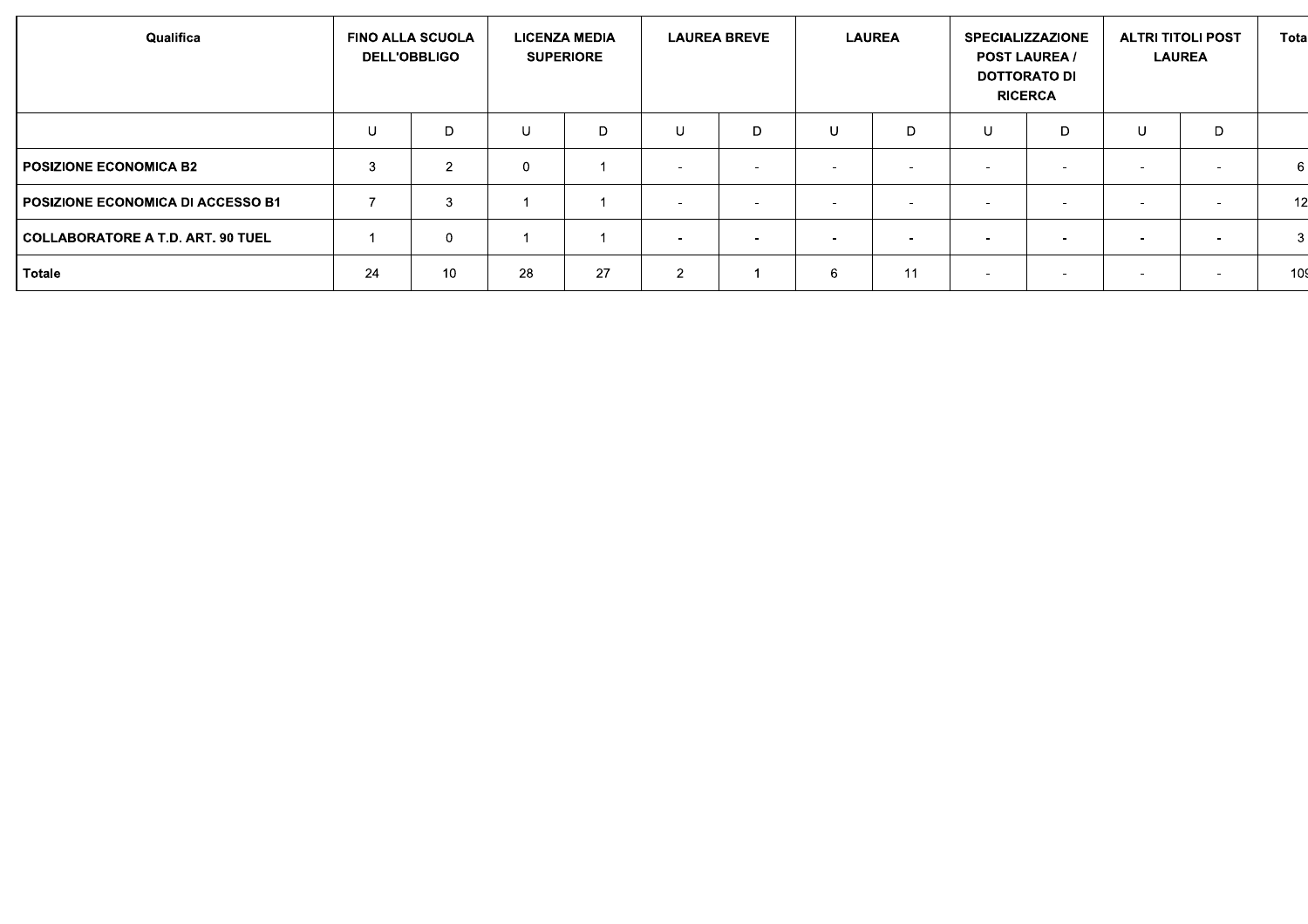| Qualifica                                                |                | <b>FERIE</b>   | <b>ASSENZE PER</b><br><b>MALATTIA</b><br><b>RETRIBUITE</b> |                |        | T11 Giorni di Assenza<br><b>CONGEDI</b><br><b>RETRIBUITI AI SENSI</b><br>DELL'ART.42,C.5, |                | <b>LEGGE 104/92</b>      |        | <b>ASS.RETRIB.:MATER</b><br><b>NITA',CONGEDO</b><br>PARENT., MALATTIA |                | <b>ALTRI PERMESSI ED</b><br><b>ASSENZE</b><br><b>RETRIBUITE</b> |        | <b>SCIOPERO</b> |            | <b>ALTRE ASSENZE</b><br><b>NON RETRIBUITE</b> |        | <b>FORMAZIONE</b>        | Td |
|----------------------------------------------------------|----------------|----------------|------------------------------------------------------------|----------------|--------|-------------------------------------------------------------------------------------------|----------------|--------------------------|--------|-----------------------------------------------------------------------|----------------|-----------------------------------------------------------------|--------|-----------------|------------|-----------------------------------------------|--------|--------------------------|----|
|                                                          |                |                |                                                            |                |        | <b>DLGS 151/2001</b>                                                                      |                |                          |        | <b>FIGLIO</b>                                                         |                |                                                                 |        |                 |            |                                               |        |                          |    |
|                                                          | U              | D              | U                                                          | D              | U      | D                                                                                         | $\cup$         | D                        | U      | D                                                                     | $\cup$         | D                                                               | $\cup$ | D               | U          | $\Box$                                        | U      | D                        |    |
| <b>SEGRETARIO B</b>                                      | $\overline{0}$ | 17             | $\sim$                                                     | $\sim$         | $\sim$ | $\sim$                                                                                    | $\sim$         | $\sim$                   | $\sim$ | $\sim$                                                                | $\overline{0}$ | $\mathbf{1}$                                                    | $\sim$ | $\sim$          | $\sim$     | $\sim$                                        | $\sim$ | $\sim$                   |    |
| DIRIGENTE FUORI D.O. ART.110 C.2 TUEL                    | 36             | $\overline{0}$ | $\sim$                                                     | $\sim$         | $\sim$ | $\sim$                                                                                    | $\sim$         | $\overline{\phantom{a}}$ | 54     | $\overline{0}$                                                        | $\sim$         | $\sim$                                                          | $\sim$ | $\sim$          | $\sim$     | $\overline{\phantom{a}}$                      |        | $\overline{\phantom{a}}$ |    |
| DIRIGENTE A TEMPO INDETERMINATO                          | $\overline{0}$ | 40             | $\sim$                                                     | $\sim$         | $\sim$ | $\sim$                                                                                    | $\sim$         | $\sim$                   | $\sim$ | $\sim$                                                                | $\overline{0}$ | $\mathbf{3}$                                                    | $\sim$ | $\sim$          | $\sim$     | $\sim$                                        | $\sim$ | $\sim$                   |    |
| DIRIGENTE A TEMPO DETERMINATO ART.110<br><b>C.1 TUEL</b> | 20             | $\overline{0}$ | $\overline{0}$                                             | $\overline{1}$ | $\sim$ | $\sim$                                                                                    | $\sim$         | $\sim$                   | $\sim$ | $\sim$                                                                | $\overline{4}$ | $\overline{\mathbf{0}}$                                         | $\sim$ | $\sim$          | $\sim$     | $\sim$                                        | $\sim$ | $\blacksquare$           |    |
| POSIZ. ECON. D6 - PROFILI ACCESSO D3                     | 34             | 25             | $\overline{4}$                                             | 10             | $\sim$ | $\sim$                                                                                    | $\sim$         | $\blacksquare$           | $\sim$ | $\sim$                                                                | $\mathbf{3}$   | $\overline{0}$                                                  | $\sim$ | $\sim$          | $\sim$     | $\sim$                                        |        | $\sim$                   |    |
| POSIZ.ECON. D5 PROFILI ACCESSO D1                        | 23             | $\overline{0}$ | $\sim$                                                     | $\sim$         | $\sim$ | $\sim$                                                                                    | $\sim$         | $\sim$                   | $\sim$ | $\sim$                                                                | $\overline{1}$ | $\overline{0}$                                                  | $\sim$ | $\sim$          | $\sim$     | $\sim$                                        | $\sim$ | $\sim$                   |    |
| POSIZ.ECON. D4 PROFILI ACCESSO D1                        | 85             | 31             | $\overline{0}$                                             | 8              |        |                                                                                           |                |                          |        |                                                                       | 71             | $\mathbf{3}$                                                    |        |                 |            |                                               |        |                          |    |
| POSIZIONE ECONOMICA D3                                   | 104            | $\overline{0}$ | $\overline{0}$                                             | 8              | $\sim$ | $\sim$                                                                                    | $\sim$         | $\sim$                   | $\sim$ | $\sim$                                                                | 9              | $\overline{0}$                                                  | $\sim$ | $\sim$          | $\sim$ $-$ | $\sim$                                        | $\sim$ | $\sim$                   |    |
| POSIZIONE ECONOMICA D2                                   | 114            | 69             | 8                                                          | 46             | $\sim$ | $\sim$                                                                                    | $\sim$         | $\sim$                   | $\sim$ | $\sim$                                                                | 10             | $6\overline{6}$                                                 | $\sim$ | $\sim$          | 103        | $\overline{0}$                                | $\sim$ | $\sim$                   |    |
| POSIZIONE ECONOMICA DI ACCESSO D1                        | 58             | 30             | 21                                                         | 27             | $\sim$ | $\sim$                                                                                    | $\overline{0}$ | 28                       | $\sim$ | $\sim$                                                                | $\mathbf{3}$   | $\overline{0}$                                                  | $\sim$ | $\sim$          | $\sim$ $-$ | $\sim$                                        | $\sim$ | $\sim$                   |    |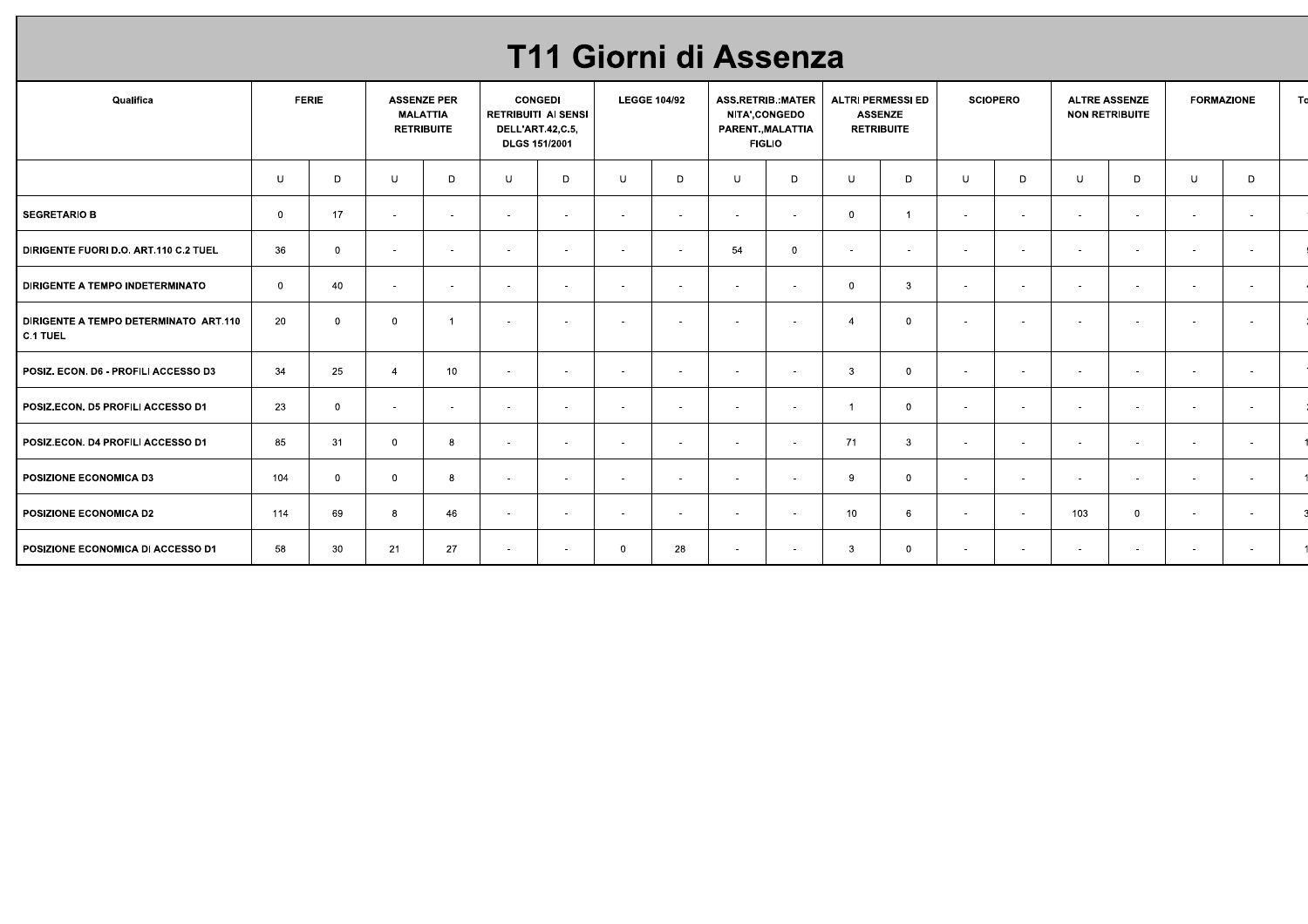| Qualifica                         |             | <b>FERIE</b>   |                | <b>ASSENZE PER</b><br><b>MALATTIA</b><br><b>RETRIBUITE</b> |                          | <b>CONGEDI</b><br><b>RETRIBUITI AI SENSI</b><br><b>DELL'ART.42,C.5,</b><br><b>DLGS 151/2001</b> |                 | <b>LEGGE 104/92</b>      |                          | <b>ASS.RETRIB.: MATER</b><br>NITA', CONGEDO<br>PARENT., MALATTIA<br><b>FIGLIO</b> |              | <b>ALTRI PERMESSI ED</b><br><b>ASSENZE</b><br><b>RETRIBUITE</b> |              | <b>SCIOPERO</b>          |                          | <b>ALTRE ASSENZE</b><br><b>NON RETRIBUITE</b> |                          | <b>FORMAZIONE</b>        | To |
|-----------------------------------|-------------|----------------|----------------|------------------------------------------------------------|--------------------------|-------------------------------------------------------------------------------------------------|-----------------|--------------------------|--------------------------|-----------------------------------------------------------------------------------|--------------|-----------------------------------------------------------------|--------------|--------------------------|--------------------------|-----------------------------------------------|--------------------------|--------------------------|----|
|                                   | U           | D              | U              | D                                                          | U                        | D                                                                                               | $\cup$          | D                        | U                        | D                                                                                 | U            | D                                                               | U            | D                        | U                        | D                                             | U                        | D                        |    |
| POSIZIONE ECONOMICA C4            | 154         | 274            | 44             | 187                                                        | $\sim$                   | $\sim$                                                                                          | $\sim$          | $\overline{\phantom{a}}$ | 47                       | $\overline{2}$                                                                    | 12           | 21                                                              | $\sim$       | $\overline{a}$           | $\sim$                   | $\sim$                                        | $\sim$                   | $\sim$                   |    |
| <b>POSIZIONE ECONOMICA C3</b>     | 37          | 65             | 78             | 21                                                         | $\sim$                   | $\sim$                                                                                          | $5\overline{5}$ | $\mathbf 0$              | $\overline{7}$           | $\mathbf{0}$                                                                      | 6            | 6                                                               | $\sim$       | $\sim$                   | $\sim$                   | $\sim$                                        | $\sim$                   | $\sim$                   |    |
| <b>POSIZIONE ECONOMICA C2</b>     | 130         | 259            | 10             | 70                                                         | $\sim$                   | $\sim$                                                                                          | $\mathbf{0}$    | 41                       | $\mathbf 0$              | 170                                                                               | 41           | 25                                                              | $\sim$       | $\sim$                   | $\sim$                   | $\sim$                                        | $\sim$                   | $\sim$                   |    |
| POSIZIONE ECONOMICA DI ACCESSO C1 | 91          | 281            | $\overline{2}$ | 52                                                         | $\sim$                   | $\overline{\phantom{a}}$                                                                        | $\mathbf{0}$    | 15                       | $\mathbf{0}$             | $\overline{2}$                                                                    | $\mathbf{3}$ | 24                                                              | $\mathbf{0}$ | $\overline{1}$           | $\sim$                   | $\overline{\phantom{a}}$                      | $\sim$                   | $\sim$                   |    |
| POSIZ.ECON. B6 PROFILI ACCESSO B3 | 71          | 33             | 6              | 19                                                         | $\mathbf{0}$             | 18                                                                                              | 17              | 22                       | $\sim$                   | $\sim$                                                                            | $\mathbf 0$  | $\overline{4}$                                                  | $\sim$       | $\sim$                   | $\sim$                   | $\sim$                                        | $\sim$                   | $\sim$                   |    |
| POSIZ.ECON. B5 PROFILI ACCESSO B1 | $\mathbf 0$ | 52             | $\Omega$       | 26                                                         | $\sim$                   | $\sim$                                                                                          | $\mathbf 0$     | 3                        | $\overline{\phantom{a}}$ | $\sim$                                                                            | $\mathbf{0}$ | 6                                                               | $\sim$       | $\sim$                   | $\overline{a}$           | $\sim$                                        | $\sim$                   | $\sim$                   |    |
| POSIZ.ECON. B4 PROFILI ACCESSO B1 | 172         | 30             | 98             | 32                                                         | $\overline{\phantom{a}}$ |                                                                                                 | $\overline{0}$  | 25                       | $\overline{\phantom{a}}$ | $\overline{\phantom{a}}$                                                          | 16           | 9                                                               | $\sim$       | $\overline{a}$           |                          | $\sim$                                        | $\sim$                   | $\overline{\phantom{a}}$ |    |
| POSIZIONE ECONOMICA DI ACCESSO B3 | 39          | $\overline{0}$ | $5^{\circ}$    | $\overline{0}$                                             | $\sim$                   | $\sim$                                                                                          | $\sim$          | $\overline{\phantom{a}}$ | $\sim$                   | $\sim$                                                                            | $\sim$       | $\sim$                                                          | $\sim$       | $\sim$                   | $\sim$                   | $\sim$                                        | $\sim$                   | $\sim$                   |    |
| <b>POSIZIONE ECONOMICA B3</b>     | 81          | $\overline{0}$ | 20             | $\mathbf 0$                                                | $\sim$                   | $\sim$                                                                                          | $\sim$          | $\overline{\phantom{a}}$ | $\sim$                   | $\sim$                                                                            | 13           | $\overline{0}$                                                  | $\sim$       | $\sim$                   | $\sim$                   | $\sim$                                        | $\sim$                   | $\sim$                   |    |
| POSIZIONE ECONOMICA B2            | 176         | 74             | 78             | 18                                                         | $\sim$                   | $\overline{\phantom{a}}$                                                                        | $\overline{0}$  | 19                       | $\overline{\phantom{a}}$ | $\overline{\phantom{a}}$                                                          | 6            | 6                                                               | $\sim$       | $\overline{\phantom{0}}$ | $\Omega$                 | 12                                            | $\sim$                   | $\sim$                   |    |
| POSIZIONE ECONOMICA DI ACCESSO B1 | 224         | 147            | 160            | 48                                                         | $\sim$                   | $\sim$                                                                                          | $\sim$          | $\overline{\phantom{a}}$ | $\sim$                   | $\sim$                                                                            | 64           | 48                                                              | $\sim$       | $\sim$                   | $\sim$                   | $\sim$                                        | $\sim$                   | $\sim$                   |    |
| COLLABORATORE A T.D. ART. 90 TUEL | 73          | 31             | 127            | $\overline{0}$                                             | 48                       | $\Omega$                                                                                        | 24              | $\mathbf{0}$             | $\sim$                   | $\overline{\phantom{a}}$                                                          | $\sim$       | $\overline{\phantom{a}}$                                        | $\sim$       | $\sim$                   | $\overline{\phantom{a}}$ | $\sim$                                        | $\sim$                   | $\sim$                   |    |
| Totale                            | 1.722       | 1.458          | 661            | 573                                                        | 48                       | 18                                                                                              | 46              | 153                      | 108                      | 174                                                                               | 262          | 162                                                             | $\mathbf 0$  | $\overline{1}$           | 103                      | 12 <sup>2</sup>                               | $\overline{\phantom{a}}$ | $\sim$                   | 5. |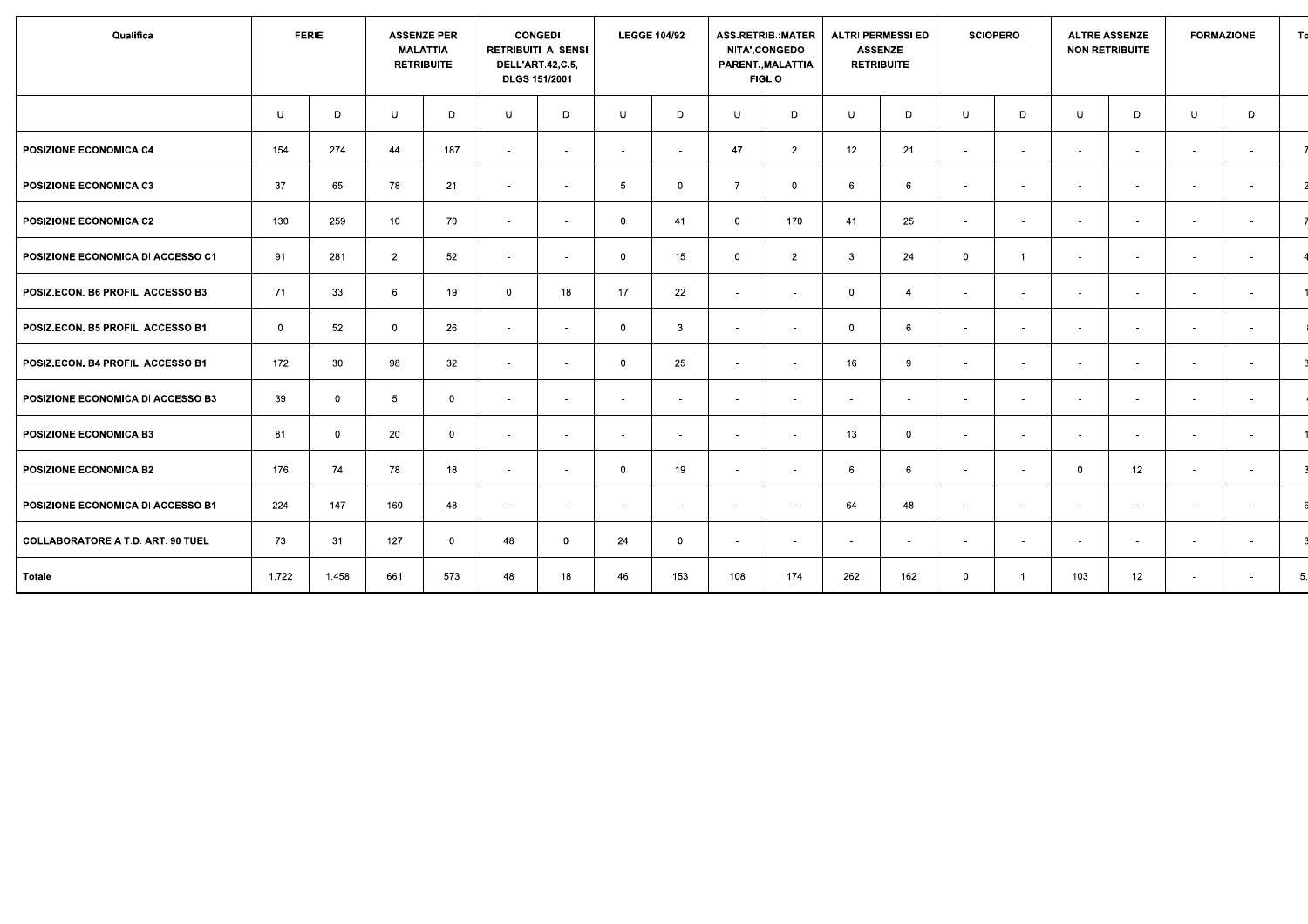| T12 Oneri per Competenze Stipendiali                               |                   |                  |         |               |                                                       |                                                                                                        |                                         |                                                          |                                                    |                                                                 |           |
|--------------------------------------------------------------------|-------------------|------------------|---------|---------------|-------------------------------------------------------|--------------------------------------------------------------------------------------------------------|-----------------------------------------|----------------------------------------------------------|----------------------------------------------------|-----------------------------------------------------------------|-----------|
| Qualifica                                                          | <b>MENSILITA'</b> | <b>STIPENDIO</b> | 1.1.5.  | <b>R.I.A.</b> | R.I.A.<br>PROGR.<br><b>ECONOMICA</b><br>DI ANZIANITA' | <b>PROGRESSIO</b><br><b>NE PER</b><br><b>CLASSIE</b><br><b>SCATTI/FASC</b><br>Е.<br><b>RETRIBUTIVE</b> | <b>TREDICESIMA</b><br><b>MENSILITA'</b> | <b>ARRETRATI</b><br><b>PER ANNI</b><br><b>PRECEDENTI</b> | <b>ARRETRATI</b><br><b>ANNO</b><br><b>CORRENTE</b> | <b>RECUPERI</b><br><b>PER RITARDI</b><br><b>ASSENZE</b><br>ECC. | Importo T |
|                                                                    | N° Mesi           |                  | Importo |               |                                                       |                                                                                                        |                                         |                                                          |                                                    |                                                                 |           |
| <b>SEGRETARIO B</b>                                                | 12 <sup>2</sup>   | 39.979           |         | 1.272         |                                                       |                                                                                                        | 7.279                                   |                                                          |                                                    |                                                                 | 48.53     |
| <b>DIRIGENTE FUORI D.O.</b><br><b>ART.110 C.2 TUEL</b>             | 3.97              | 13.215           |         |               |                                                       |                                                                                                        | 2.396                                   |                                                          |                                                    |                                                                 | 15.61     |
| <b>DIRIGENTE A TEMPO</b><br><b>INDETERMINATO</b>                   | 12 <sup>2</sup>   | 39.979           |         |               |                                                       |                                                                                                        | 5.868                                   |                                                          |                                                    |                                                                 | 45.84     |
| <b>DIRIGENTE A TEMPO</b><br>DETERMINATO ART.110 C.1<br><b>TUEL</b> | 12 <sup>2</sup>   | 39.979           |         |               |                                                       |                                                                                                        | 5.875                                   |                                                          |                                                    |                                                                 | 45.85     |
| POSIZ. ECON. D6 - PROFILI<br><b>ACCESSO D3</b>                     | 24                | 53.022           |         |               |                                                       |                                                                                                        | 5.252                                   |                                                          |                                                    |                                                                 | 58.27     |
| <b>POSIZ.ECON. D5 PROFILI</b><br><b>ACCESSO D1</b>                 | 12 <sup>2</sup>   | 25.378           |         |               |                                                       |                                                                                                        | 2.761                                   |                                                          |                                                    |                                                                 | 28.13     |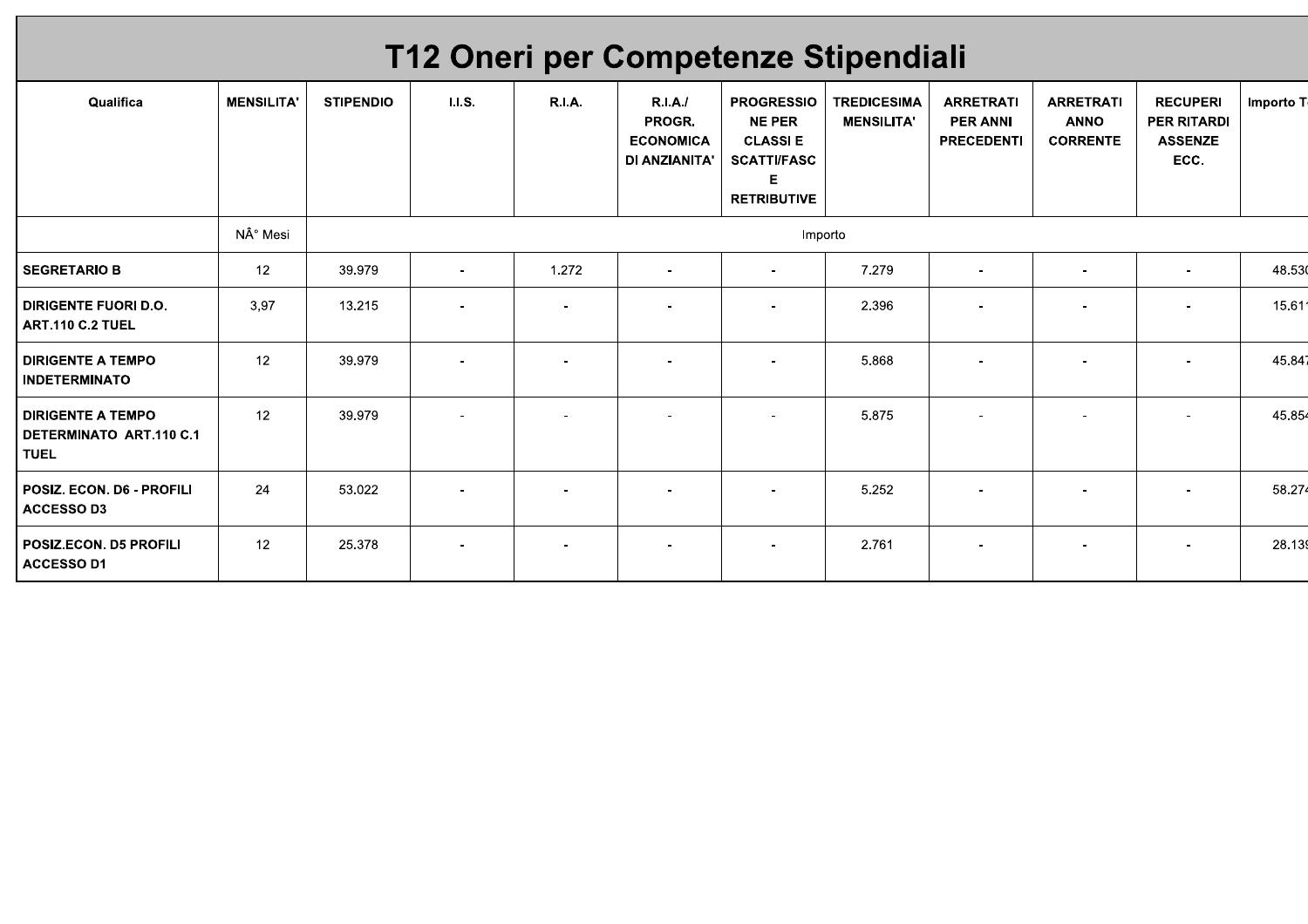| Qualifica                                   | <b>MENSILITA'</b> | <b>STIPENDIO</b> | 1.1.5.         | <b>R.I.A.</b> | R.I.A.<br>PROGR.<br><b>ECONOMICA</b><br>DI ANZIANITA' | <b>PROGRESSIO</b><br><b>NE PER</b><br><b>CLASSIE</b><br><b>SCATTI/FASC</b><br><b>RETRIBUTIVE</b> | <b>TREDICESIMA</b><br><b>MENSILITA'</b> | <b>ARRETRATI</b><br><b>PER ANNI</b><br><b>PRECEDENTI</b> | <b>ARRETRATI</b><br><b>ANNO</b><br><b>CORRENTE</b> | <b>RECUPERI</b><br><b>PER RITARDI</b><br><b>ASSENZE</b><br>ECC. | Importo T |
|---------------------------------------------|-------------------|------------------|----------------|---------------|-------------------------------------------------------|--------------------------------------------------------------------------------------------------|-----------------------------------------|----------------------------------------------------------|----------------------------------------------------|-----------------------------------------------------------------|-----------|
|                                             | N° Mesi           |                  |                |               |                                                       | Importo                                                                                          |                                         |                                                          |                                                    |                                                                 |           |
| POSIZ.ECON. D4 PROFILI<br>ACCESSO D1        | 48                | 101.511          |                | 1.195         |                                                       |                                                                                                  | 9.250                                   | $\blacksquare$                                           | $\blacksquare$                                     |                                                                 | 111.95    |
| POSIZIONE ECONOMICA D3                      | 48                | 97.353           | $\sim$         | 1.390         |                                                       |                                                                                                  | 8.289                                   | $\overline{\phantom{0}}$                                 | $\overline{\phantom{0}}$                           | $\blacksquare$                                                  | 107.03    |
| POSIZIONE ECONOMICA D2                      | 72,92             | 134.931          | $\sim$         | 1.029         | $\sim$                                                | $\sim$                                                                                           | 11.414                                  | $\sim$                                                   | $\overline{\phantom{a}}$                           | $\blacksquare$                                                  | 147.37    |
| POSIZIONE ECONOMICA DI<br><b>ACCESSO D1</b> | 36,08             | 63.636           |                | 1.295         |                                                       |                                                                                                  | 6.262                                   | $\blacksquare$                                           | $\blacksquare$                                     | $\blacksquare$                                                  | 71.19     |
| POSIZIONE ECONOMICA C4                      | 146,25            | 257.401          | $\sim$         | 283           | $\sim$                                                | $\sim$                                                                                           | 21.638                                  | $\sim$                                                   | $\overline{\phantom{a}}$                           | $\sim$                                                          | 279.32    |
| <b>POSIZIONE ECONOMICA C3</b>               | 54                | 90.397           | $\blacksquare$ | $\sim$        |                                                       | $\overline{\phantom{a}}$                                                                         | 7.590                                   | $\sim$                                                   | ٠                                                  | $\blacksquare$                                                  | 97.98     |
| <b>POSIZIONE ECONOMICA C2</b>               | 148,74            | 245.894          | $\blacksquare$ | 30            | $\overline{\phantom{a}}$                              | $\blacksquare$                                                                                   | 20.730                                  | $\overline{\phantom{a}}$                                 | $\overline{\phantom{a}}$                           | $\overline{\phantom{a}}$                                        | 266.65    |
| <b>POSIZIONE ECONOMICA DI</b><br>ACCESSO C1 | 132               | 213.871          | $\sim$         | 373           | $\sim$                                                | $\blacksquare$                                                                                   | 17.992                                  | $\overline{\phantom{a}}$                                 | $\overline{\phantom{a}}$                           | 67                                                              | 232.16    |
| POSIZ.ECON. B6 PROFILI<br><b>ACCESSO B3</b> | 57,5              | 91.228           |                | 596           |                                                       |                                                                                                  | 7.730                                   |                                                          | $\blacksquare$                                     |                                                                 | 99.55     |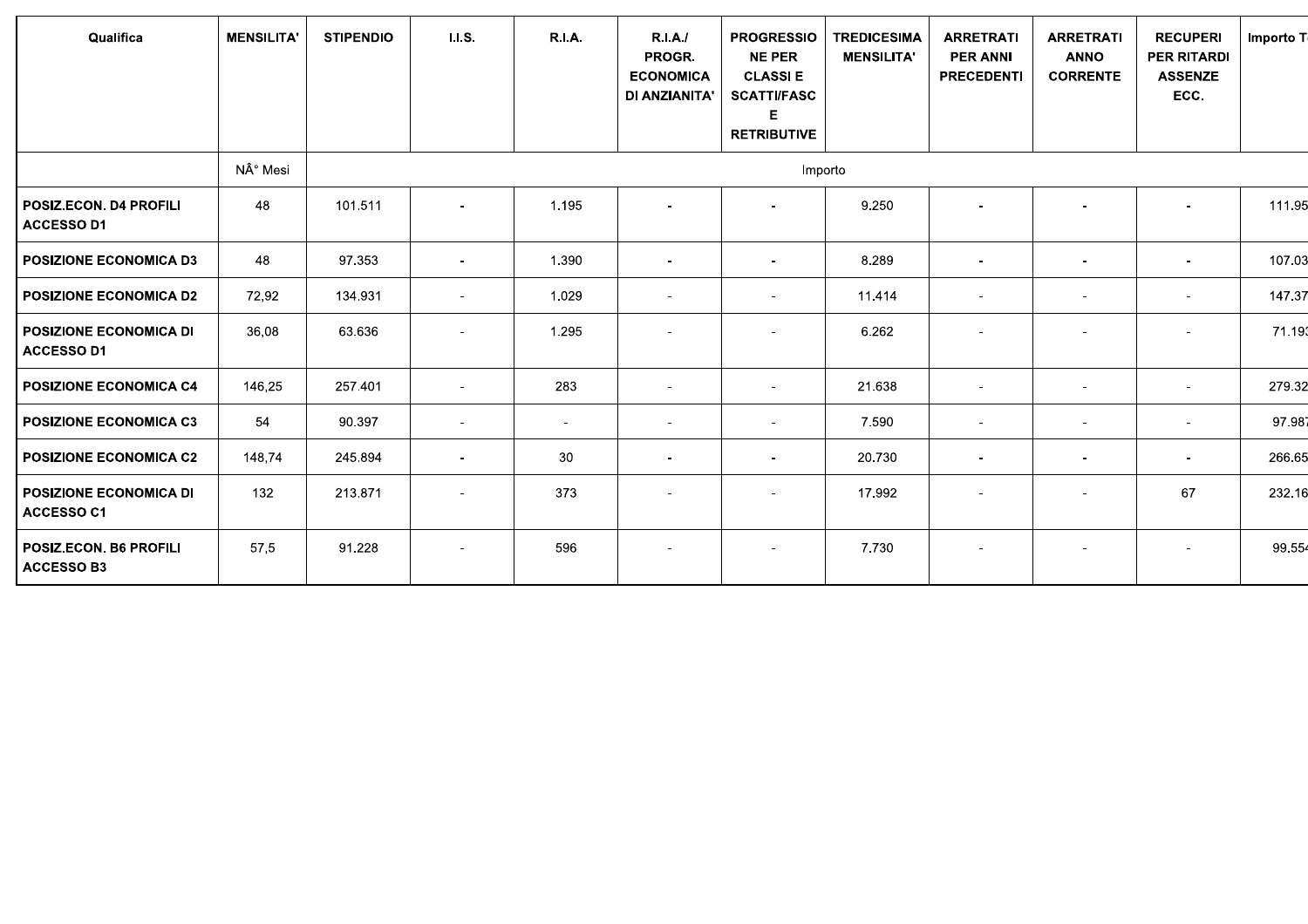| Qualifica                                          | <b>MENSILITA'</b> | <b>STIPENDIO</b> | <b>I.I.S.</b>            | <b>R.I.A.</b>            | R.I.A.<br>PROGR.<br><b>ECONOMICA</b><br>DI ANZIANITA' | <b>PROGRESSIO</b><br><b>NE PER</b><br><b>CLASSIE</b><br><b>SCATTI/FASC</b><br>E<br><b>RETRIBUTIVE</b> | <b>TREDICESIMA</b><br><b>MENSILITA'</b> | <b>ARRETRATI</b><br><b>PER ANNI</b><br><b>PRECEDENTI</b> | <b>ARRETRATI</b><br><b>ANNO</b><br><b>CORRENTE</b> | <b>RECUPERI</b><br><b>PER RITARDI</b><br><b>ASSENZE</b><br>ECC. | Importo T |  |
|----------------------------------------------------|-------------------|------------------|--------------------------|--------------------------|-------------------------------------------------------|-------------------------------------------------------------------------------------------------------|-----------------------------------------|----------------------------------------------------------|----------------------------------------------------|-----------------------------------------------------------------|-----------|--|
|                                                    | N° Mesi           |                  | Importo                  |                          |                                                       |                                                                                                       |                                         |                                                          |                                                    |                                                                 |           |  |
| POSIZ.ECON. B5 PROFILI<br><b>ACCESSO B1</b>        | 36                | 56.114           |                          | 549                      |                                                       |                                                                                                       | 4.757                                   |                                                          |                                                    |                                                                 | 61.420    |  |
| <b>POSIZ.ECON. B4 PROFILI</b><br><b>ACCESSO B1</b> | 89,92             | 138.340          |                          | 191                      |                                                       |                                                                                                       | 11.692                                  |                                                          |                                                    |                                                                 | 150.22    |  |
| <b>POSIZIONE ECONOMICA DI</b><br><b>ACCESSO B3</b> | 12                | 18.230           |                          |                          |                                                       |                                                                                                       | 1.535                                   |                                                          |                                                    |                                                                 | 19.76     |  |
| <b>POSIZIONE ECONOMICA B3</b>                      | 35                | 52.472           | $\overline{a}$           | $\overline{\phantom{a}}$ |                                                       |                                                                                                       | 4.492                                   |                                                          |                                                    |                                                                 | 56.964    |  |
| <b>POSIZIONE ECONOMICA B2</b>                      | 74,25             | 107.413          | $\overline{\phantom{a}}$ | $\blacksquare$           | $\overline{\phantom{a}}$                              | $\overline{\phantom{a}}$                                                                              | 9.029                                   | $\blacksquare$                                           | $\overline{\phantom{a}}$                           | $\sim$                                                          | 116.44    |  |
| <b>POSIZIONE ECONOMICA DI</b><br><b>ACCESSO B1</b> | 159               | 228.473          |                          | 1.169                    |                                                       |                                                                                                       | 19.264                                  |                                                          |                                                    |                                                                 | 248.90    |  |
| COLLABORATORE A T.D.<br>ART. 90 TUEL               | 31,5              | 48.087           |                          | $\sim$                   |                                                       |                                                                                                       | 4.026                                   |                                                          |                                                    |                                                                 | 52.113    |  |
| Totale                                             | 1.257,13          | 2.156.903        | $\sim$                   | 9.372                    | $\sim$                                                | $\overline{\phantom{a}}$                                                                              | 195.121                                 | $\sim$                                                   | $\sim$                                             | 67                                                              | 2.361.3   |  |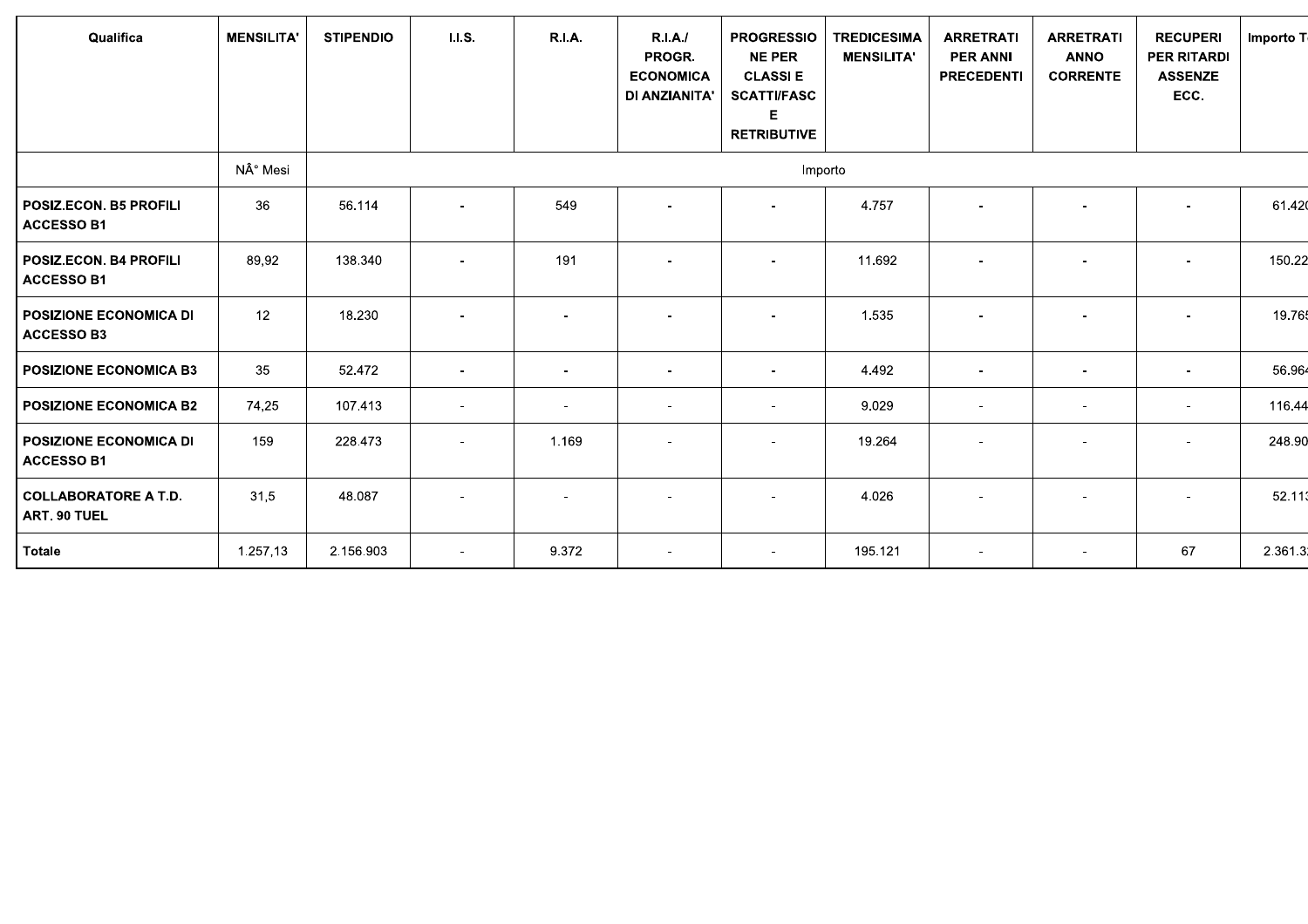# T13 Oneri per Indennita' e Compensi Accessori

|                                                |                   |                      |                              | Qualifiche per le Voci di Spesa di Tipo I (Indennità) |                              |                     |                                             |
|------------------------------------------------|-------------------|----------------------|------------------------------|-------------------------------------------------------|------------------------------|---------------------|---------------------------------------------|
| IND. DI VACANZA<br>CONTRATTUALE                | IND. DI VIGILANZA | PERSONALE SCOLASTICO | RETRIBUZIONE DI<br>POSIZIONE | <b>RETRIBUZIONE DI</b><br><b>RISULTATO</b>            | <b>INDENNITA DI COMPARTO</b> | ASSEGNO AD PERSONAM | INDENNITÀ ART. 42, C<br>5-TER, D.LGS. 151/2 |
| <b>SEGRETARIO B</b>                            |                   |                      |                              |                                                       |                              |                     |                                             |
| 242                                            | $\overline{0}$    | $\overline{0}$       | 27.457                       | 7.087                                                 | $\mathbf 0$                  | 926                 | $\mathbf 0$                                 |
| <b>DIRIGENTE FUORI D.O. ART.110 C.2 TUEL</b>   |                   |                      |                              |                                                       |                              |                     |                                             |
| 96                                             | $\overline{0}$    | $\mathbf 0$          | 14.991                       | 3.685                                                 | $\mathbf{0}$                 | $\mathbf 0$         | $\mathbf 0$                                 |
| <b>DIRIGENTE A TEMPO INDETERMINATO</b>         |                   |                      |                              |                                                       |                              |                     |                                             |
| 291                                            | $\mathbf{0}$      | $\overline{0}$       | 30.150                       | 6.551                                                 | $\mathbf 0$                  | $\overline{0}$      | $\mathbf 0$                                 |
| DIRIGENTE A TEMPO DETERMINATO ART.110 C.1 TUEL |                   |                      |                              |                                                       |                              |                     |                                             |
| 291                                            | $\Omega$          | $\mathbf 0$          | 30.234                       | 6.551                                                 | $\overline{0}$               | $\mathbf 0$         | $\mathbf 0$                                 |
| POSIZ. ECON. D6 - PROFILI ACCESSO D3           |                   |                      |                              |                                                       |                              |                     |                                             |
| 398                                            | 1.099             | $\mathbf 0$          | 9.423                        | 2.625                                                 | 1.221                        | 358                 | $\mathbf 0$                                 |
| POSIZ.ECON. D5 PROFILI ACCESSO D1              |                   |                      |                              |                                                       |                              |                     |                                             |
| 190                                            | $\mathbf 0$       | $\mathbf 0$          | 7.569                        | 2.050                                                 | 623                          | $\mathbf 0$         | $\mathbf 0$                                 |
| POSIZ.ECON. D4 PROFILI ACCESSO D1              |                   |                      |                              |                                                       |                              |                     |                                             |
| 761                                            | $\overline{0}$    | $\overline{0}$       | 7.527                        | 2.050                                                 | 2.476                        | $\mathbf 0$         | $\mathbf 0$                                 |
| <b>POSIZIONE ECONOMICA D3</b>                  |                   |                      |                              |                                                       |                              |                     |                                             |
| 730                                            | 4.419             | $\mathbf 0$          | $\mathbf{0}$                 | $\overline{0}$                                        | 2.477                        | $\mathbf 0$         | $\mathbf 0$                                 |
| <b>POSIZIONE ECONOMICA D2</b>                  |                   |                      |                              |                                                       |                              |                     |                                             |
| 1.012                                          | 549               | $\mathbf 0$          | $\mathbf 0$                  | $\overline{0}$                                        | 3.724                        | $\mathbf 0$         | $\mathbf 0$                                 |
| POSIZIONE ECONOMICA DI ACCESSO D1              |                   |                      |                              |                                                       |                              |                     |                                             |
| 477                                            | 1.052             | $\mathbf{0}$         | 9.692                        | 2.625                                                 | 1.836                        | $\overline{0}$      | $\mathbf 0$                                 |
| <b>POSIZIONE ECONOMICA C4</b>                  |                   |                      |                              |                                                       |                              |                     |                                             |
| 1.931                                          | 6.557             | $\mathbf 0$          | $\mathbf 0$                  | $\mathbf{0}$                                          | 6.583                        | $\mathbf 0$         | $\mathbf 0$                                 |
| POSIZIONE ECONOMICA C3                         |                   |                      |                              |                                                       |                              |                     |                                             |
| 678                                            | 1.061             | $\mathbf{0}$         | $\mathbf 0$                  | $\overline{0}$                                        | 2.418                        | $\mathbf 0$         | $\mathbf 0$                                 |
| <b>POSIZIONE ECONOMICA C2</b>                  |                   |                      |                              |                                                       |                              |                     |                                             |
| 1.844                                          | $\mathbf 0$       | $\mathbf 0$          | $\mathbf 0$                  | $\mathbf 0$                                           | 6.697                        | $\mathbf 0$         | $\mathbf 0$                                 |
| POSIZIONE ECONOMICA DI ACCESSO C1              |                   |                      |                              |                                                       |                              |                     |                                             |
| 1.604                                          | 3.340             | $\mathbf{0}$         | $\overline{0}$               | $\overline{0}$                                        | 5.965                        | $\mathbf 0$         | $\mathbf 0$                                 |
| POSIZ.ECON. B6 PROFILI ACCESSO B3              |                   |                      |                              |                                                       |                              |                     |                                             |
| 684                                            | $\overline{0}$    | $\mathbf 0$          | $\overline{0}$               | $\overline{0}$                                        | 2.229                        | 212                 | 996                                         |
| POSIZ.ECON. B5 PROFILI ACCESSO B1              |                   |                      |                              |                                                       |                              |                     |                                             |
| 421                                            | $\mathbf{0}$      | $\mathbf 0$          | $\mathbf 0$                  | $\mathbf{0}$                                          | 1.386                        | $\mathbf 0$         | $\mathbf{0}$                                |
| POSIZ.ECON. B4 PROFILI ACCESSO B1              |                   |                      |                              |                                                       |                              |                     |                                             |
| 1.037                                          | $\mathbf 0$       | $\overline{0}$       | $\mathbf 0$                  | $\overline{0}$                                        | 3.473                        | $\mathbf 0$         | $\mathbf 0$                                 |
|                                                |                   |                      |                              |                                                       |                              |                     |                                             |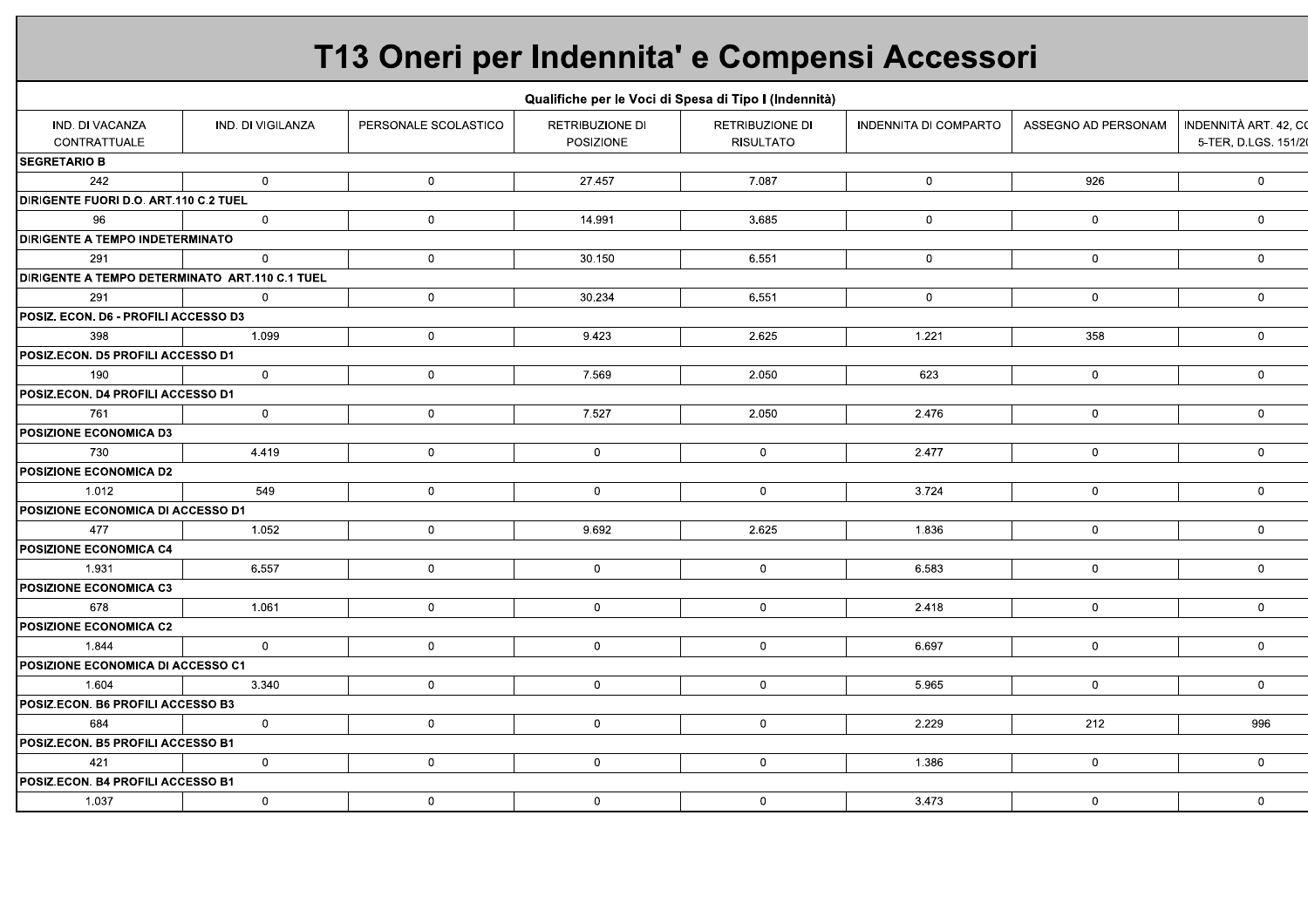|                                          |                   |                      | Qualifiche per le Voci di Spesa di Tipo I (Indennità) |                                            |                       |                     |                                             |
|------------------------------------------|-------------------|----------------------|-------------------------------------------------------|--------------------------------------------|-----------------------|---------------------|---------------------------------------------|
| IND. DI VACANZA<br>CONTRATTUALE          | IND. DI VIGILANZA | PERSONALE SCOLASTICO | RETRIBUZIONE DI<br>POSIZIONE                          | <b>RETRIBUZIONE DI</b><br><b>RISULTATO</b> | INDENNITA DI COMPARTO | ASSEGNO AD PERSONAM | INDENNITÀ ART. 42, C<br>5-TER, D.LGS. 151/2 |
| <b>POSIZIONE ECONOMICA DI ACCESSO B3</b> |                   |                      |                                                       |                                            |                       |                     |                                             |
| 137                                      | $\mathbf 0$       | $\mathbf{0}$         | 0                                                     | 0                                          | 465                   | 55                  | $\mathbf 0$                                 |
| POSIZIONE ECONOMICA B3                   |                   |                      |                                                       |                                            |                       |                     |                                             |
| 389                                      | $\mathbf{0}$      | $\mathbf 0$          | $\mathbf{0}$                                          | $\Omega$                                   | 1.350                 | 0                   | $\Omega$                                    |
| POSIZIONE ECONOMICA B2                   |                   |                      |                                                       |                                            |                       |                     |                                             |
| 806                                      | $\Omega$          | $\mathbf 0$          | $\mathbf{0}$                                          | $\mathbf{0}$                               | 2.810                 | $\Omega$            | $\mathbf 0$                                 |
| <b>POSIZIONE ECONOMICA DI ACCESSO B1</b> |                   |                      |                                                       |                                            |                       |                     |                                             |
| 1.714                                    | 0                 | $\overline{0}$       | 0                                                     |                                            | 6.004                 | 0                   | $\Omega$                                    |
| COLLABORATORE A T.D. ART. 90 TUEL        |                   |                      |                                                       |                                            |                       |                     |                                             |
| 361                                      | 0                 | $\mathbf{0}$         | 0                                                     | 0                                          | 1.201                 | $\Omega$            | 3.683                                       |
| <b>TOTALE</b>                            |                   |                      |                                                       |                                            |                       |                     |                                             |
| 16.094                                   | 18.077            | 0                    | 137.043                                               | 33.224                                     | 52.938                | 1.551               | 4.679                                       |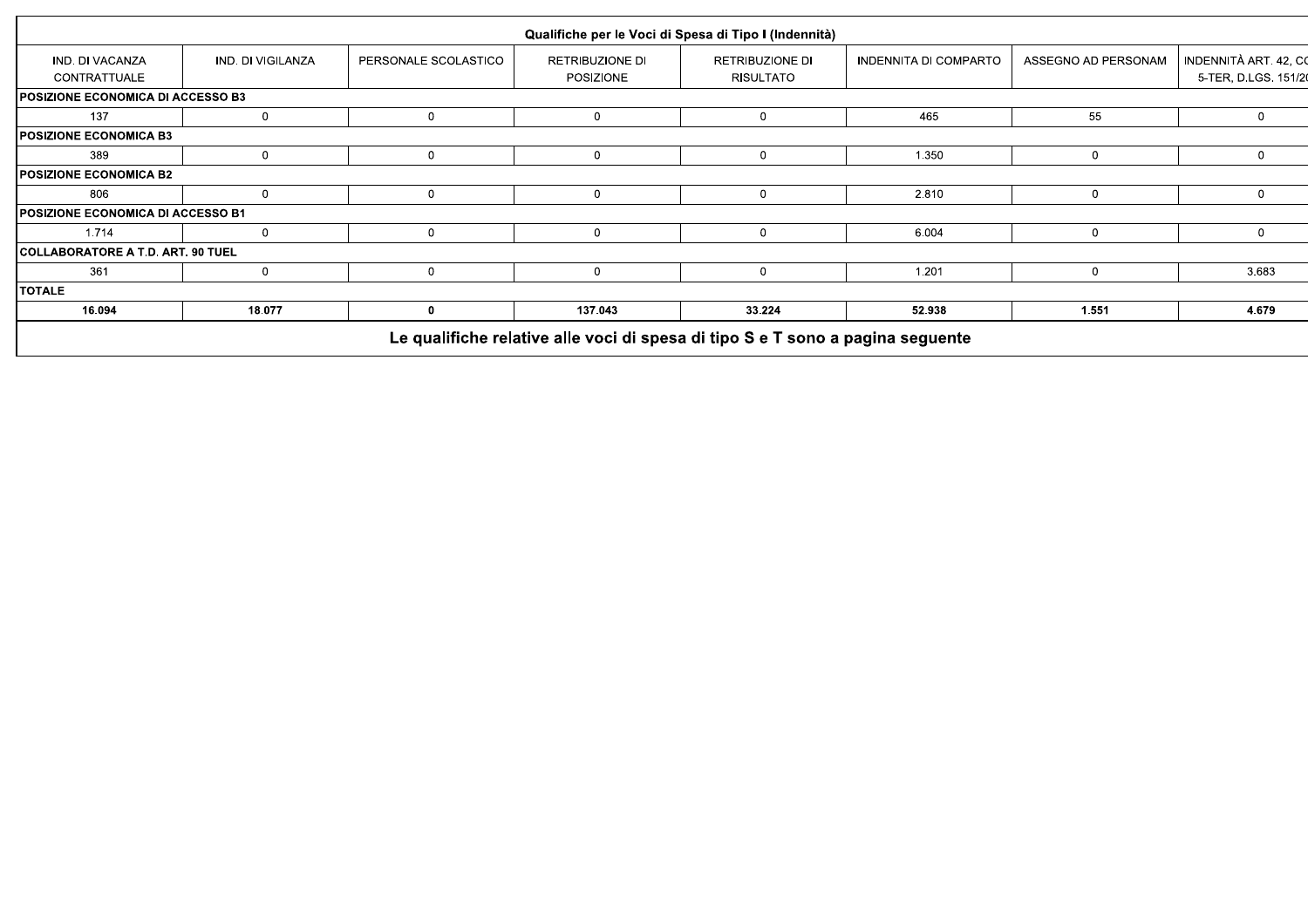|                                                         |                                                 |                                                                                            |                             |                                  |                                                            | Qualifiche per le Voci di Spesa di Tipo S e T (Accessorie e Straordinari) |                                   |                                                                               |                                            |                                                                       |                 |
|---------------------------------------------------------|-------------------------------------------------|--------------------------------------------------------------------------------------------|-----------------------------|----------------------------------|------------------------------------------------------------|---------------------------------------------------------------------------|-----------------------------------|-------------------------------------------------------------------------------|--------------------------------------------|-----------------------------------------------------------------------|-----------------|
| <b>INDENNITA' DI</b><br>STAFF/COLLABOR<br><b>AZIONE</b> | <b>COMPENSI ONERI</b><br><b>RISCHI E DISAGI</b> | <b>COMPENSO</b><br>AGGIUNTIVO AL<br><b>SEGR. COMUNALE</b><br>QUALE DIR.<br><b>GENERALE</b> | FONDO SPECIF.<br>RESPONSAB. | <b>COMPENSI</b><br>PRODUTTIVITA' | <b>INCENTIVI PER</b><br><b>FUNZIONI</b><br><b>TECNICHE</b> | DIRITTI DI<br>ROGITO-<br><b>SEGRETERIA</b><br>CONV.-<br>IND.SCAVALCO      | <b>ONORARI</b><br><b>AVVOCATI</b> | COMPETENZE<br>PERSONALE<br>COMANDATO/DIST<br><b>ACCATO PRESSO</b><br>L'AMM.NE | <b>ARRETRATI ANNI</b><br><b>PRECEDENTI</b> | <b>ALTRE SPESE</b><br><b>ACCESSORIE ED</b><br><b>INDENNITA' VARIE</b> | <b>STRAORDI</b> |
| <b>SEGRETARIO B</b>                                     |                                                 |                                                                                            |                             |                                  |                                                            |                                                                           |                                   |                                                                               |                                            |                                                                       |                 |
| $\overline{0}$                                          | $\Omega$                                        | $\mathbf 0$                                                                                | $\mathbf 0$                 | $\mathbf 0$                      | $\mathbf 0$                                                | 17.469                                                                    | $\mathbf 0$                       | $\mathbf 0$                                                                   | $\mathbf 0$                                | $\mathbf 0$                                                           | $\overline{0}$  |
|                                                         | POSIZ. ECON. D6 - PROFILI ACCESSO D3            |                                                                                            |                             |                                  |                                                            |                                                                           |                                   |                                                                               |                                            |                                                                       |                 |
| $\mathbf 0$                                             | 3.167                                           | $\mathbf 0$                                                                                | 950                         | 6.087                            | $\mathbf 0$                                                | $\mathbf 0$                                                               | $\mathbf 0$                       | $\mathbf 0$                                                                   | $\mathbf 0$                                | 766                                                                   | 605             |
| <b>POSIZ.ECON. D5 PROFILI ACCESSO D1</b>                |                                                 |                                                                                            |                             |                                  |                                                            |                                                                           |                                   |                                                                               |                                            |                                                                       |                 |
| $\overline{0}$                                          | $\Omega$                                        | $\mathbf 0$                                                                                | $\mathbf 0$                 | $\mathbf 0$                      | $\mathbf 0$                                                | $\mathbf{0}$                                                              | $\mathbf 0$                       | $\mathbf 0$                                                                   | $\mathbf 0$                                | $\mathsf 0$                                                           | 184             |
|                                                         | <b>POSIZ.ECON. D4 PROFILI ACCESSO D1</b>        |                                                                                            |                             |                                  |                                                            |                                                                           |                                   |                                                                               |                                            |                                                                       |                 |
| $\mathbf 0$                                             | 184                                             | $\mathbf 0$                                                                                | 242                         | 748                              | 21                                                         | $\mathbf 0$                                                               | $\mathbf 0$                       | $\mathbf 0$                                                                   | $\mathbf 0$                                | $\mathsf 0$                                                           | 783             |
| <b>POSIZIONE ECONOMICA D3</b>                           |                                                 |                                                                                            |                             |                                  |                                                            |                                                                           |                                   |                                                                               |                                            |                                                                       |                 |
| $\mathbf{0}$                                            | 11.306                                          | $\mathbf 0$                                                                                | $\mathbf 0$                 | 10.176                           | $\mathbf 0$                                                | $\mathbf{0}$                                                              | $\mathbf 0$                       | $\mathbf 0$                                                                   | $\mathsf{O}\xspace$                        | $\mathbf 0$                                                           | 1.183           |
| <b>POSIZIONE ECONOMICA D2</b>                           |                                                 |                                                                                            |                             |                                  |                                                            |                                                                           |                                   |                                                                               |                                            |                                                                       |                 |
| $\mathbf 0$                                             | 1.835                                           | $\mathbf 0$                                                                                | 490                         | 1.618                            | 245                                                        | $\mathbf 0$                                                               | $\mathbf 0$                       | $\mathbf 0$                                                                   | $\mathbf 0$                                | 7.105                                                                 | 2.578           |
|                                                         | <b>POSIZIONE ECONOMICA DI ACCESSO D1</b>        |                                                                                            |                             |                                  |                                                            |                                                                           |                                   |                                                                               |                                            |                                                                       |                 |
| $\mathbf 0$                                             | 2.295                                           | $\mathbf 0$                                                                                | $\mathsf 0$                 | 3.617                            | 127                                                        | $\mathbf{0}$                                                              | $\mathsf{O}\xspace$               | $\mathbf 0$                                                                   | $\mathbf 0$                                | $\mathsf{O}\xspace$                                                   | $\overline{0}$  |
| POSIZIONE ECONOMICA C4                                  |                                                 |                                                                                            |                             |                                  |                                                            |                                                                           |                                   |                                                                               |                                            |                                                                       |                 |
| $\mathbf 0$                                             | 11.025                                          | $\overline{0}$                                                                             | 433                         | 16.926                           | 939                                                        | $\mathbf{0}$                                                              | $\mathsf{O}\xspace$               | $\mathbf 0$                                                                   | $\mathbf 0$                                | $\mathsf 0$                                                           | 4.611           |
| <b>POSIZIONE ECONOMICA C3</b>                           |                                                 |                                                                                            |                             |                                  |                                                            |                                                                           |                                   |                                                                               |                                            |                                                                       |                 |
| $\mathbf{0}$                                            | 1.907                                           | $\mathbf 0$                                                                                | $\mathbf 0$                 | 1.133                            | 1.208                                                      | $\mathbf 0$                                                               | $\mathbf 0$                       | $\mathbf 0$                                                                   | $\mathbf 0$                                | $\mathsf 0$                                                           | 1.215           |
| <b>POSIZIONE ECONOMICA C2</b>                           |                                                 |                                                                                            |                             |                                  |                                                            |                                                                           |                                   |                                                                               |                                            |                                                                       |                 |
| $\Omega$                                                | 27                                              | $\mathbf{0}$                                                                               | 650                         | 11.370                           | 241                                                        | $\overline{0}$                                                            | $\mathbf 0$                       | $\overline{0}$                                                                | $\mathbf 0$                                | $\mathbf 0$                                                           | 1.113           |
|                                                         | <b>POSIZIONE ECONOMICA DI ACCESSO C1</b>        |                                                                                            |                             |                                  |                                                            |                                                                           |                                   |                                                                               |                                            |                                                                       |                 |
| $\mathbf{0}$                                            | 6.710                                           | $\mathbf 0$                                                                                | 900                         | 10.749                           | 2.191                                                      | $\mathbf{0}$                                                              | $\mathbf 0$                       | $\mathbf 0$                                                                   | $\mathbf 0$                                | $\mathbf 0$                                                           | 2.556           |
|                                                         | POSIZ.ECON. B6 PROFILI ACCESSO B3               |                                                                                            |                             |                                  |                                                            |                                                                           |                                   |                                                                               |                                            |                                                                       |                 |
| $\mathbf{0}$                                            | 1.058                                           | $\mathbf 0$                                                                                | 450                         | 4.113                            | $\mathbf 0$                                                | $\overline{0}$                                                            | $\mathbf 0$                       | $\mathbf{0}$                                                                  | $\mathbf 0$                                | $\mathbf 0$                                                           | 90              |
|                                                         | POSIZ.ECON. B5 PROFILI ACCESSO B1               |                                                                                            |                             |                                  |                                                            |                                                                           |                                   |                                                                               |                                            |                                                                       |                 |
| $\Omega$                                                | 139                                             | $\mathbf{0}$                                                                               | 904                         | 3.562                            | $\mathbf 0$                                                | $\mathbf 0$                                                               | $\mathbf 0$                       | $\mathbf 0$                                                                   | $\mathbf 0$                                | $\mathbf 0$                                                           | 409             |
|                                                         | POSIZ.ECON. B4 PROFILI ACCESSO B1               |                                                                                            |                             |                                  |                                                            |                                                                           |                                   |                                                                               |                                            |                                                                       |                 |
| $\mathbf{0}$                                            | 4.117                                           | $\mathbf 0$                                                                                | 450                         | 2.706                            | $\mathbf{0}$                                               | $\mathbf{0}$                                                              | $\mathbf 0$                       | $\mathbf{0}$                                                                  | $\mathbf 0$                                | 65                                                                    | 1.850           |
|                                                         | POSIZIONE ECONOMICA DI ACCESSO B3               |                                                                                            |                             |                                  |                                                            |                                                                           |                                   |                                                                               |                                            |                                                                       |                 |
| $\mathbf 0$                                             | 1.842                                           | $\mathbf 0$                                                                                | $\mathsf 0$                 | 265                              | $\mathbf 0$                                                | $\overline{0}$                                                            | $\mathbf 0$                       | $\mathbf 0$                                                                   | $\mathbf 0$                                | $\mathsf 0$                                                           | 939             |
| POSIZIONE ECONOMICA B3                                  |                                                 |                                                                                            |                             |                                  |                                                            |                                                                           |                                   |                                                                               |                                            |                                                                       |                 |
| $\mathbf 0$                                             | 2.304                                           | $\mathbf 0$                                                                                | 450                         | 1.206                            | $\overline{0}$                                             | $\overline{0}$                                                            | $\mathbf 0$                       | $\mathbf 0$                                                                   | $\overline{0}$                             | 1.122                                                                 | 394             |
| <b>POSIZIONE ECONOMICA B2</b>                           |                                                 |                                                                                            |                             |                                  |                                                            |                                                                           |                                   |                                                                               |                                            |                                                                       |                 |
| $\mathbf 0$                                             | 3.227                                           | $\mathbf 0$                                                                                | 450                         | 1.841                            | $\mathbf 0$                                                | $\mathbf{0}$                                                              | $\mathbf 0$                       | $\mathbf{0}$                                                                  | $\mathbf 0$                                | 385                                                                   | 2.374           |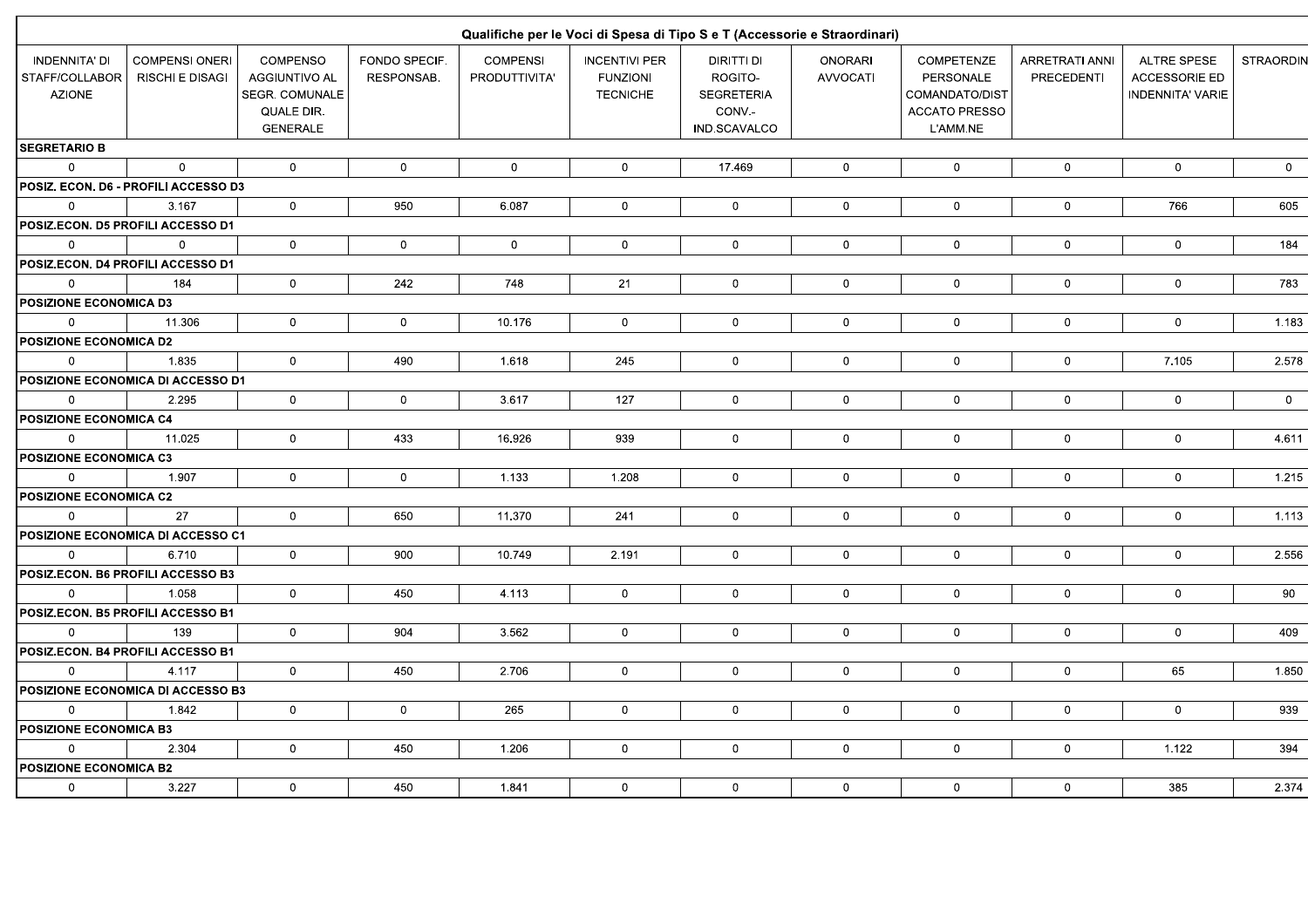|                                          |                                                 |                                  |                             |                                  | Qualifiche per le Voci di Spesa di Tipo S e T (Accessorie e Straordinari)        |                       |                                   |                                |                              |                                            |              |
|------------------------------------------|-------------------------------------------------|----------------------------------|-----------------------------|----------------------------------|----------------------------------------------------------------------------------|-----------------------|-----------------------------------|--------------------------------|------------------------------|--------------------------------------------|--------------|
| INDENNITA' DI<br>STAFF/COLLABOR          | <b>COMPENSI ONERI</b><br><b>RISCHI E DISAGI</b> | <b>COMPENSO</b><br>AGGIUNTIVO AL | FONDO SPECIF.<br>RESPONSAB. | <b>COMPENSI</b><br>PRODUTTIVITA' | <b>INCENTIVI PER</b><br><b>FUNZIONI</b>                                          | DIRITTI DI<br>ROGITO- | <b>ONORARI</b><br><b>AVVOCATI</b> | <b>COMPETENZE</b><br>PERSONALE | ARRETRATI ANNI<br>PRECEDENTI | <b>ALTRE SPESE</b><br><b>ACCESSORIE ED</b> | STRAORDIN    |
| <b>AZIONE</b>                            |                                                 | SEGR. COMUNALE                   |                             |                                  | <b>TECNICHE</b>                                                                  | <b>SEGRETERIA</b>     |                                   | COMANDATO/DIST                 |                              | <b>INDENNITA' VARIE</b>                    |              |
|                                          |                                                 | QUALE DIR.                       |                             |                                  |                                                                                  | CONV.-                |                                   | <b>ACCATO PRESSO</b>           |                              |                                            |              |
|                                          |                                                 | GENERALE                         |                             |                                  |                                                                                  | IND.SCAVALCO          |                                   | L'AMM.NE                       |                              |                                            |              |
|                                          | POSIZIONE ECONOMICA DI ACCESSO B1               |                                  |                             |                                  |                                                                                  |                       |                                   |                                |                              |                                            |              |
|                                          | 2.328                                           |                                  | 447                         | 13.394                           | 117                                                                              |                       | $\Omega$                          |                                |                              | 7.733                                      | 1.072        |
| <b>COLLABORATORE A T.D. ART. 90 TUEL</b> |                                                 |                                  |                             |                                  |                                                                                  |                       |                                   |                                |                              |                                            |              |
|                                          |                                                 |                                  | $\Omega$                    | 658                              |                                                                                  |                       | $\Omega$                          | $\Omega$                       |                              | 0                                          | $\mathbf{0}$ |
| <b>ITOTALE</b>                           |                                                 |                                  |                             |                                  |                                                                                  |                       |                                   |                                |                              |                                            |              |
|                                          | 53.471                                          |                                  | 6.816                       | 90.169                           | 5.089                                                                            | 17.469                | 0                                 |                                |                              | 17.176                                     | 21.956       |
|                                          |                                                 |                                  |                             |                                  | La tabella relativa ai totali generali di tabella T13 si trova a pagina seguente |                       |                                   |                                |                              |                                            |              |
|                                          |                                                 |                                  |                             |                                  |                                                                                  |                       |                                   |                                |                              |                                            |              |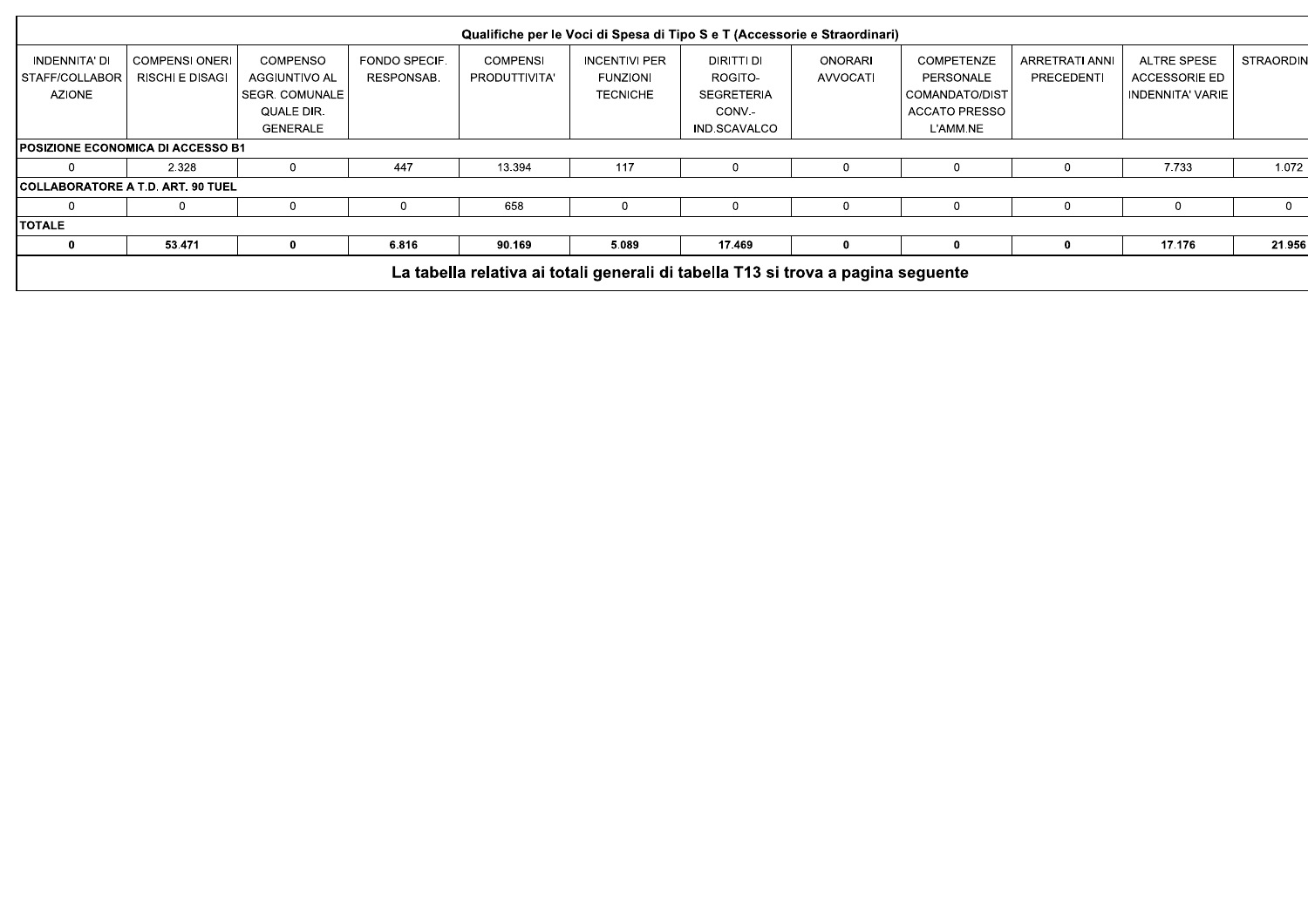| Totale generale di Tabella T13                         |           |              |                |               |  |  |  |  |  |
|--------------------------------------------------------|-----------|--------------|----------------|---------------|--|--|--|--|--|
| Qualifica                                              | Indennità | Accessorie   | Straordinari   | <b>TOTALE</b> |  |  |  |  |  |
| <b>SEGRETARIO B</b>                                    | 35.712    | 17.469       | $\mathbf 0$    | 53.181        |  |  |  |  |  |
| DIRIGENTE FUORI D.O. ART.110 C.2 TUEL                  | 18.772    | $\mathbf 0$  | $\mathbf{0}$   | 18.772        |  |  |  |  |  |
| <b>IDIRIGENTE A TEMPO INDETERMINATO</b>                | 36.992    | $\mathbf{0}$ | $\Omega$       | 36.992        |  |  |  |  |  |
| <b>IDIRIGENTE A TEMPO DETERMINATO ART.110 C.1 TUEL</b> | 37.076    | $\Omega$     | $\overline{0}$ | 37.076        |  |  |  |  |  |
| <b>IPOSIZ. ECON. D6 - PROFILI ACCESSO D3</b>           | 15.124    | 10.970       | 605            | 26.699        |  |  |  |  |  |
| <b>POSIZ.ECON. D5 PROFILI ACCESSO D1</b>               | 10.432    | $\mathbf{0}$ | 184            | 10.616        |  |  |  |  |  |
| <b>IPOSIZ.ECON. D4 PROFILI ACCESSO D1</b>              | 12.814    | 1.195        | 783            | 14.792        |  |  |  |  |  |
| <b>POSIZIONE ECONOMICA D3</b>                          | 7.626     | 21.482       | 1.183          | 30.291        |  |  |  |  |  |
| <b>POSIZIONE ECONOMICA D2</b>                          | 5.285     | 11.293       | 2.578          | 19.156        |  |  |  |  |  |
| <b>IPOSIZIONE ECONOMICA DI ACCESSO D1</b>              | 15.682    | 6.039        | $\overline{0}$ | 21.721        |  |  |  |  |  |
| <b>IPOSIZIONE ECONOMICA C4</b>                         | 15.071    | 29.323       | 4.611          | 49.005        |  |  |  |  |  |
| <b>IPOSIZIONE ECONOMICA C3</b>                         | 4.157     | 4.248        | 1.215          | 9.620         |  |  |  |  |  |
| <b>IPOSIZIONE ECONOMICA C2</b>                         | 8.541     | 12.288       | 1.113          | 21.942        |  |  |  |  |  |
| POSIZIONE ECONOMICA DI ACCESSO C1                      | 10.909    | 20.550       | 2.556          | 34.015        |  |  |  |  |  |
| <b>IPOSIZ.ECON. B6 PROFILI ACCESSO B3</b>              | 4.121     | 5.621        | 90             | 9.832         |  |  |  |  |  |
| <b>IPOSIZ.ECON. B5 PROFILI ACCESSO B1</b>              | 1.807     | 4.605        | 409            | 6.821         |  |  |  |  |  |
| <b>IPOSIZ.ECON. B4 PROFILI ACCESSO B1</b>              | 4.510     | 7.338        | 1.850          | 13.698        |  |  |  |  |  |
| <b>IPOSIZIONE ECONOMICA DI ACCESSO B3</b>              | 657       | 2.107        | 939            | 3.703         |  |  |  |  |  |
| <b>POSIZIONE ECONOMICA B3</b>                          | 1.739     | 5.082        | 394            | 7.215         |  |  |  |  |  |
| <b>POSIZIONE ECONOMICA B2</b>                          | 3.616     | 5.903        | 2.374          | 11.893        |  |  |  |  |  |
| <b>POSIZIONE ECONOMICA DI ACCESSO B1</b>               | 7.718     | 24.019       | 1.072          | 32.809        |  |  |  |  |  |
| <b>ICOLLABORATORE A T.D. ART. 90 TUEL</b>              | 5.245     | 658          | $\overline{0}$ | 5.903         |  |  |  |  |  |
| <b>TOTALE</b>                                          |           |              |                | 475.752       |  |  |  |  |  |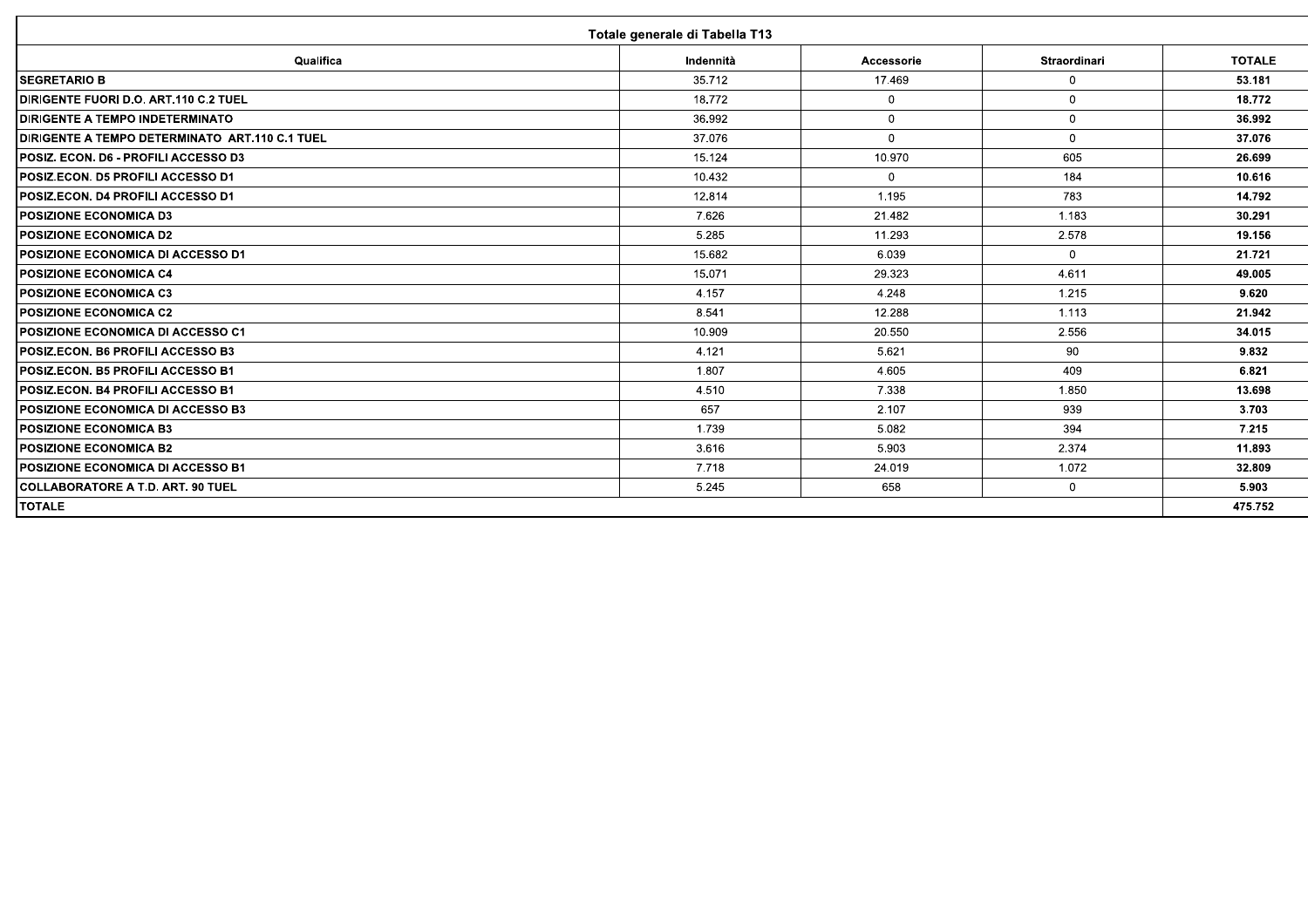### T14 Altri Oneri che Concorrono a formare il Costo del Lavoro

Il versamento della quota Irap avviene con la percentuale di 'Irap commerciale' - Sì

| Voci di spesa :                                              | Importo        |
|--------------------------------------------------------------|----------------|
| ASSEGNI PER IL NUCLEO FAMILIARE                              | 16.183         |
| <b>GESTIONE MENSE</b>                                        | $\mathbf 0$    |
| EROGAZIONE BUONI PASTO                                       | 39.849         |
| FORMAZIONE DEL PERSONALE                                     | 8.716          |
| BENESSERE DEL PERSONALE                                      | 1.512          |
| EQUO INDENNIZZO AL PERSONALE                                 | $\overline{0}$ |
| SOMME CORRISPOSTE AD AGENZIA DI SOMMINISTRAZIONE(INTERINALI) | $\mathbf 0$    |
| <b>COPERTURE ASSICURATIVE</b>                                | $\mathbf 0$    |
| CONTRATTI DI COLLABORAZIONE COORDINATA E CONTINUATIVA        | $\overline{0}$ |
| INCARICHI LIBERO PROFESSIONALI/STUDIO/RICERCA/CONSULENZA     | 35.501         |
| CONTRATTI PER RESA SERVIZI/ADEMPIMENTI OBBLIGATORI PER LEGGE | 138.228        |
| <b>ALTRE SPESE</b>                                           | 6.880          |
| RETRIBUZIONI PERSONALE A TEMPO DETERMINATO                   | 33.324         |
| RETRIBUZIONI PERSONALE CON CONTRATTO DI FORMAZIONE E LAVORO  | $\mathbf 0$    |
| INDENNITA' DI MISSIONE E TRASFERIMENTO                       | 789            |
| CONTRIBUTI A CARICO DELL'AMM. PER FONDI PREV. COMPLEMENTARE  | 900            |
| CONTRIBUTI A CARICO DELL'AMM.NE SU COMP. FISSE E ACCESSORIE  | 817.077        |
| QUOTE ANNUE ACCANTONAMENTO TFR O ALTRA IND. FINE SERVIZIO    | $\overline{0}$ |
| <b>IRAP</b>                                                  | 228.074        |
| ONERI PER I CONTRATTI DI SOMMINISTRAZIONE(INTERINALI)        | $\overline{0}$ |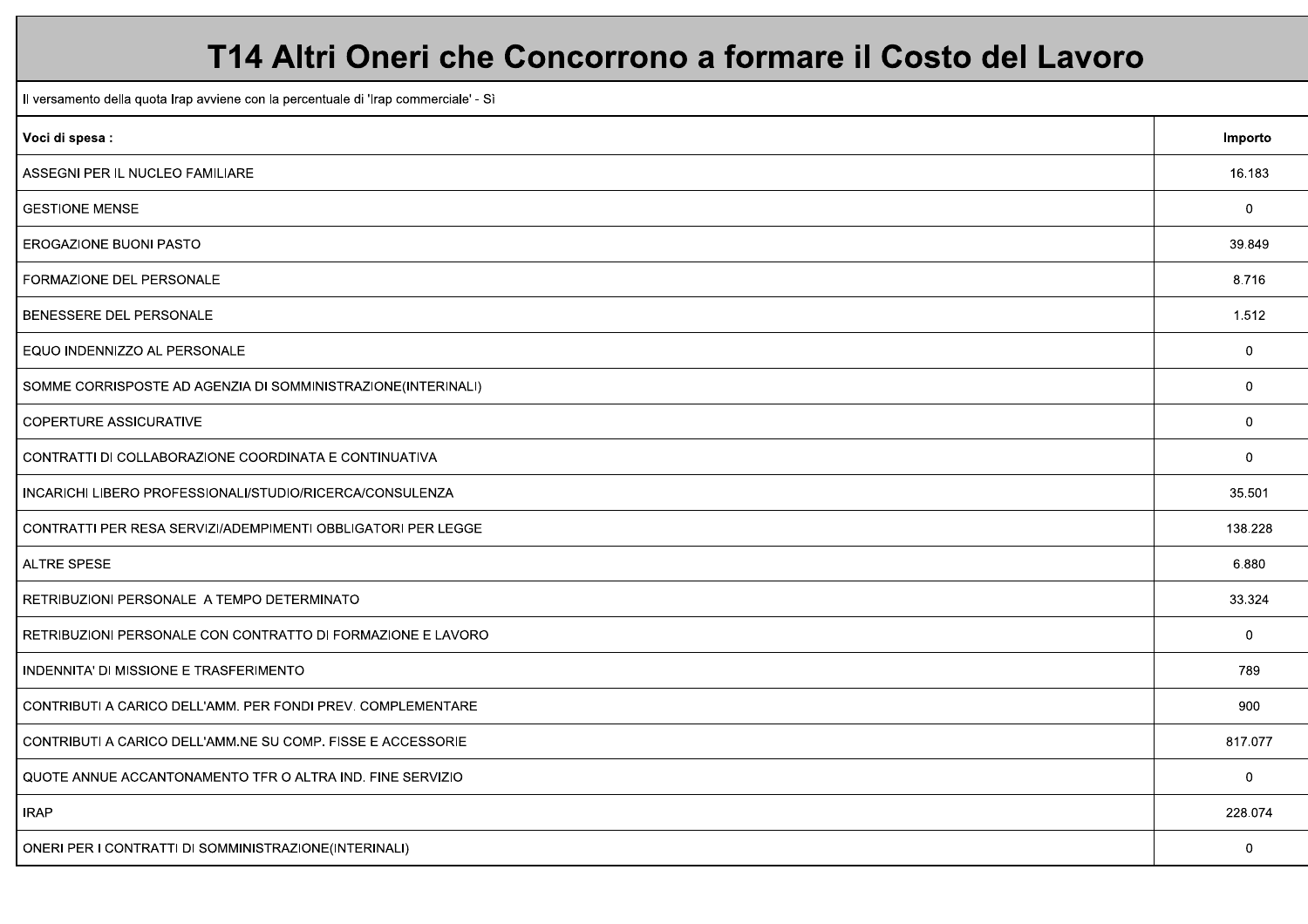| Voci di spesa :                                                                                                                                                                                                                                                                                                                                 | Importo                          |
|-------------------------------------------------------------------------------------------------------------------------------------------------------------------------------------------------------------------------------------------------------------------------------------------------------------------------------------------------|----------------------------------|
| COMPENSI PER PERSONALE LSU/LPU                                                                                                                                                                                                                                                                                                                  | $\Omega$                         |
| SOMME RIMBORSATE PER PERSONALE COMAND. FUORI RUOLO/IN CONV.                                                                                                                                                                                                                                                                                     | $\Omega$                         |
| ALTRE SOMME RIMBORSATE ALLE AMMINISTRAZIONI                                                                                                                                                                                                                                                                                                     | $\Omega$                         |
| SOMME RICEVUTE DA U.E. E/O PRIVATI (-)                                                                                                                                                                                                                                                                                                          | $\Omega$                         |
| RIMBORSI RICEVUTI PER PERS. COMAND./FUORI RUOLO/IN CONV. (-)                                                                                                                                                                                                                                                                                    | 43.241                           |
| ALTRI RIMBORSI RICEVUTI DALLE AMMINISTRAZIONI (-)                                                                                                                                                                                                                                                                                               | 12.529                           |
| <b>Totale</b>                                                                                                                                                                                                                                                                                                                                   | 1.271.263                        |
| Elenco istituzioni ed importi dei rimborsi ricevuti                                                                                                                                                                                                                                                                                             |                                  |
| Prefettura di Savona<br>Comune di Borgio Verezzi<br>Segreterio in convenzione<br>E.<br>E 17.949,90<br>Referendum del 4 dicembre 2016<br>INAIL di Savona<br>E 9.075,89<br>Indenita infortuni personale dipendente<br>E 4.844,10<br>Comune di Varazze<br>Personale a comando<br>Ponente Acque S.c.p.a.<br>Compenso aggiuntivo personale a comando | 3.453,18<br>Spese<br>E 20.446,50 |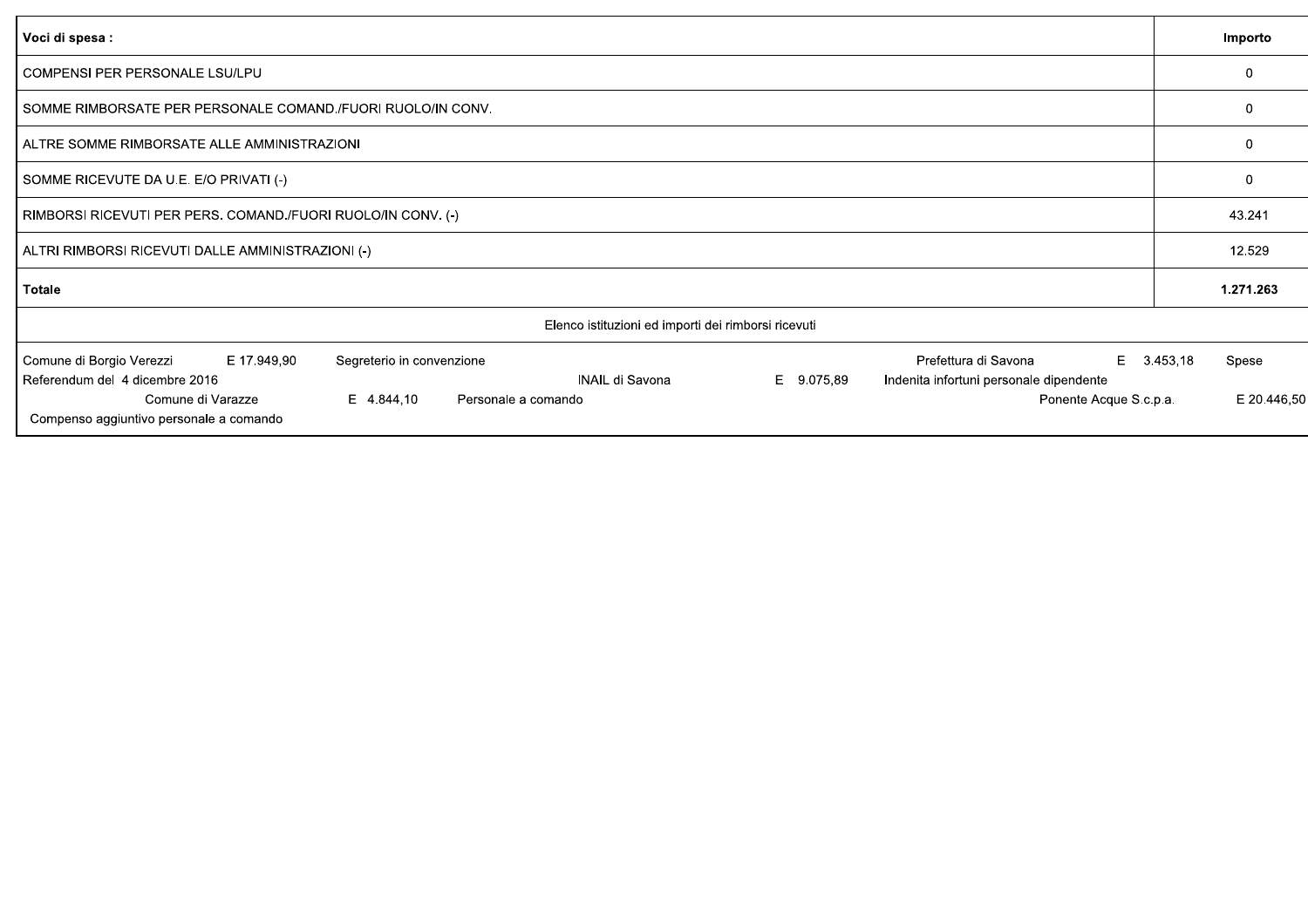# T15 Fondo per la contrattazione integrativa

**Macrocategoria PERSONALE NON DIRIGENTE** 

| Importo di competenza<br>Voci di spesa :<br>Costituzione<br><b>Destinazione</b><br>Fondo unico per le risorse decentrate<br>Risorse fisse aventi carattere di certezza e stabilità<br>UNICO IMPORTO CONSOLIDATO ANNO 2003 (ART.31 C. 2 CCNL 02-05)<br>125.161<br>$\mathbf 0$<br>INCREMENTI CCNL 02-05 (ART. 32. CC. 1-2 C. 7)<br>29.551<br>$\mathbf{0}$<br>12.775<br>INCREMENTI CCNL 04-05 (ART. 4. CC. 1,4,5 PARTE FISSA)<br>$\mathbf 0$<br>15.880<br>$\mathbf 0$<br>INCREMENTI CCNL 06-09 (ART. 8. CC. 2,5,6,7 PARTE FISSA) |
|-------------------------------------------------------------------------------------------------------------------------------------------------------------------------------------------------------------------------------------------------------------------------------------------------------------------------------------------------------------------------------------------------------------------------------------------------------------------------------------------------------------------------------|
|                                                                                                                                                                                                                                                                                                                                                                                                                                                                                                                               |
|                                                                                                                                                                                                                                                                                                                                                                                                                                                                                                                               |
|                                                                                                                                                                                                                                                                                                                                                                                                                                                                                                                               |
|                                                                                                                                                                                                                                                                                                                                                                                                                                                                                                                               |
|                                                                                                                                                                                                                                                                                                                                                                                                                                                                                                                               |
|                                                                                                                                                                                                                                                                                                                                                                                                                                                                                                                               |
|                                                                                                                                                                                                                                                                                                                                                                                                                                                                                                                               |
|                                                                                                                                                                                                                                                                                                                                                                                                                                                                                                                               |
| RIDET PER INCREM STIP (DICH CONG 14 CCNL 0205 E 1 CCNL08-09)<br>11.224<br>$\mathbf 0$                                                                                                                                                                                                                                                                                                                                                                                                                                         |
| RIA E ASS. AD PERSONAM PERS. CESSATO (ART.4 C. 2 CCNL 00-01)<br>24.668<br>$\mathbf 0$                                                                                                                                                                                                                                                                                                                                                                                                                                         |
| ALTRE RISORSE FISSE CON CARATTERE DI CERTEZZA E STABILITÀ<br>78.088<br>$\overline{0}$                                                                                                                                                                                                                                                                                                                                                                                                                                         |
| totale Risorse fisse aventi carattere di certezza e stabilità Fondo unico<br>297.347<br>$\mathbf 0$                                                                                                                                                                                                                                                                                                                                                                                                                           |
| Risorse variabili                                                                                                                                                                                                                                                                                                                                                                                                                                                                                                             |
| QUOTE PER INCENTIVI FUNZIONI TECNICHE (ART. 113 DLGS 50/16)<br>$\mathbf 0$<br>25.000                                                                                                                                                                                                                                                                                                                                                                                                                                          |
| REC. EV. ICI (ART 3 C 57 L662/96, ART 59 C 1 L P DLGS446/97)<br>8.646<br>$\mathbf 0$                                                                                                                                                                                                                                                                                                                                                                                                                                          |
| 613<br>RISP DA STRAORD ACCERT A CONSUNT (ART14 C. 1 CCNL 98-01)<br>$\mathbf 0$                                                                                                                                                                                                                                                                                                                                                                                                                                                |
| NUOVI SERVIZI O RIORG. (ART. 15 C. 5 - P.VARIAB. CCNL 98-01)<br>42.430<br>$\mathbf 0$                                                                                                                                                                                                                                                                                                                                                                                                                                         |
| INTEGRAZIONE 1,2% (ART. 15 C. 2 CCNL 98-01)<br>20.089<br>$\mathbf 0$                                                                                                                                                                                                                                                                                                                                                                                                                                                          |
| MESSI NOTIFICATORI (ART. 54 CCNL 14.9.00)<br>697<br>$\overline{0}$                                                                                                                                                                                                                                                                                                                                                                                                                                                            |
| totale Risorse variabili Fondo unico<br>97.475<br>$\mathbf{0}$                                                                                                                                                                                                                                                                                                                                                                                                                                                                |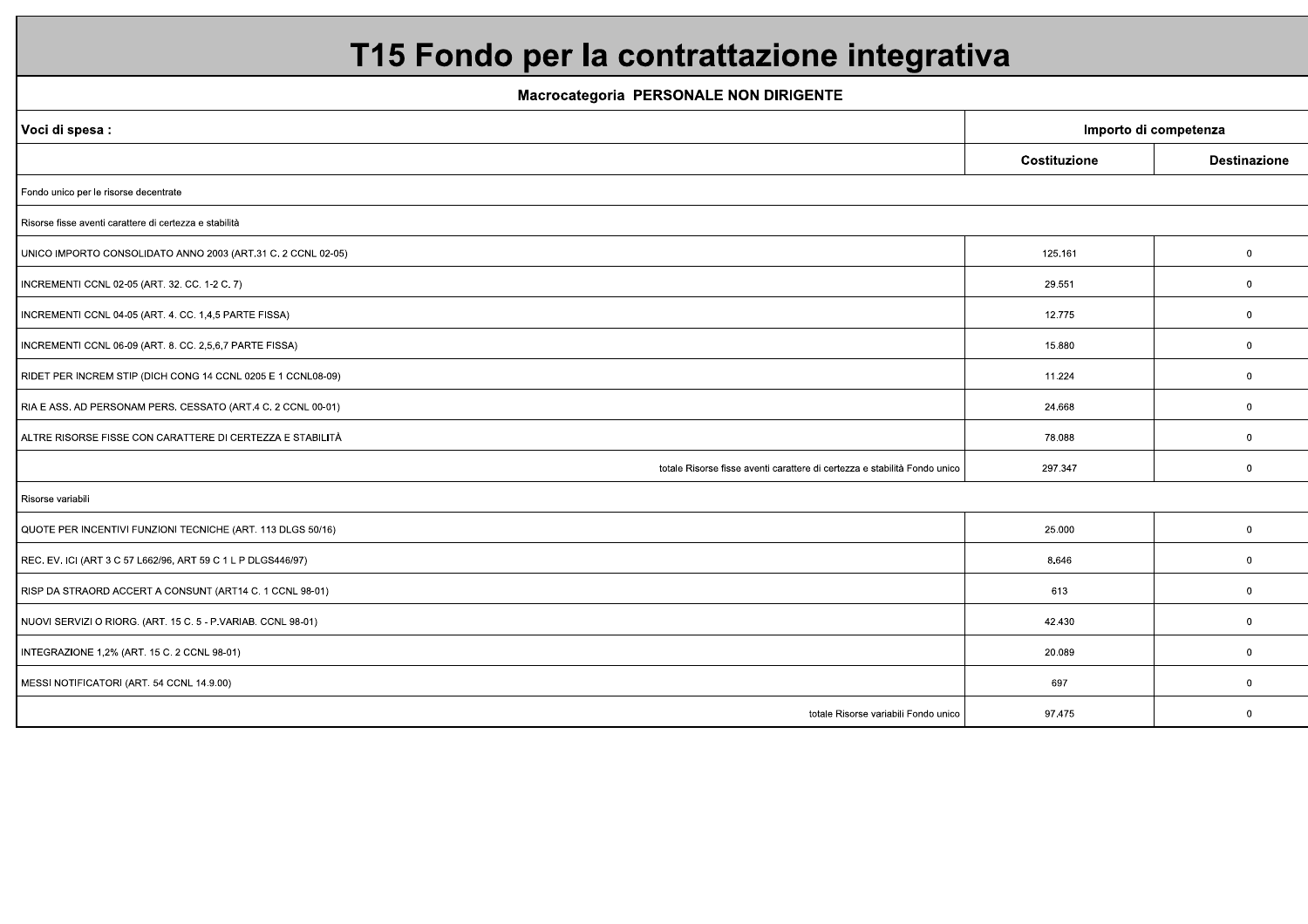#### Macrocategoria, PERSONALE NON DIRIGENTE

| macrocatogoria i EROONALE NON DINIOLITIE                                                           |                       |                     |  |
|----------------------------------------------------------------------------------------------------|-----------------------|---------------------|--|
| Voci di spesa :                                                                                    | Importo di competenza |                     |  |
|                                                                                                    | Costituzione          | <b>Destinazione</b> |  |
| Decurtazioni                                                                                       |                       |                     |  |
| DECURTAZIONE PERMANENTE EX ART. 1 C. 456 L. 147/2013                                               | $-16.959$             | $\mathbf 0$         |  |
| ALTRE DECURTAZIONI DEL FONDO                                                                       | $-6.450$              | $\mathbf{0}$        |  |
| totale Decurtazioni Fondo unico                                                                    | $-23.409$             | $\mathbf 0$         |  |
| totale Fondo unico                                                                                 | 371.413               | $\mathbf 0$         |  |
| Fondo unico per le risorse decentrate                                                              |                       |                     |  |
| Destinazioni effettivamente erogate a valere sul fondo dell'anno di riferimento                    |                       |                     |  |
| INDENNITÀ DI COMPARTO QUOTA CARICO FONDO                                                           | $\mathbf 0$           | 49.508              |  |
| PROGRESSIONI ORIZZONTALI STORICHE                                                                  | $\mathbf 0$           | 95.902              |  |
| POSIZIONI ORGANIZZATIVE - RETRIBUZIONE DI POSIZIONE                                                | 0                     | 37.400              |  |
| INDENNITÀ TURNO, RISCHIO, DISAGIO ECC.                                                             | $\mathbf 0$           | 55.681              |  |
| totale Destinazioni effettivamente erogate a valere sul fondo dell'anno di riferimento Fondo unico | $\mathbf 0$           | 238.491             |  |
| totale Fondo unico                                                                                 | $\mathbf 0$           | 238.491             |  |
| Totale                                                                                             | 371.413               | 238.491             |  |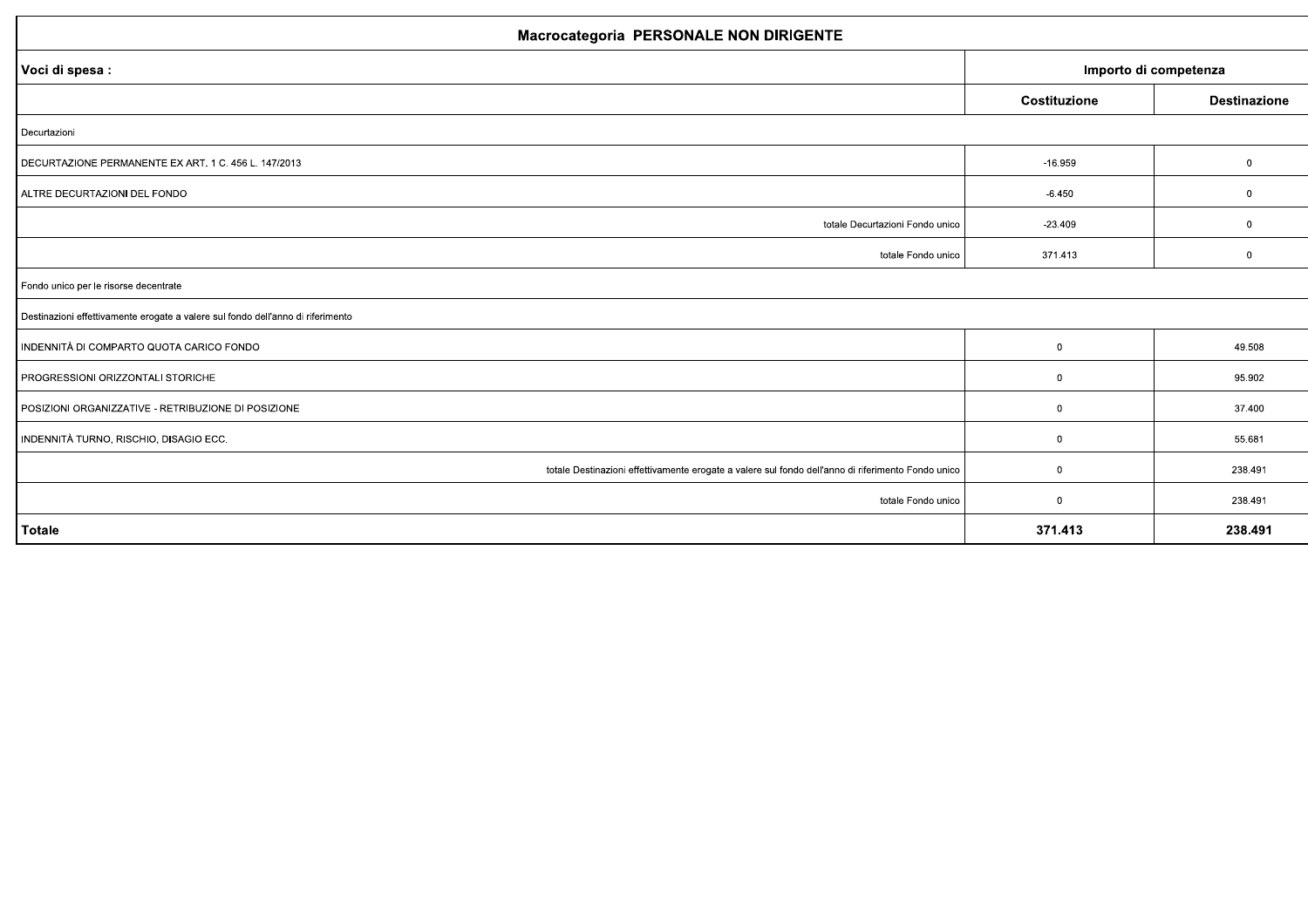| Macrocategoria DIRIGENTI                                                                  |                       |                     |
|-------------------------------------------------------------------------------------------|-----------------------|---------------------|
| Voci di spesa :                                                                           | Importo di competenza |                     |
|                                                                                           | Costituzione          | <b>Destinazione</b> |
| Risorse per la retribuzione di posizione e di risultato                                   |                       |                     |
| Risorse fisse aventi carattere di certezza e stabilità                                    |                       |                     |
| INCREMENTI CCNL 02-05 (ART. 23. CC. 1,3)                                                  | 6.698                 | $\mathbf 0$         |
| INCREMENTI CCNL 04-05 (ART. 4 CC. 1,4)                                                    | 4.634                 | $\mathbf 0$         |
| INCREMENTI CCNL 06-09 (ART. 16 CC. 1,4)                                                   | 5.315                 | $\mathbf 0$         |
| INCREMENTI CCNL 08-09 (ART. 5 CC. 1,4)                                                    | 3.643                 | $\mathbf 0$         |
| INCR DOT ORG/RIORG STAB SERV (ART26 C3 - P.FISSA CCNL 98-01)                              | 100.400               | $\mathbf 0$         |
| totale Risorse fisse aventi carattere di certezza e stabilità Risorse posizione risultato | 120.690               | $\mathbf 0$         |
| Risorse variabili                                                                         |                       |                     |
| SOMME NON UTILIZZATE FONDO ANNO PRECEDENTE                                                | 9.200                 | $\mathbf 0$         |
| totale Risorse variabili Risorse posizione risultato                                      | 9.200                 | $\mathbf 0$         |
| Decurtazioni                                                                              |                       |                     |
| DECURTAZIONE PERMANENTE EX ART. 1 C. 456 L. 147/2013                                      | $-20.119$             | $\mathbf 0$         |
| totale Decurtazioni Risorse posizione risultato                                           | $-20.119$             | $\mathbf 0$         |
| totale Risorse posizione risultato                                                        | 109.771               | $\mathbf 0$         |
| Risorse per la retribuzione di posizione e di risultato                                   |                       |                     |
| Destinazioni effettivamente erogate a valere sul fondo dell'anno di riferimento           |                       |                     |
| RETRIBUZIONE DI POSIZIONE                                                                 | $\overline{0}$        | 81.767              |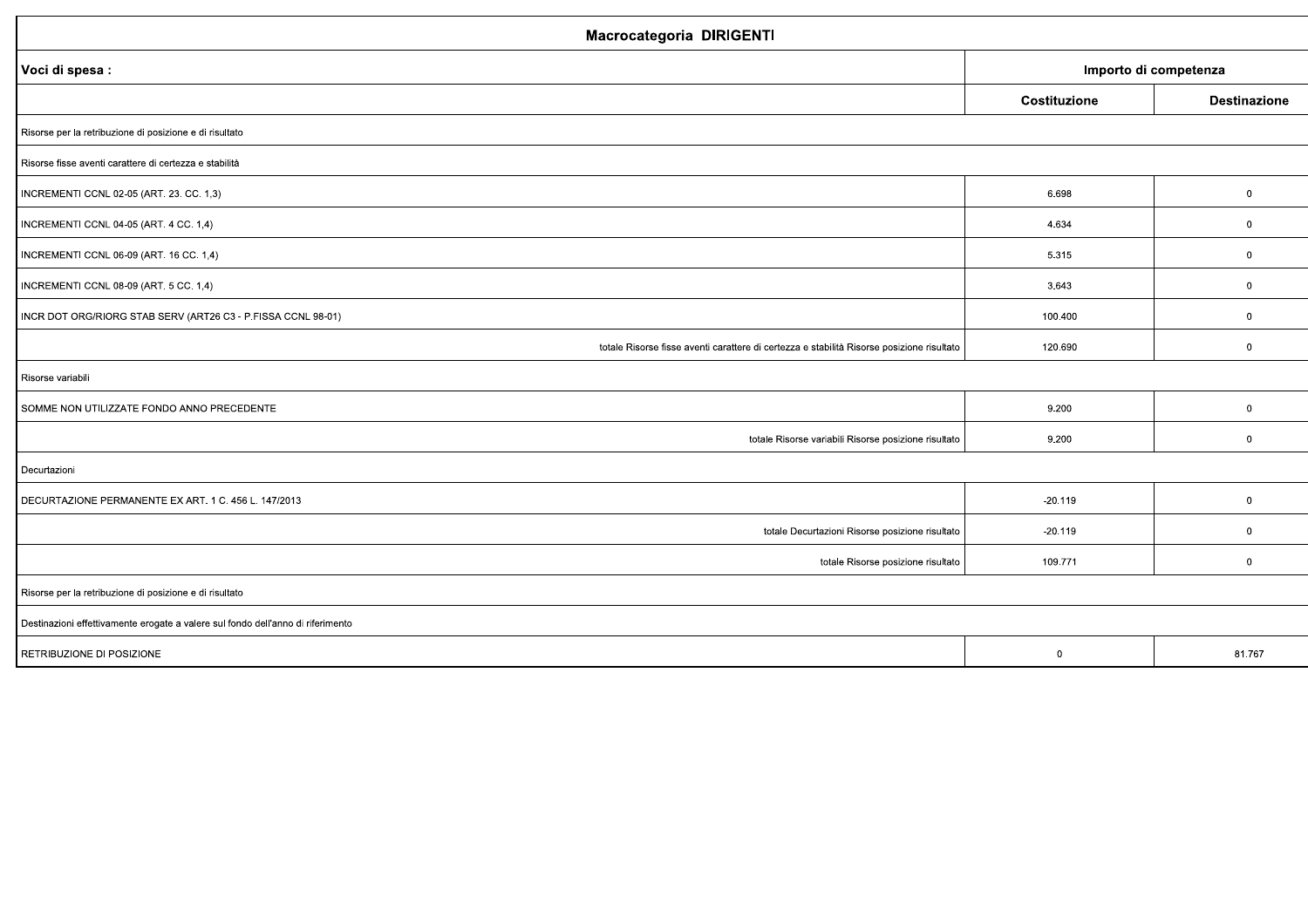#### Macrocategoria DIRIGENTI

| Voci di spesa :                                                                                                    | Importo di competenza |                     |
|--------------------------------------------------------------------------------------------------------------------|-----------------------|---------------------|
|                                                                                                                    | Costituzione          | <b>Destinazione</b> |
| totale Destinazioni effettivamente erogate a valere sul fondo dell'anno di riferimento Risorse posizione risultato |                       | 81.767              |
| totale Risorse posizione risultato                                                                                 |                       | 81.767              |
| Totale                                                                                                             | 109.771               | 81.767              |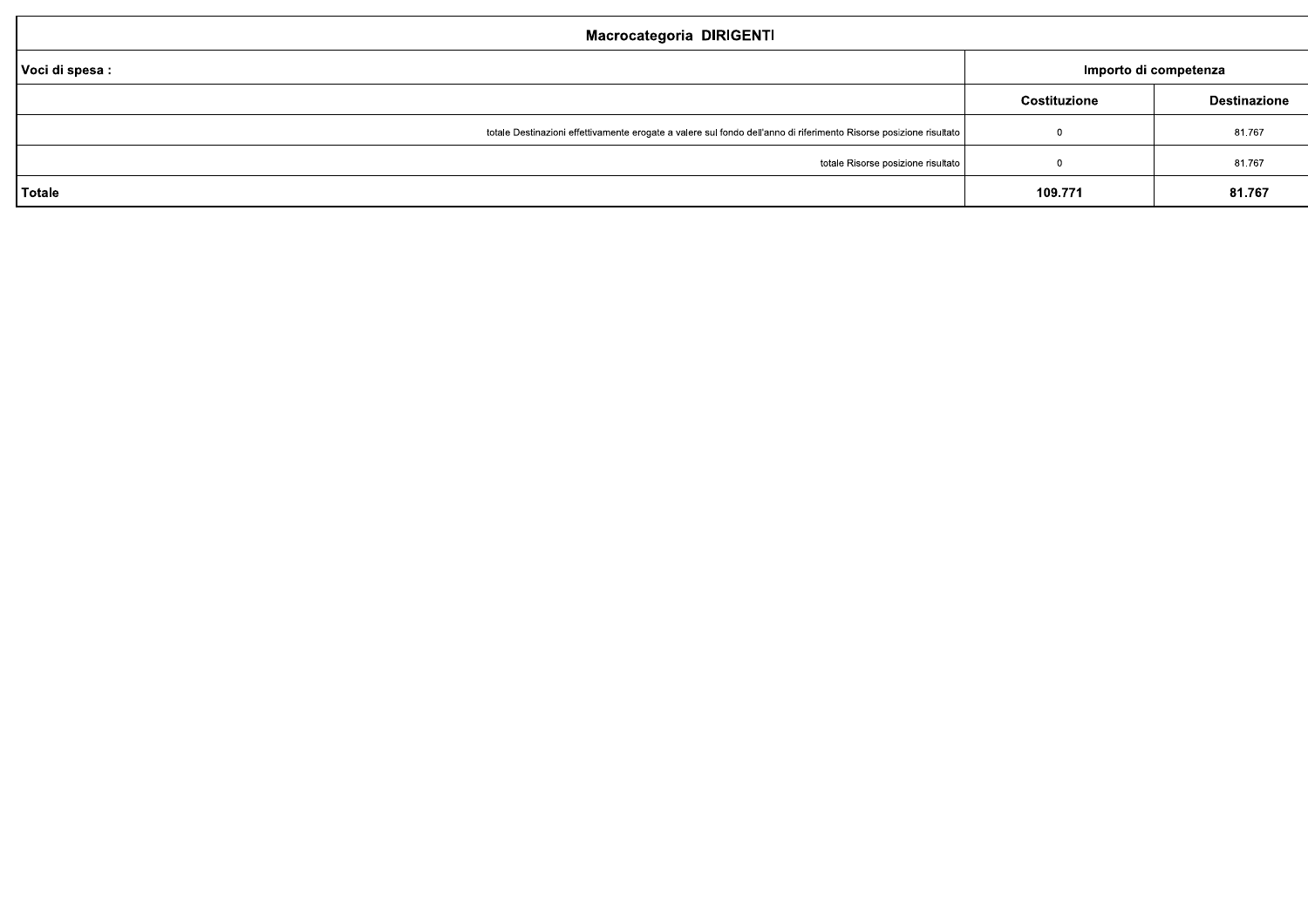| <b>SICI</b>                                                                                                                                                                                                                                                     |             |
|-----------------------------------------------------------------------------------------------------------------------------------------------------------------------------------------------------------------------------------------------------------------|-------------|
| Monitoraggio della contrattazione integrativa                                                                                                                                                                                                                   |             |
| Macrocategoria PERSONALE NON DIRIGENTE                                                                                                                                                                                                                          |             |
| FONDO RELATIVO ALL'ANNO DI RILEVAZIONE / TEMPISTICA DELLA C.I.                                                                                                                                                                                                  |             |
| 172 L'amministrazione, alla data di compilazione/rettifica della presente scheda, ha contezza formale e certificata dall'organo di controllo del limite di spesa rappresentato dal fondo/i per la<br>contrattazione integrativa dell'anno di rilevazione (S/N)? | SI          |
| 207 È prevista una certificazione disgiunta per le risorse (costituzione) e per gli impieghi (contratto integrativo) secondo quanto raccomandato dalla circolare RGS n. 25/2012 (S/N)?                                                                          | SI          |
| 353 Data di certificazione della sola costituzione del fondo/i specificamente riferita all'anno di rilevazione, da indicare solo in assenza di certificazione del contratto inttegrativo (art. 40-bis, c.1 del<br>Dlgs 165/2001)                                |             |
| 354 Data di certificazione del solo contratto integrativo economico specificamente riferito al fondo/i dell'anno di rilevazione, sulla base di certificazione costituzione fondo effettuata in precedenza<br>(art. 40-bis, c.1 del Dlgs 165/2001)               |             |
| 355 Data di certificazione congiunta della costituzione del fondo e del contratto integrativo economico specificamente riferito al fondo/i dell'anno di rilevazione (art. 40-bis, c.1 del Dlgs 165/2001)                                                        | 15-12-2017  |
| 195 Annualità di ritardo nella certificazione del fondo/i contrattazione integrativa alla compilazione/rettifica della presente scheda (0=almeno costituzione fondo/i anno rilevazione certif.; 1=almeno<br>costituzione fondo/i anno precedente certif. ecc.)  | $\mathbf 0$ |
| <b>RISPETTO DI SPECIFICI LIMITI DI LEGGE ALLA C.I.</b>                                                                                                                                                                                                          |             |
| 157 Importo della decurtazione permanente ai sensi dell'art. 1, c. 456 della L. 147/2013 apportata al fondo/i dell'anno corrente                                                                                                                                | 16959       |
| 356 Importo del fondo/i anno 2016 come certificato dall'organo di controllo in sede di validazione fondo/i 2016                                                                                                                                                 | 377799      |
| 357 Importo del limite 2016 come certificato dall'organo di controllo in sede di validazione del fondo/i dell'anno corrente                                                                                                                                     | 371413      |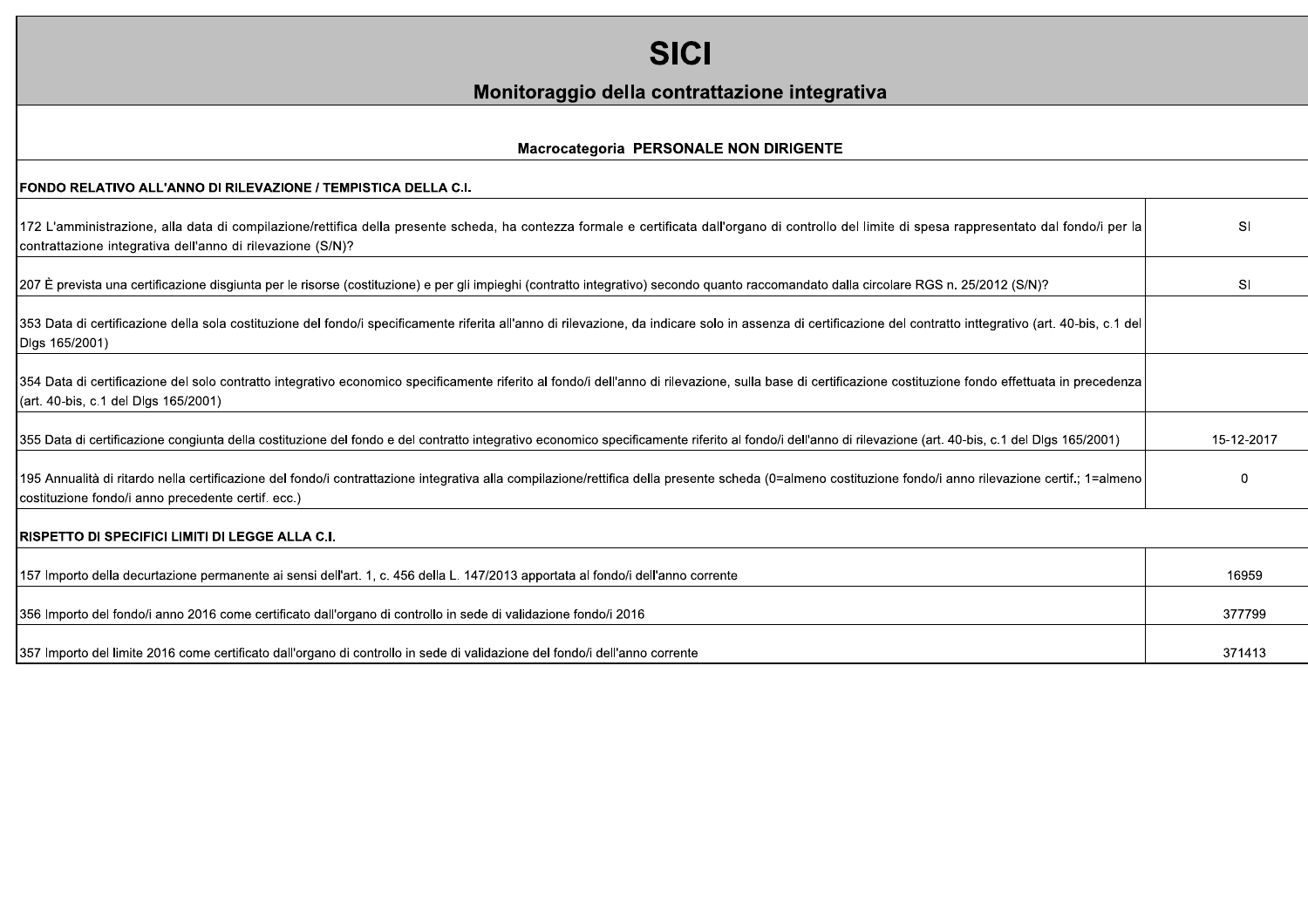| 263 (eventuale) Importo della decurtazione al fondo/i dell'anno corrente per il recupero delle risorse erogate in eccesso ai sensi dell'art. 40, c. 3-quinquies del Dlgs 165/2001    |                |
|--------------------------------------------------------------------------------------------------------------------------------------------------------------------------------------|----------------|
| 264 (eventuale) Importo della decurtazione al fondo dell'anno corrente per il recupero delle risorse erogate in eccesso ai sensi dell'art. 4, c. 1 del DL 16/2014                    |                |
| 265 (eventuale) Importo del co-finanziamento al recupero riferito alla annualità corrente del recupero di risorse in eccesso ai sensi dell'art. 4, c. 2 del DL 16/2014               |                |
| <b>ORGANIZZAZIONE E INCARICHI</b>                                                                                                                                                    |                |
| 112 Numero totale delle posizioni organizzative ai sensi dell'art. 8, c. 1 del Ccnl 31.3.1999 previste nell'ordinamento                                                              | 5              |
| 145 Numero di posizioni organizzative effettivamente coperte alla data del 31.12 dell'anno di rilevazione per la fascia più elevata                                                  | $\overline{2}$ |
| 160 Numero di posizioni organizzative effettivamente coperte alla data del 31.12 dell'anno di rilevazione per la fascia meno elevata                                                 | $\overline{2}$ |
| 154 Numero di posizioni organizzative effettivamente coperte alla data del 31.12 dell'anno di rilevazione per le restanti fasce                                                      |                |
| 136 Valore unitario su base annua della retribuzione di posizione previsto per la fascia più elevata                                                                                 | 10500          |
| 179 Valore unitario su base annua della retribuzione di posizione previsto per la fascia meno elevata                                                                                | 8200           |
| 161 Valore unitario su base annua della retribuzione di posizione previsto per le restanti fasce (valore medio)                                                                      |                |
| 169 Numero complessivo di incarichi di specifica responsabilità ai sensi dell'art. 17, c. 2, lett. f) del Ccnl 1.4.1999 in essere al 31.12 dell'anno di rilevazione                  | 8              |
| IPROGRESSIONI ECONOMICHE ORIZZONTALI A VALERE SUL FONDO DELL'ANNO DI RILEVAZIONE                                                                                                     |                |
| 168 E' stata verificata la sussistenza del requisito di cui all'art. 9, c. 1 del Ccnl 11.4.2008 ai fini delle PEO secondo la disciplina di cui all'art. 5 del Ccnl 31.3.1999 (S/N) ? | <b>SI</b>      |
| 111 Numero dei dipendenti che hanno concorso alle procedure per le PEO a valere sul fondo dell'anno di rilevazione                                                                   | 44             |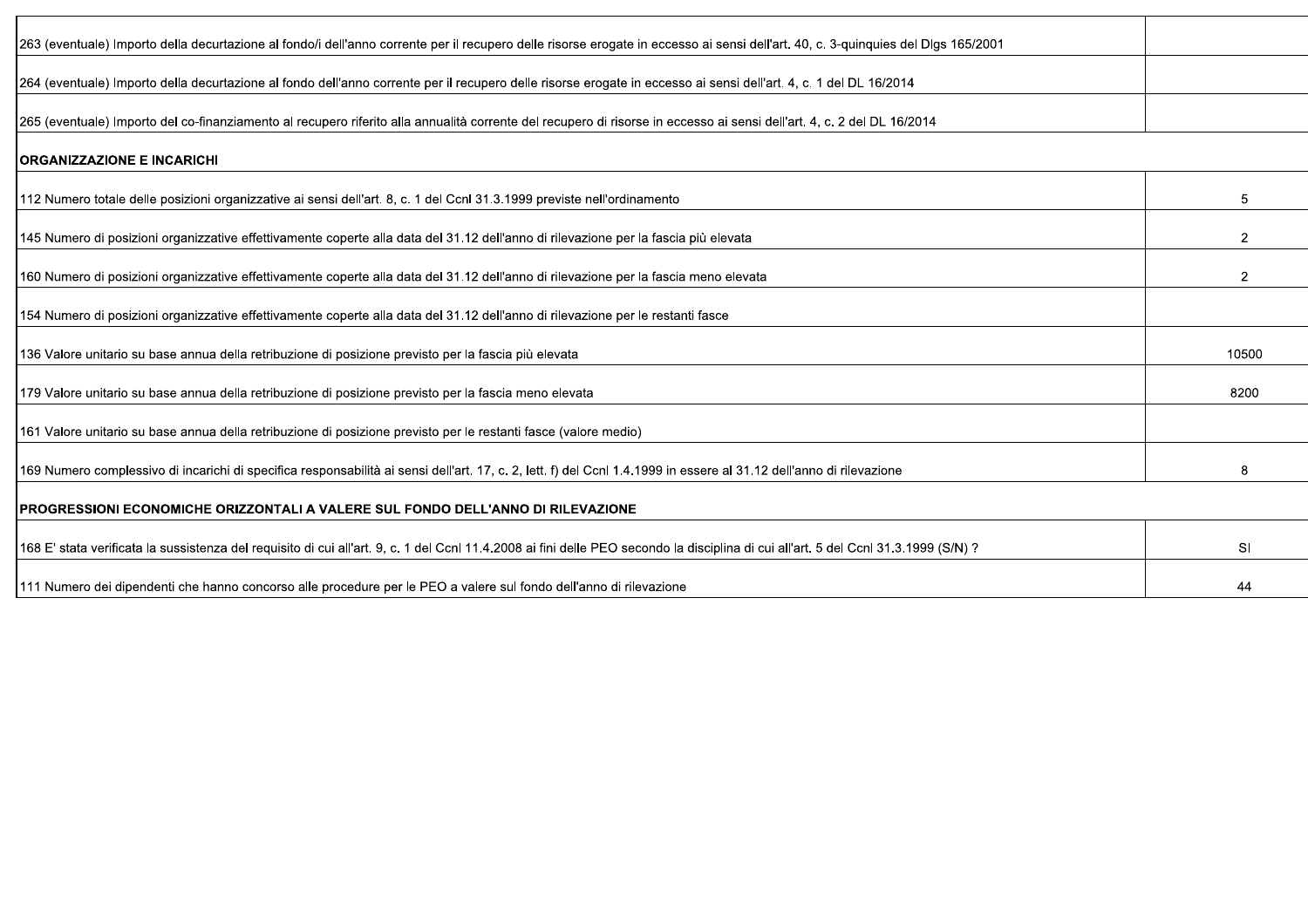| 188 Numero totale delle PEO effettuate a valere sul fondo dell'anno di rilevazione                                                                                                                                                   | 16        |
|--------------------------------------------------------------------------------------------------------------------------------------------------------------------------------------------------------------------------------------|-----------|
| 19 150/2009 (S/N)? If a sera conceptant ed un numero limitato di dipendenti ed operate con carattere di selettività secondo quanto previsto dallart. 23 c. 2 del DLgs 150/2009 (S/N)?                                                | <b>SI</b> |
| 266 Le PEO riferite all'anno di rilevazione hanno rispettato il principio di non retrodatazione oltre il 1 gennaio dell'anno di conclusione del procedimento (S/N)?                                                                  | <b>SI</b> |
| 133 Importo delle risorse destinate alle PEO contrattate e certificate a valere sul fondo dell'anno di rilevazione                                                                                                                   | 11000     |
| <b> PRODUTTIVITA' / RISULTATO</b>                                                                                                                                                                                                    |           |
| 164 Importo totale della produttività individuale erogata a valere sul fondo dell'anno di rilevazione                                                                                                                                |           |
| 210 Importo totale della produttività collettiva erogata a valere sul fondo dell'anno di rilevazione                                                                                                                                 |           |
| 162 Importo totale della produttività non erogata a seguito della valutazione non piena con riferimento al fondo dell'anno di rilevazione                                                                                            |           |
| 287 Importo totale della retribuzione di risultato riferita ad incarichi di posizioni organizzative, alte professionalità ecc. erogato a valere sull'anno di rilevazione                                                             |           |
| 134 Importo totale della retribuzione di risultato relativo ad incarichi di posizioni organizzative, alte professionalità ecc. non erogato a seguito della valutazione non piena con riferimento all'anno di<br><b>I</b> rilevazione |           |
| 174 % delle risorse aggiuntive di cui all'art. 15, c. 5 del Ccnl 1.4.1999 (variabile) in proporzione alle risorse stabili del fondo dell'anno di rilevazione                                                                         | 15.13 %   |
| <b>IRILEVAZIONE CEPEL</b>                                                                                                                                                                                                            |           |
| 194 Viene effettuata la valutazione delle prestazioni e dei risultati dei dipendenti (art. 6 del Ccnl 31.3.1999) (S/N) ?                                                                                                             | <b>SI</b> |
| 147 La valutazione delle prestazioni e dei risultati è effettuata in forma singola o associata?                                                                                                                                      |           |
| 182 Qual'è il valore massimo in percentuale dell'indennità di risultato rispetto all'indennità di posizione (art.10, c. 3 del Ccnl 31.3.1999)?                                                                                       | 25,00 %   |

**INFORMAZIONI / CHIARIMENTI**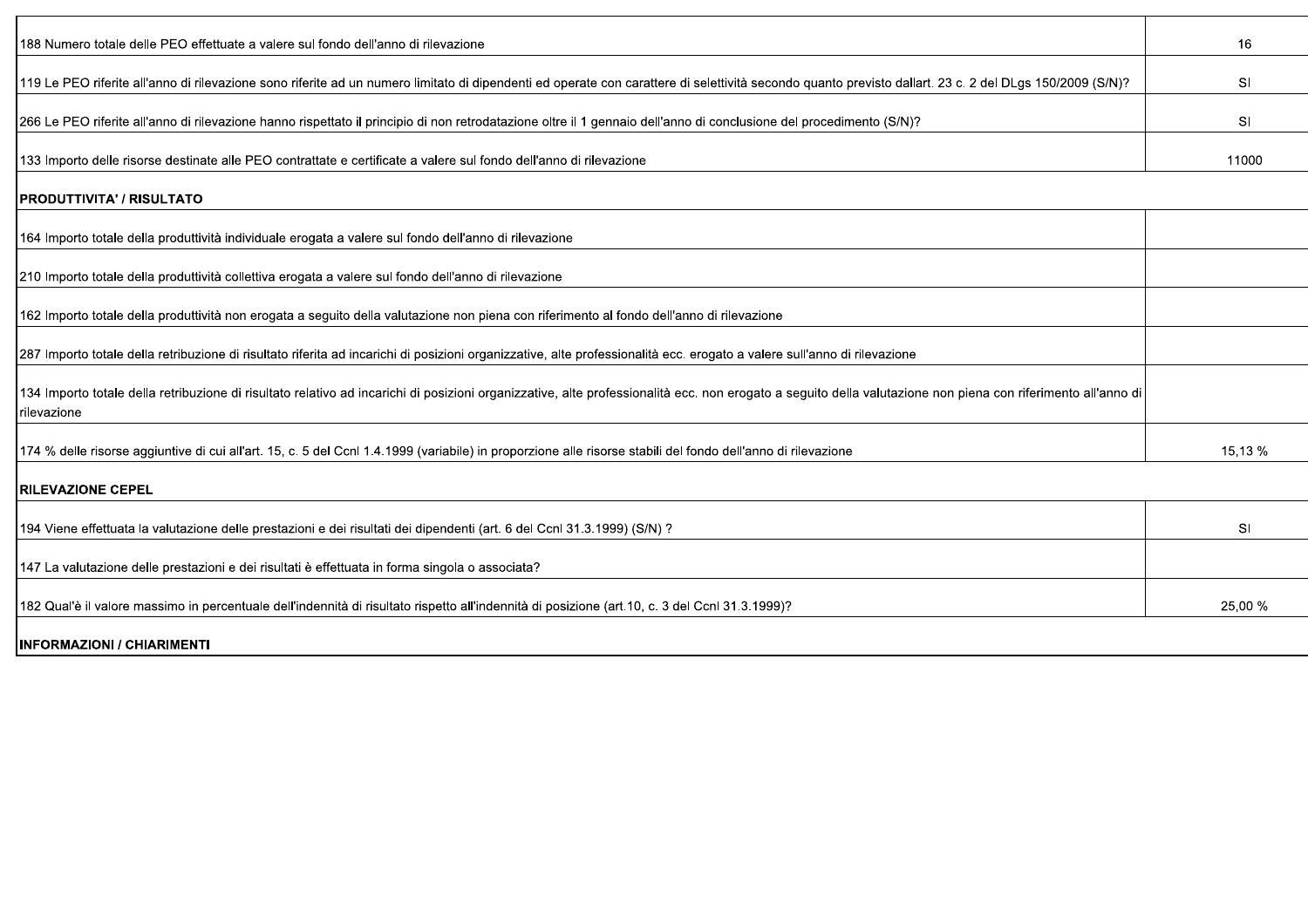209 Informazioni/chiarimenti da parte dell'Organo di controllo (max 1.500 caratteri)

127 Informazioni/chiarimenti da parte dell'Amministrazione (max 1.500 caratteri)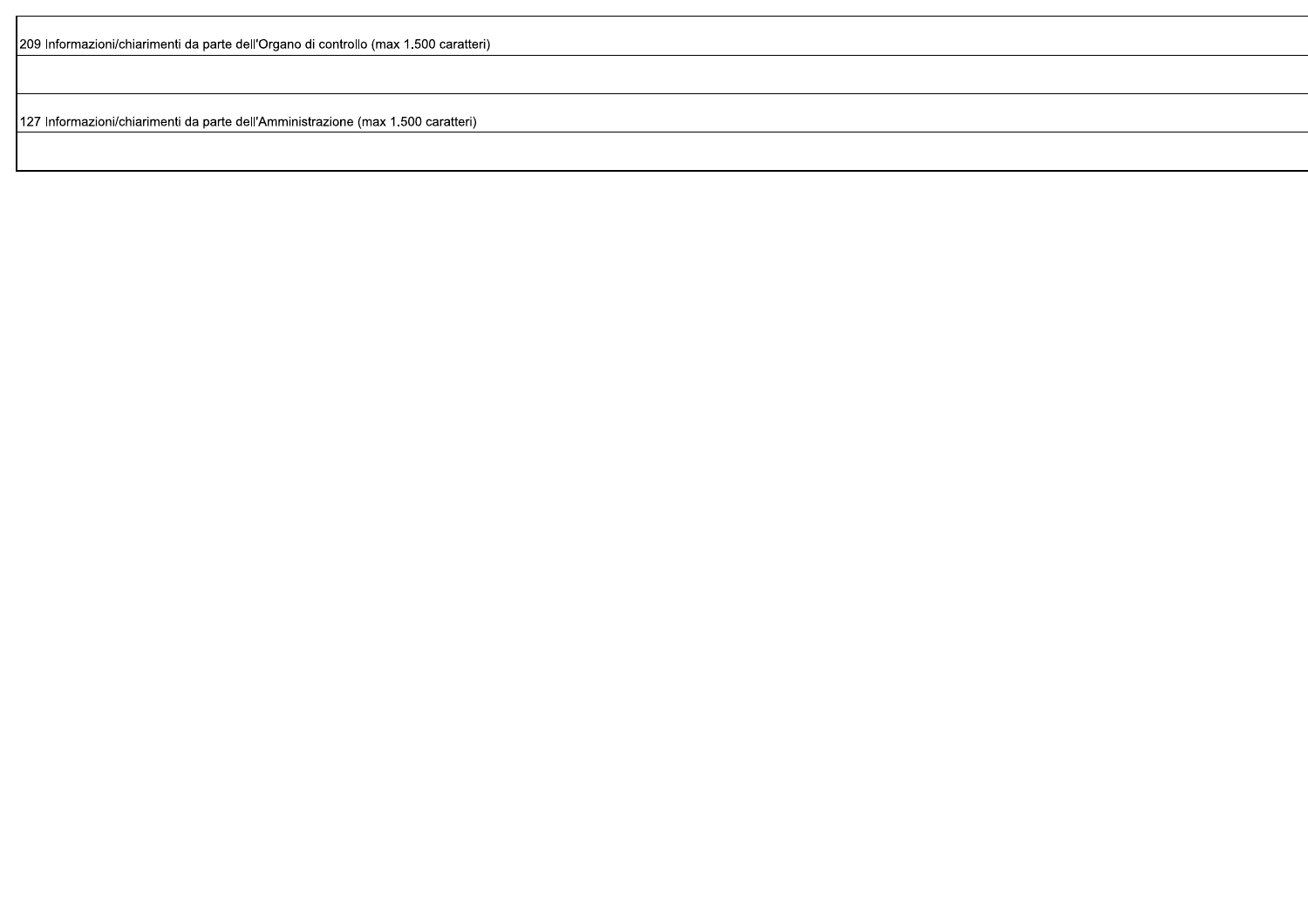#### Macrocategoria DIRIGENTI

------

 $\mathbf{r}$ 

| IFUNDU RELATIVU ALL'ANNU DI RILEVAZIUNE / TEMPISTICA DELLA C.I.                                                                                                                                                                                                  |            |
|------------------------------------------------------------------------------------------------------------------------------------------------------------------------------------------------------------------------------------------------------------------|------------|
| [172 L'amministrazione, alla data di compilazione/rettifica della presente scheda, ha contezza formale e certificata dall'organo di controllo del limite di spesa rappresentato dal fondo/i per la<br>contrattazione integrativa dell'anno di rilevazione (S/N)? | SI         |
| [207 È prevista una certificazione disgiunta per le risorse (costituzione) e per gli impieghi (contratto integrativo) secondo quanto raccomandato dalla circolare RGS n. 25/2012 (S/N)?                                                                          | SI         |
| [353 Data di certificazione della sola costituzione del fondo/i specificamente riferita all'anno di rilevazione, da indicare solo in assenza di certificazione del contratto inttegrativo (art. 40-bis, c.1 del<br>Digs 165/2001)                                |            |
| 354 Data di certificazione del solo contratto integrativo economico specificamente riferito al fondo/i dell'anno di rilevazione, sulla base di certificazione costituzione fondo effettuata in precedenza<br>(art. 40-bis, c.1 del Dlgs 165/2001)                |            |
| 355 Data di certificazione congiunta della costituzione del fondo e del contratto integrativo economico specificamente riferito al fondo/i dell'anno di rilevazione (art. 40-bis, c.1 del Dlgs 165/2001)                                                         | 15-12-2017 |
| 195 Annualità di ritardo nella certificazione del fondo/i contrattazione integrativa alla compilazione/rettifica della presente scheda (0=almeno costituzione fondo/i anno rilevazione certif.; 1=almeno<br>costituzione fondo/i anno precedente certif. ecc.)   |            |
| <b>RISPETTO DI SPECIFICI LIMITI DI LEGGE ALLA C.I.</b>                                                                                                                                                                                                           |            |
| $\overline{157}$ lmnorte della decurrectiona permenente di anno idella in $\overline{150}$ della L $\overline{117/9049}$ ennortete al fende i dell'anno corrento                                                                                                 | 00110      |

| 157 Importo della decurtazione permanente ai sensi dell'art. 1, c. 456 della L. 147/2013 apportata al fondo/i dell'anno corrente                                                   | 20119  |
|------------------------------------------------------------------------------------------------------------------------------------------------------------------------------------|--------|
|                                                                                                                                                                                    |        |
| 16 306 Importo del fondo/i anno 2016 come certificato dall'organo di controllo in sede di validazione fondo/i                                                                      | 117287 |
|                                                                                                                                                                                    |        |
| 357 Importo del limite 2016 come certificato dall'organo di controllo in sede di validazione del fondo/i dell'anno corrente                                                        | 101571 |
|                                                                                                                                                                                    |        |
| [263 (eventuale) Importo della decurtazione al fondo/i dell'anno corrente per il recupero delle risorse erogate in eccesso ai sensi dell'art. 40, c. 3-quinquies del DIgs 165/2001 |        |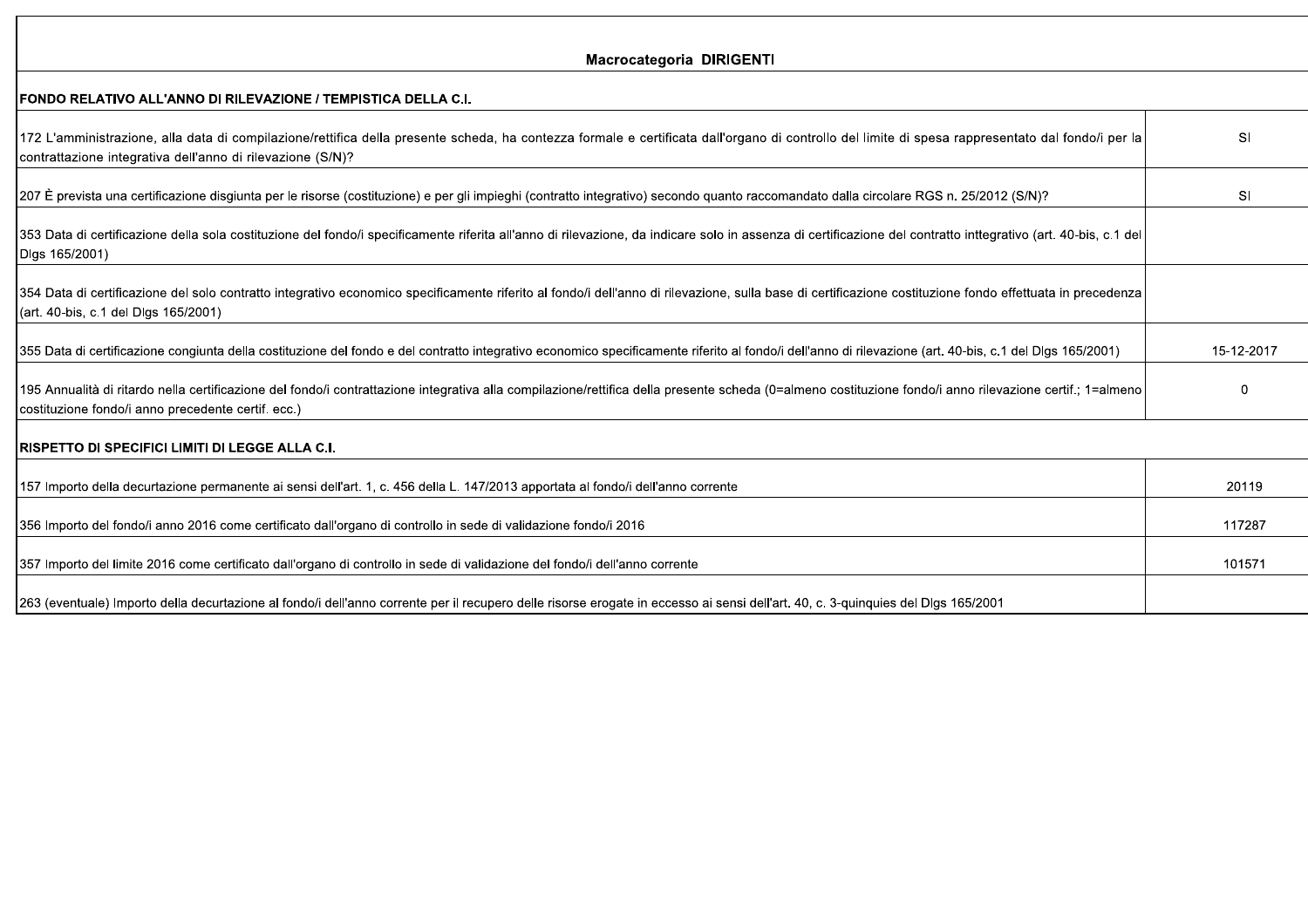| [264 (eventuale) Importo della decurtazione al fondo dell'anno corrente per il recupero delle risorse erogate in eccesso ai sensi dell'art. 4, c. 1 del DL 16/2014           |  |
|------------------------------------------------------------------------------------------------------------------------------------------------------------------------------|--|
| 2014) 265 (eventuale) Importo del co-finanziamento al recupero riferito alla annualità corrente del recupero di risorse in eccesso ai sensi dell'art. 4, c. 2 del DL 16/2014 |  |

#### **ORGANIZZAZIONE E INCARICHI**

| 191 Numero complessivo di funzioni dirigenziali previste nell'ordinamento                                                                                                                                                      | 3     |
|--------------------------------------------------------------------------------------------------------------------------------------------------------------------------------------------------------------------------------|-------|
| [299 Numero di posizioni dirigenziali preposte alle strutture organizzative complesse ai sensi dell'art. 27, c. 5 del Ccnl 23.12.1999 e s.m.i. effettivamente coperte alla data del 31.12 dell'anno di<br><b>I</b> rilevazione |       |
| 300 Valore medio su base annua della retribuzione di posizione previsto per le strutture organizzative complesse di cui all'art. 27, c. 5 del Ccnl 23.12.1999 e s.m.i.                                                         |       |
| 268 Numero di posizioni dirigenziali effettivamente coperte alla data del 31.12 dell'anno di rilevazione per la fascia più elevata                                                                                             | 3     |
| 269 Numero di posizioni dirigenziali effettivamente coperte alla data del 31.12 dell'anno di rilevazione per la fascia meno elevata                                                                                            |       |
| [270 Numero di posizioni dirigenziali effettivamente coperte alla data del 31.12 dell'anno di rilevazione per le restanti fasce                                                                                                |       |
| 136 Valore unitario su base annua della retribuzione di posizione previsto per la fascia più elevata                                                                                                                           | 32753 |
| 179 Valore unitario su base annua della retribuzione di posizione previsto per la fascia meno elevata                                                                                                                          |       |
| 161 Valore unitario su base annua della retribuzione di posizione previsto per le restanti fasce (valore medio)                                                                                                                |       |
| 271 Numero di posizioni dirigenziali effettivamente coperte alla data del 31.12 dell'anno di rilevazione con incarico ad interim                                                                                               |       |
| [272 Valore medio su base annua della retribuzione per gli incarichi dirigenziali ad interim (risultato)                                                                                                                       |       |
| <b>IPRODUTTIVITA' / RISULTATO</b>                                                                                                                                                                                              |       |
| 137 Importo totale della retribuzione di risultato erogata a valere sul fondo dell'anno di rilevazione                                                                                                                         |       |